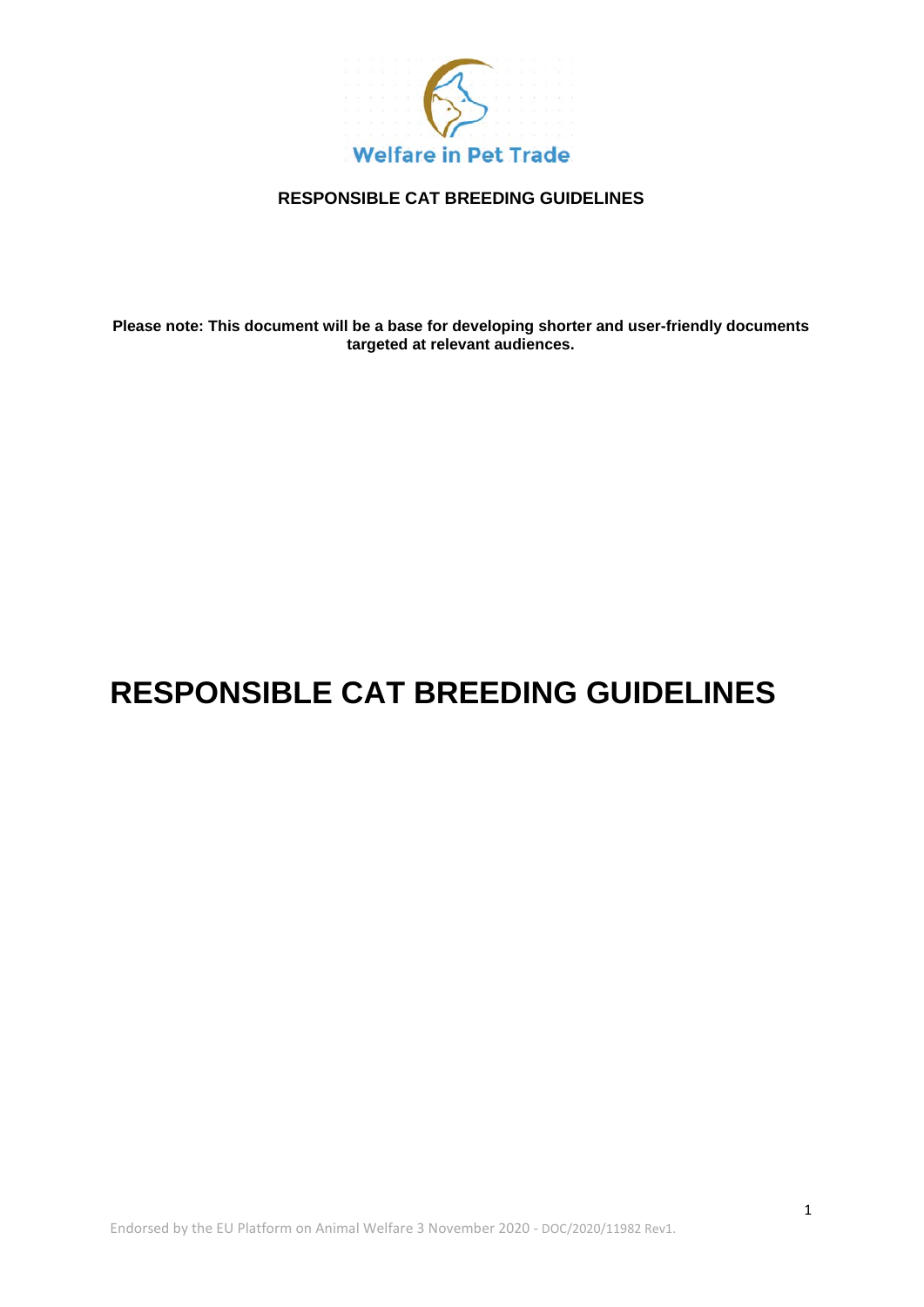

#### **About cats**

The domestic cat (*Felis silvestris catus*) retains many behaviours and needs of their wild ancestor, the African wildcat (*Felis silvestris libyca*). Cats are both predator and prey, they are lone hunters that exhibit territorial behaviour, preferring familiar territory; they have an acute awareness of their physical and social environment.

They are intelligent, playful and agile. They are often more active dusk and dawn when their prey is also active, whilst spending long periods of the day resting.

Cats have a complex and flexible social life – they live in groups of related individuals when resources allow. Related females may live in colonies, sharing the care of their kittens. Males may also provide care for related young, but they often live a solitary life on the periphery, occupying larger territories that overlap with several female colonies.

Cats prefer to be with familiar (often related) individuals, over strangers; their friendly behaviour towards one another is evident during grooming or rubbing against one another; familiar and socially bonded cats may often be found resting, sleeping and playing together. However, cats are frequently aggressive towards unfamiliar individuals that enter their territory.

Cats communicate using visual (body postures, facial expressions, tail carriage) and chemical signals (transmitted through urine, faeces, scratching and rubbing); they have a wide range of calls and sounds that provide information on their emotional state. These modes of communication help to moderate their social interactions.

(Bradshaw et al 2012; Turner & Bateson 2013)

**These guidelines should be read in conjunction with:**

**Supplementary Guidance for Responsible Breeders: Early Socialisation and Habituation of Kittens (to follow)**

**Guidelines on Commercial Movement of Cats and Dogs [\(https://ec.europa.eu/food/animals/welfare/eu](https://ec.europa.eu/food/animals/welfare/eu-platform-animal-welfare/platform_conclusions_en)[platform-animal-welfare/platform\\_conclusions\\_en\)](https://ec.europa.eu/food/animals/welfare/eu-platform-animal-welfare/platform_conclusions_en)**

**Guidelines for Online Platforms Selling Dogs [\(https://ec.europa.eu/food/animals/welfare/eu-platform](https://ec.europa.eu/food/animals/welfare/eu-platform-animal-welfare/platform_conclusions_en)[animal-welfare/platform\\_conclusions\\_en\)](https://ec.europa.eu/food/animals/welfare/eu-platform-animal-welfare/platform_conclusions_en)**

#### **Acknowledgements:**

Animal and Plant Health Unit, Ministry of Agriculture and Forestry, Finland Animal Health and Welfare Department, National Food Chain Safety Office of Hungary Animal Health and Welfare Division, Department of Agriculture, Food and the Marine, Ireland Animal Welfare Department, Environment Brussels, Belgium Animal Welfare Inspector, Transport, Flanders, Belgium Animal Welfare Office, Ministry for Agriculture and Food of France Animal Welfare Unit, Federal Ministry for Food and Agriculture, Germany Animal Welfare Unit, General Direction of Food and Veterinary, Ministry of Agriculture, Portugal Animal Welfare Unit, Government of Flanders, Belgium Animal Welfare Unit, Ministry of Agriculture, Fisheries and Food of Spain Animal Welfare Unit, Ministry of Agriculture, Nature and Food Quality, Netherlands Animal Welfare Unit, Public Service of Wallonia, Belgium Dipartimento di Medicina Veterinaria, Università degli Studi di Milano, Italy Eurogroup for Animals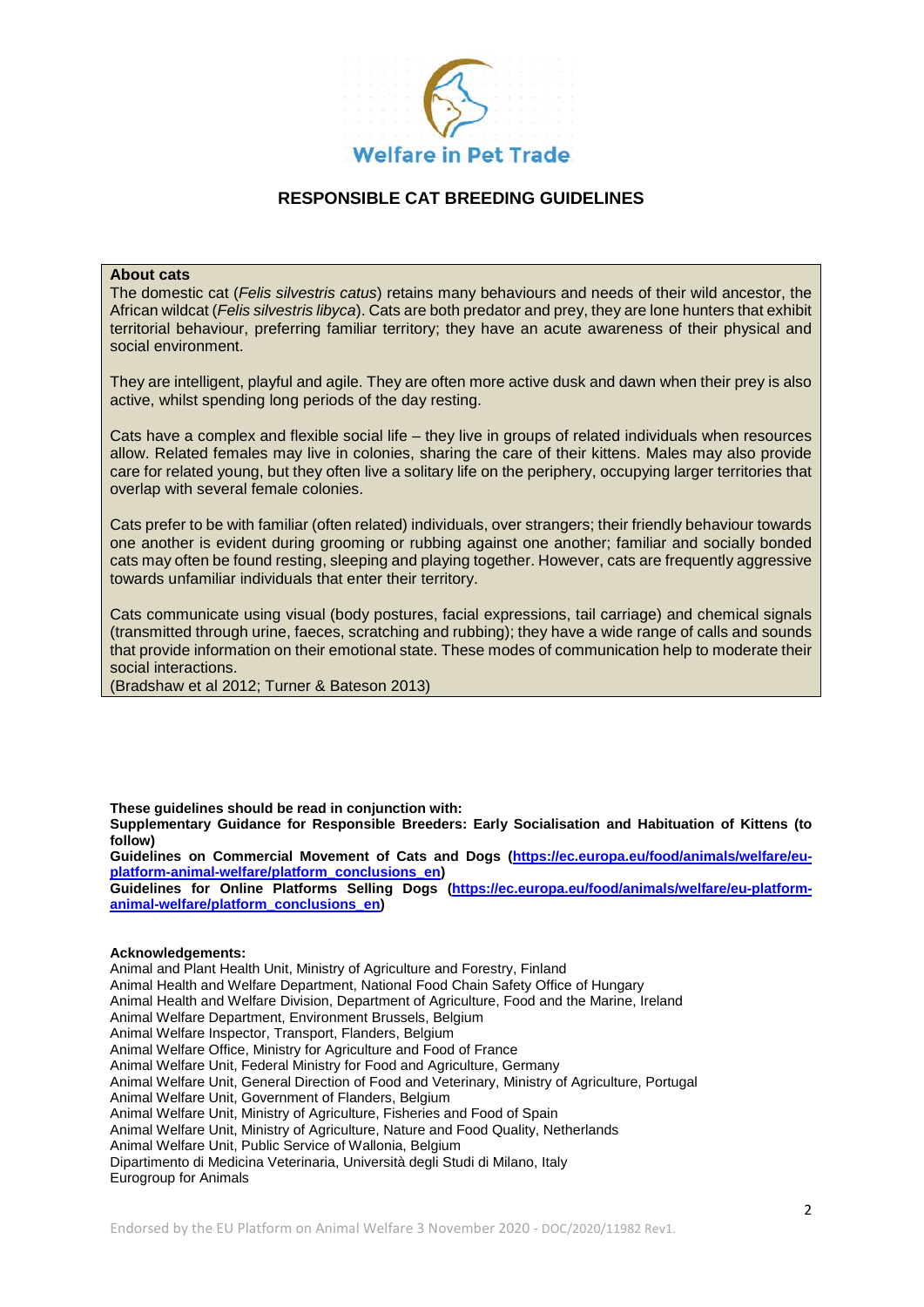

Ministry of Health-Izsm, Italy Royal Society for the Prevention of Cruelty to Animals (RSPCA) State Veterinary and Food Administration of the Slovak Republic The Animal Health and Animal Welfare and Veterinary Medicine Units, The Danish Veterinary and Food Administration, Denmark The Federation of Veterinarians of Europe VIER PFOTEN / FOUR PAWS - European Policy Office European Society of Veterinary Clinical Ethology (ESVCE) International Cat Care National Animal Welfare Inspection Service, The Netherlands Dr Candace Croney - Purdue University Nicole Pfaller – Queen's University Belfast Mike Jessop Dr Elly Hiby Dr Louisa Tasker Iwona Mertin

#### **Suggested review of the guidelines:**

To keep pace with the evidence-base that underpins best practice for responsible breeding and care of kittens and cats, the content of these guidelines should be reviewed in 3 years (2023) or earlier if necessary.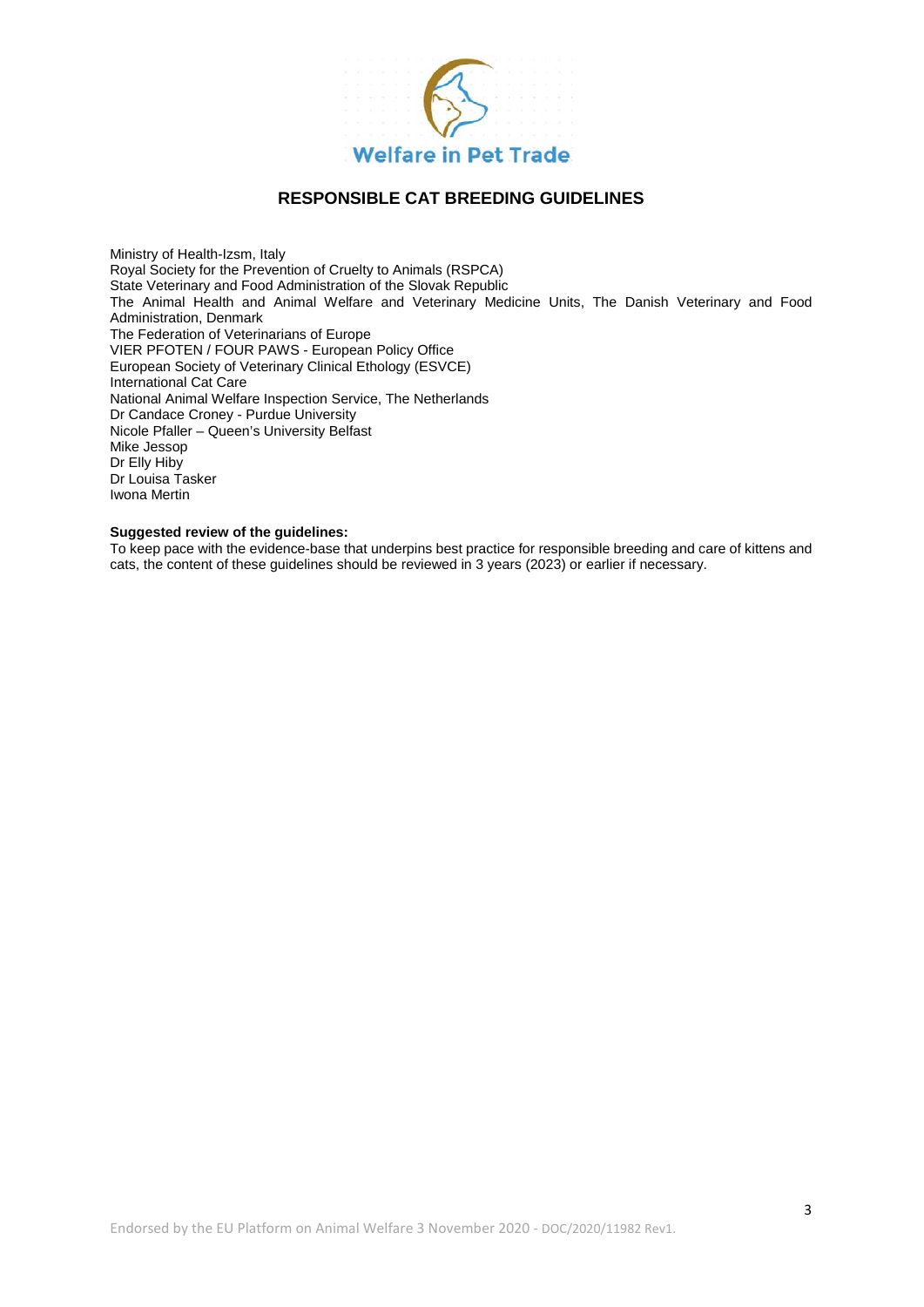

# **CONTENTS**

# **Definitions and terms used in these guidelines**

- **1. Introduction**
- **2. Principles of responsible breeding**

# **3. Selection of parents**

- 3.1 General considerations
- 3.2 Behavioural traits
- 3.3 Inherited disorders
- 3.4 General health requirements

### **4. Competent human carers**

**5. Requirements for good animal welfare:** *Good feeding, good housing, good health and appropriate behaviour*

- 5.1 Good feeding
	- General
	- Adult cats
	- Pregnant and lactating queens
	- Kittens
- 5.2 Good housing
	- Light
	- Noise
	- Ventilation
	- Humidity
	- Temperature
	- Accommodation
- 5.3 Good health
	- Handling
	- Inspection of cats and kittens
	- Surgical mutilations
	- Veterinary care
	- Euthanasia
	- Cleaning and hygiene
	- Isolation facilities
	- Emergency planning
- 5.4 Appropriate behaviour
	- Meet cats' environmental needs
	- Social interaction with other cats
	- Pregnancy and kittening
	- Early experience habituation and socialisation
- **6. End of breeding life**
- **7. Record keeping**
- **8. Protecting the future welfare of kittens and their new owners**
- **9. Registration, licensing, and enforcement**

**REFERENCES**

**APPENDIX**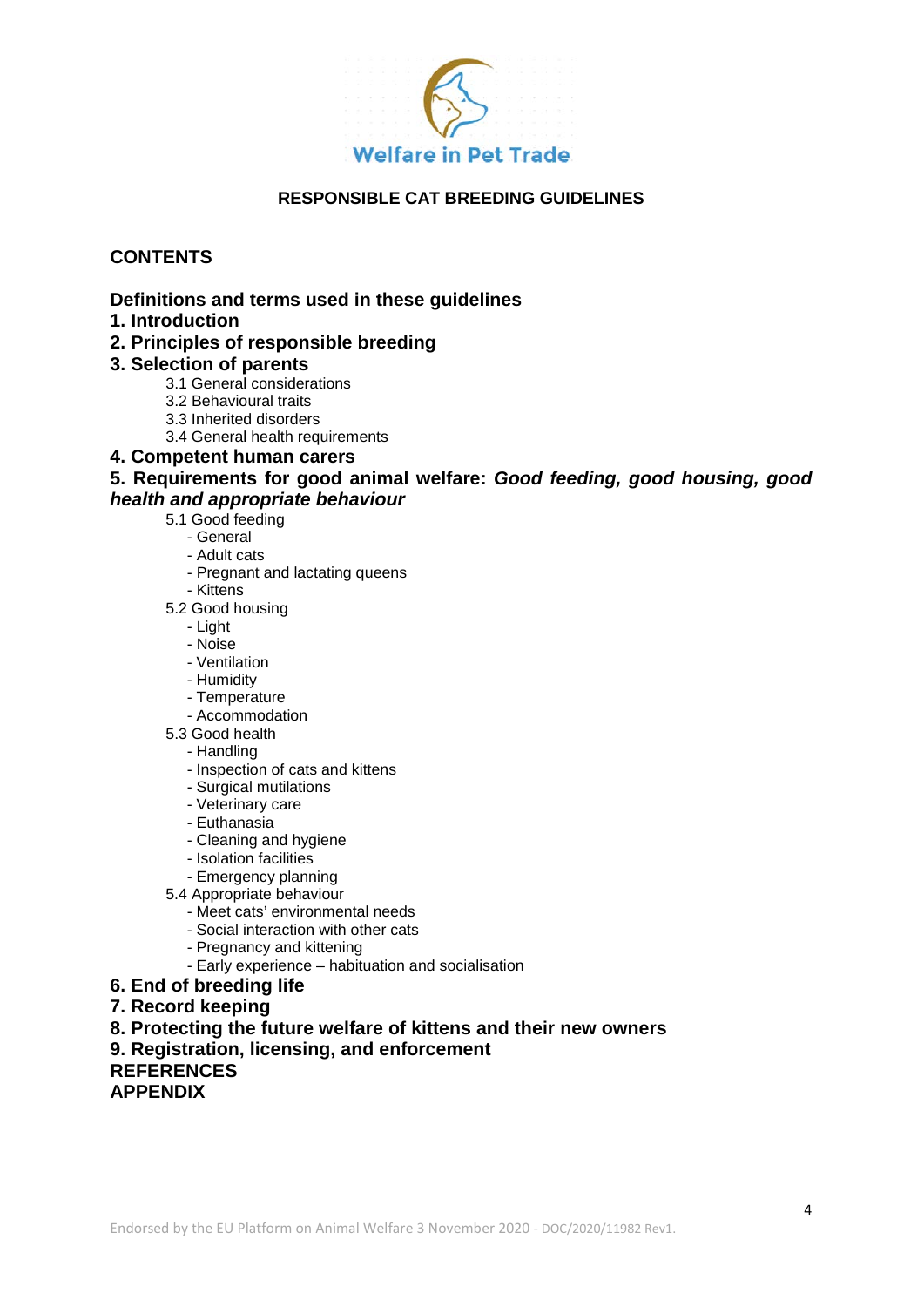

# **Definitions and terms used in these guidelines**

| <b>Accommodation</b>             | The cat's housing, where it spends most of its time.                      |  |  |
|----------------------------------|---------------------------------------------------------------------------|--|--|
| <b>Animal Welfare</b>            | The physical and mental state of an animal in relation to the conditions  |  |  |
|                                  | in which it lives and dies (OIE 2019).                                    |  |  |
| <b>Best Practice</b>             | Evidence-based practices that demonstrate optimised animal welfare.       |  |  |
| <b>Breeding</b>                  | Refers to either planned or unplanned breeding (mating and production     |  |  |
|                                  | of offspring), of pedigree and non-pedigree cats.                         |  |  |
| Cat                              | Felis silvestris catus. Domesticated member of the family Felidae (order  |  |  |
|                                  | Carnivora).                                                               |  |  |
| <b>Coefficient of Inbreeding</b> | A measure of the degree of inbreeding - how closely related the parents   |  |  |
|                                  | are.                                                                      |  |  |
| Compassion                       | Described as 'the emotion a person experiences when they feel             |  |  |
|                                  | concern for another's suffering coupled with a desire to alleviate        |  |  |
|                                  | their suffering and enhance their welfare' (Goetz et al 2010).            |  |  |
| <b>Competent</b>                 | Defined as 'having the necessary ability, knowledge and skill to do       |  |  |
|                                  | something successfully' (Oxford Dictionary of English 2003).              |  |  |
| <b>Competent Authority</b>       | The central authority of a member state, competent to carry out controls  |  |  |
|                                  | on breeding or any authority to which it has delegated that competence.   |  |  |
| Conformation/<br><b>Extreme</b>  | The shape and structure of the body. Extremes of conformation, defined    |  |  |
| conformation                     | 'as when an animal's body shape, structure, or appearance has the         |  |  |
|                                  | potential to result in negative impacts on their health and welfare'      |  |  |
|                                  | (British Veterinary Association 2018, p1).                                |  |  |
| <b>Domestic</b><br>Home          | A household where both the cat and its' owner/keeper live.                |  |  |
| <b>Environment</b>               |                                                                           |  |  |
| <b>Duty of Care</b>              | A moral or legal obligation to ensure the safety and well-being of others |  |  |
|                                  | (people or animals).                                                      |  |  |
| <b>Dystocia</b>                  | Difficulty giving birth.                                                  |  |  |
| <b>Good Practice</b>             | Practices that ensure compliance with requirements of legislation or      |  |  |
|                                  | regulations designed to protect the animals' welfare.                     |  |  |
| <b>Hybrid</b>                    | The offspring of two different species or sub-species (e.g. interbreeding |  |  |
|                                  | between a domestic cat and a wild feline species).                        |  |  |
| Inbreeding                       | Breeding from closely related cats such as brother and sister, mother     |  |  |
|                                  | and son or father and daughter, grandfather, and granddaughter.           |  |  |
| <b>Kittening</b>                 | The process of the queen giving birth.                                    |  |  |
| <b>Kittening Box</b>             | Place provided for the queen to give birth.                               |  |  |
| <b>Lactation</b>                 | Milk production from the mammary glands.                                  |  |  |
| Non-pedigree cat                 | A cat or kitten of no specific breed                                      |  |  |
| Pedigree cat                     | A cat or kitten bred specifically to exhibit particular physical          |  |  |
|                                  | characteristics, often whose parents are from specific breeds and whose   |  |  |
|                                  | ancestry is documented in a 'pedigree' document.                          |  |  |
| <b>Pica</b>                      | Broadly characterised as chewing, sucking or ingesting non-nutritive      |  |  |
|                                  | items.                                                                    |  |  |
| <b>Popular Sire Effect</b>       | Refers to the widespread use of a particular male to sire many litters    |  |  |
|                                  | leading to reduced genetic diversity in a breed and increasing the        |  |  |
|                                  | probability of deleterious inherited disorders (Farell et al 2015).       |  |  |
| <b>Quality of Life</b>           | Simply defined as 'an individual's satisfaction with its welfare'         |  |  |
|                                  | (Belshaw 2017, p9). Defined operationally as 'an individual's             |  |  |
|                                  | satisfaction with its physical and psychological health, its physical     |  |  |
|                                  | and social environment and its ability to interact with that              |  |  |
|                                  | environment <sup>'</sup> (Belshaw et al 2015, p204).                      |  |  |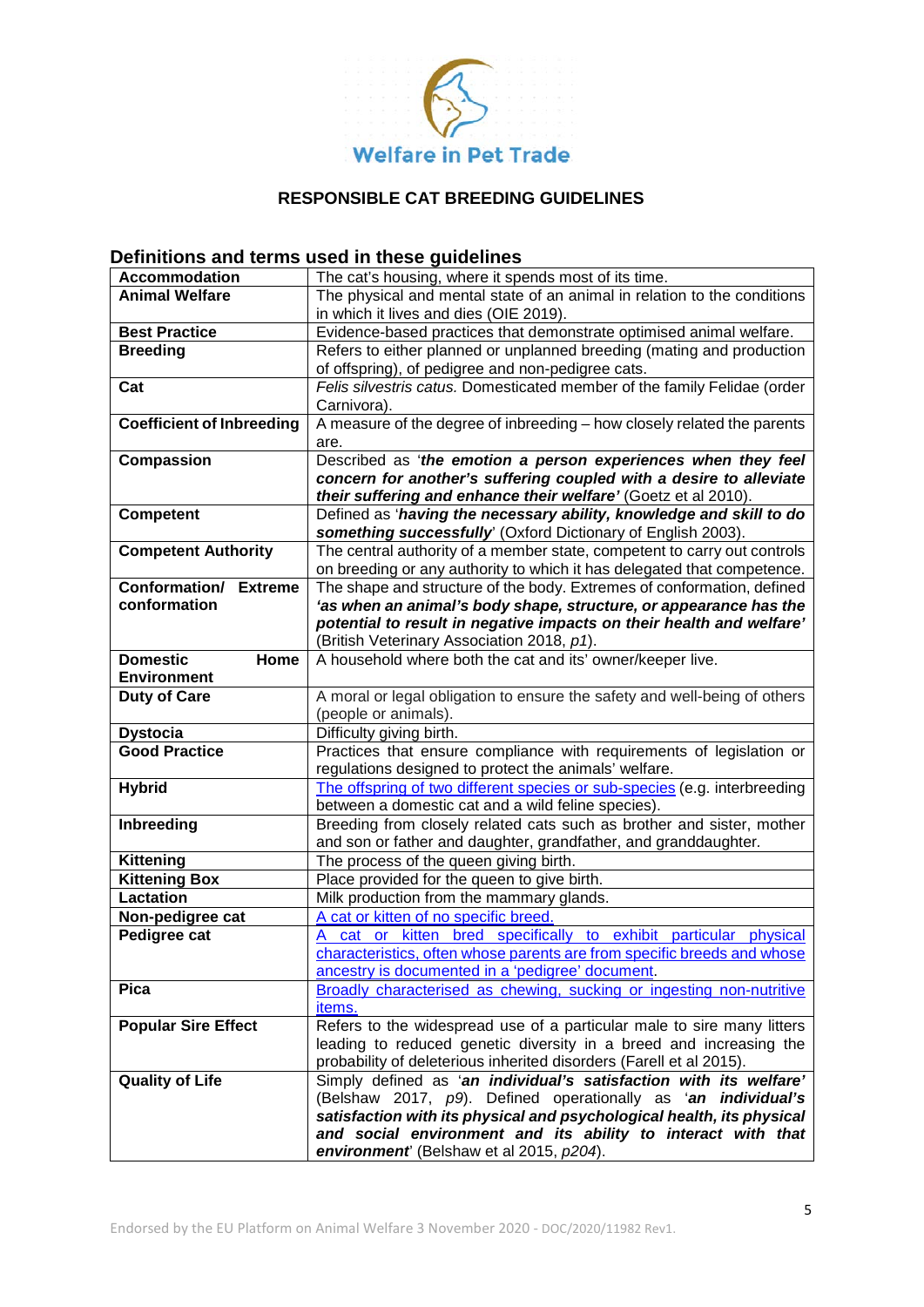

| Queen              | An entire (intact) female cat used for breeding. Pedigree queens are        |  |  |
|--------------------|-----------------------------------------------------------------------------|--|--|
|                    | likely to be registered with the governing cat association.                 |  |  |
| <b>Retired Cat</b> | A cat that is no longer used for breeding.                                  |  |  |
| <b>Stud Cat</b>    | An entire (intact) male cat retained for breeding. Pedigree studs are       |  |  |
|                    | likely to be registered with the governing cat association.                 |  |  |
| <b>Third Party</b> | A party who has not bred the kitten but sells or transfers the kitten.      |  |  |
| Veterinarian       | A veterinarian that is suitably qualified and licensed to practice medicine |  |  |
|                    | and surgery registered by a competent authority.                            |  |  |

### **1. Introduction**

Poor breeding practices have profoundly detrimental effects on cat welfare and on the well-being of owners; the consequences of poor breeding practices may lead to a lifetime of suffering, through poor health and poor suitability as pets, resulting in an untimely death, abandonment or relinquishment. Breeders, legislators, competent authorities, veterinarians, and owners have an ethical responsibility to work together to ensure cats live a good quality of life.

Cats and kittens have the same need to live a good quality of life regardless of breeding context and all breeders<sup>[1](#page-5-0)</sup> are required to act responsibly and with compassion to meet those needs. These quidelines are intended to support the enforcement of responsible breeding and good animal welfare practices by competent authorities. Where national legislation in a country sets higher criteria than those outlined in these guidelines, the national legislation should take precedence.

Research into animal welfare and breed-specific predispositions to disease that inform responsible breeding practices are ongoing; breeders and competent authorities should follow current best practices where these exceed the guidelines. This requires both breeders and competent authorities to regularly update their knowledge of cat welfare.

Animal welfare is a state within the animal that ranges from poor-through-to-good (Broom 1996). For example, poor welfare arises when a cat is sick or injured or unable to express natural behaviours it is highly motivated to perform; it is associated with negative emotions such as fear, distress, frustration, or boredom. Good welfare results when cats' experience positive physical and mental states (Green & Mellor 2011; Mellor 2016), they are thriving – they are physically healthy, and living in a complex and interesting environment where they have choice over what they do and when they do things; they feel comfortable and secure; they have access to all necessary resources. Cats experience a good quality of life when they are thriving.

Breeders have a duty of care, to keep all cats in a state of good welfare, to ensure kittens have a good start in life – they are functionally fit, healthy and socialised – they fulfil their potential to live a good quality of life in their new homes. Breeders are obliged to find responsible homes for kittens they have bred; ensuring new owners are a good match and understand their lifelong duty of care to their new cat.

# **2. Principles of responsible breeding**

A responsible cat breeder (adapted from RSPCA Australia 2018):

### **Respects the intrinsic value of cats**

● Demonstrates a genuine concern for the welfare of cats and their future generations. Avoids breeding from banned breeds and their hybrids, animals that are closely related, or with

<span id="page-5-0"></span> $1$  Regardless of whether breeding is planned or accidental, cats and kittens should be cared for in the same way to protect and promote their welfare. The guidelines apply whether kittens are sold or transferred without a fee to a new owner.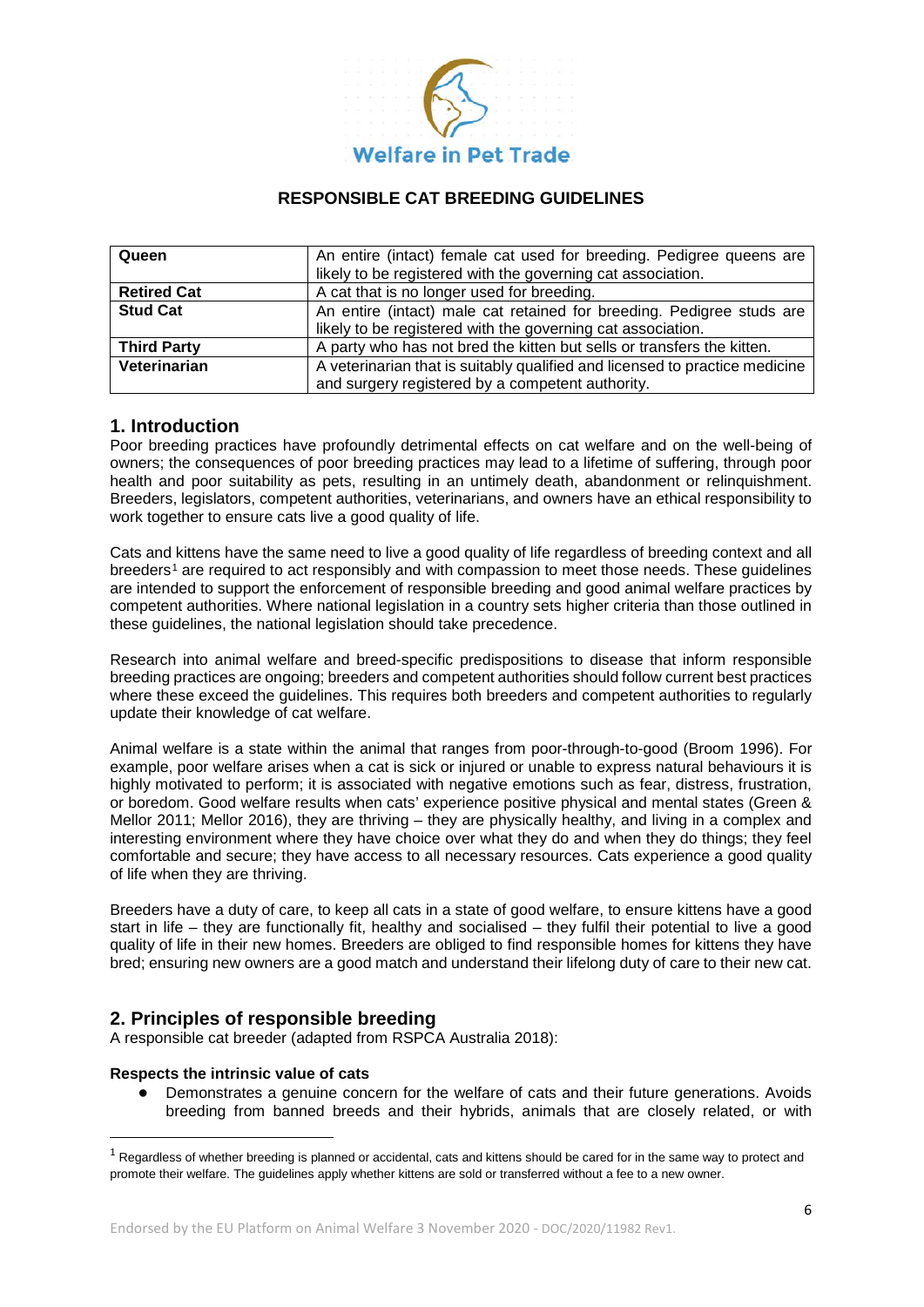

inherited disorders, or exaggerated features that compromise welfare. Avoids breeding cats with temperaments that may produce kittens that will be unsuitable pets (e.g. reactive, fearful, or aggressive towards people or other animals).

#### **Plans breeding and conscientiously matches kittens with new owners who will be responsible and understand their lifelong duty of care towards their cat**

Ensures they can find compatible and suitable homes with responsible owners before breeding.

#### **Optimises cat welfare by providing high standards of housing, husbandry and care that meet the physical and behavioural needs of individual cats and kittens**

- Houses and cares for all cats and kittens in a way that protects and promotes their welfare, and ensures they experience a good quality of life.
- Ensures that the early experiences of kittens are positive and extensive and shapes their development to be suitable pets for responsible owners.
- Takes responsibility for the lifetime care and welfare of cats they no longer breed from, neutering them, and keeping them as pets or finding them suitable new homes for their retirement.

#### **Demonstrates competency, knowledge of, and a genuine concern for the welfare of the cats and kittens under their care**

Through their continued learning, knowledge, and actions, ensure the highest standards of care are provided for their cats and kittens.

#### **Must not sell kittens that they have not bred and reared on their premises and must not sell or transfer kittens to third parties**

- Recognises the vulnerability of kittens and does not sell or transfer kittens before they are 12 weeks old and certainly not less than 8 weeks old (see page 22).
- Does not act as a third party or use a third party for sale or transfer of kittens because it is detrimental to kitten welfare. Kittens sold via a third party are more likely to experience poorer welfare conditions such as early separation from the queen, additional journeys, and exposure to new environments, which increases the risk of development of behaviour problems and disease.

#### **Is open and transparent**

- Keeps accurate records and can provide a complete lifetime history of the cat or kitten under their care.
- Shares the results of clinical examinations and genetic tests of parents.

#### **Provides the new owner with information and support to help them meet the needs of kittens and cats to live a good life**

- Ensures the new owner is compatible with the individual animal and knowledgeable about the welfare needs of their new pet.
- Provides up-to-date appropriate information and support to the new owner (even after sale) to help promote kittens' and cats' quality of life.

#### **Provides a warranty**

- Accepts a returned or unwanted animal within a specified time period, for reasons including problems with health, behaviour, compatibility or inability of the owner to provide suitable care.
- Proactively helps to find a more suitable new home for the returned cat.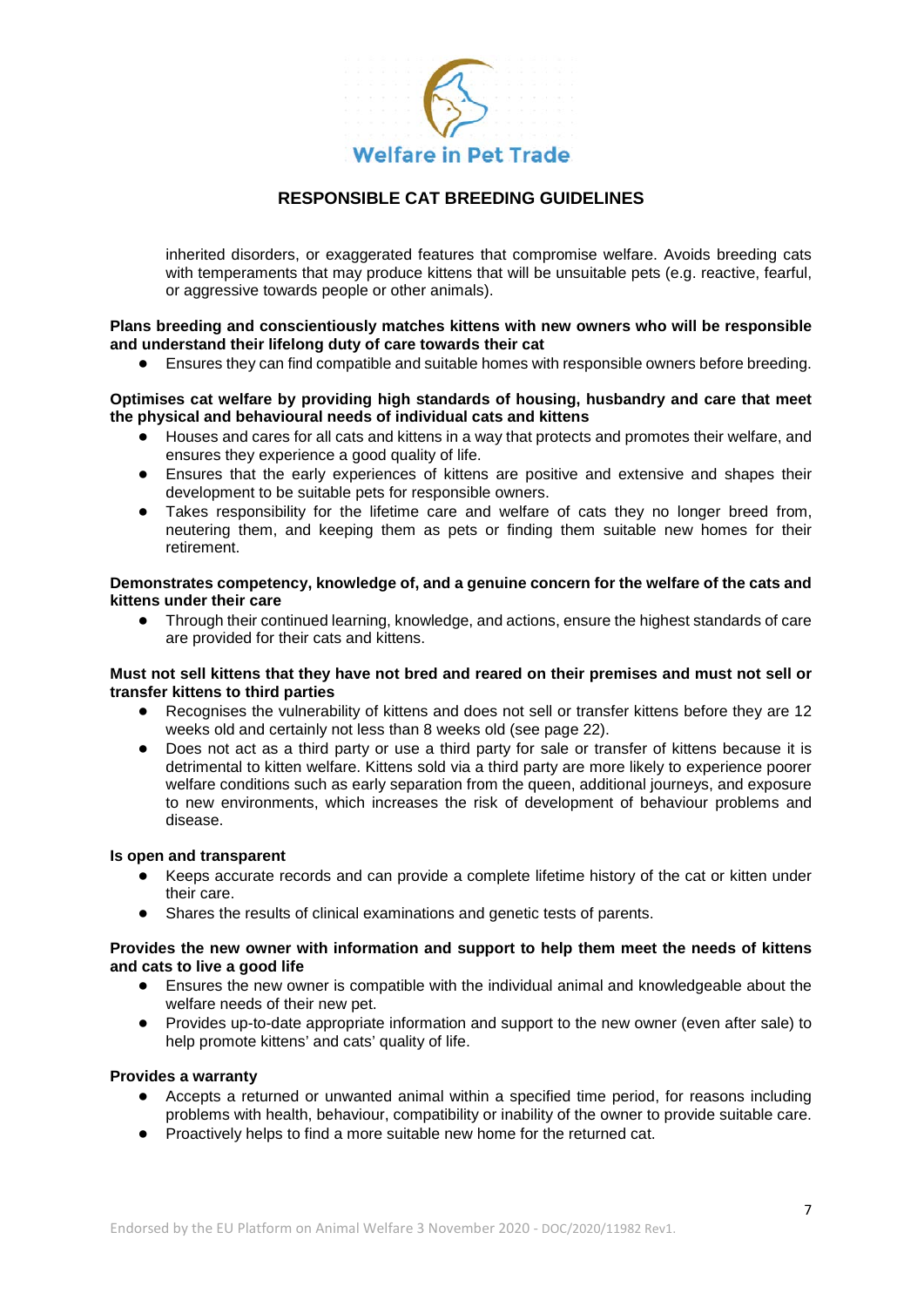

- Compensates the new owner for any reasonable veterinary costs associated with treatment of a congenital disorder suffered as a result of a breach of the warranty<sup>[2](#page-7-0)</sup> (see page 24).
- Protects the statutory rights of the new owner; whether the animal was sold or given away for free.
- When applicable registers cats and kittens sold or transferred without a fee as pedigrees according to the requirements and codes of practice of governing breed associations and provides new owners with accurate and official breed certificates.

#### **Complies with relevant local, regional, and national legislation, codes of practice or animal welfare standards including any registration and licensing requirements**

- Demonstrates compliance with all local, regional, and national legislation, and their associated animal welfare standards.
- Exceeds the minimum standards by following best practice, even if that practice is not common in that country.
- Permanently identifies each kitten or cat using a microchip and registering the kitten or cat in the official or recognised database before transfer to the new owner.
- Ensures they (the breeder) are registered as the first owner of the animal, before completing registration to the new owner once the animal has been transferred.

# **3. Selection of parents**

### **3.1 General considerations**

- Cats must not be bred which are from breeds (including their hybrids) that are banned by national legislation.
- Cats used for breeding must be health-checked by a veterinarian before breeding; they should be functionally fit, physically healthy (in good body condition and free from obvious signs of infection) and have good (confident and friendly) temperaments – these phenotypes are compatible with a good quality of life.
- Breeders are required to know the specific welfare risks of extreme conformations and inherited disease related to breed or individual (Gough et al 2018). They should avoid breeding cats for extremes of physical type and minimise the extent of inbreeding (breeding from closely related individuals) which has the potential to be detrimental to the cat's quality of life.
- Where a cat produces kittens with an inherited disease, extreme physical conformations or behavioural characteristics that compromises their kittens' quality of life, this combination of parents, and their offspring must be excluded from future breeding.

# **3.2 Behavioural traits**

*Cats' friendliness to people and ability to cope when meeting strangers later in life by their parents temperament; kittens from bold, friendly fathers are more confident and friendly towards people and cope better when faced with challenges of meeting strangers or with unfamiliar environments later in life (McCune 1995).* 

Breeding cats should be friendly towards people, comfortable with being handled and confident living in a home environment. Cats that are fearful or aggressive towards people should be excluded from breeding.

<span id="page-7-0"></span> $2$  The terms of warranty may vary country-to-country and national legislation must be followed.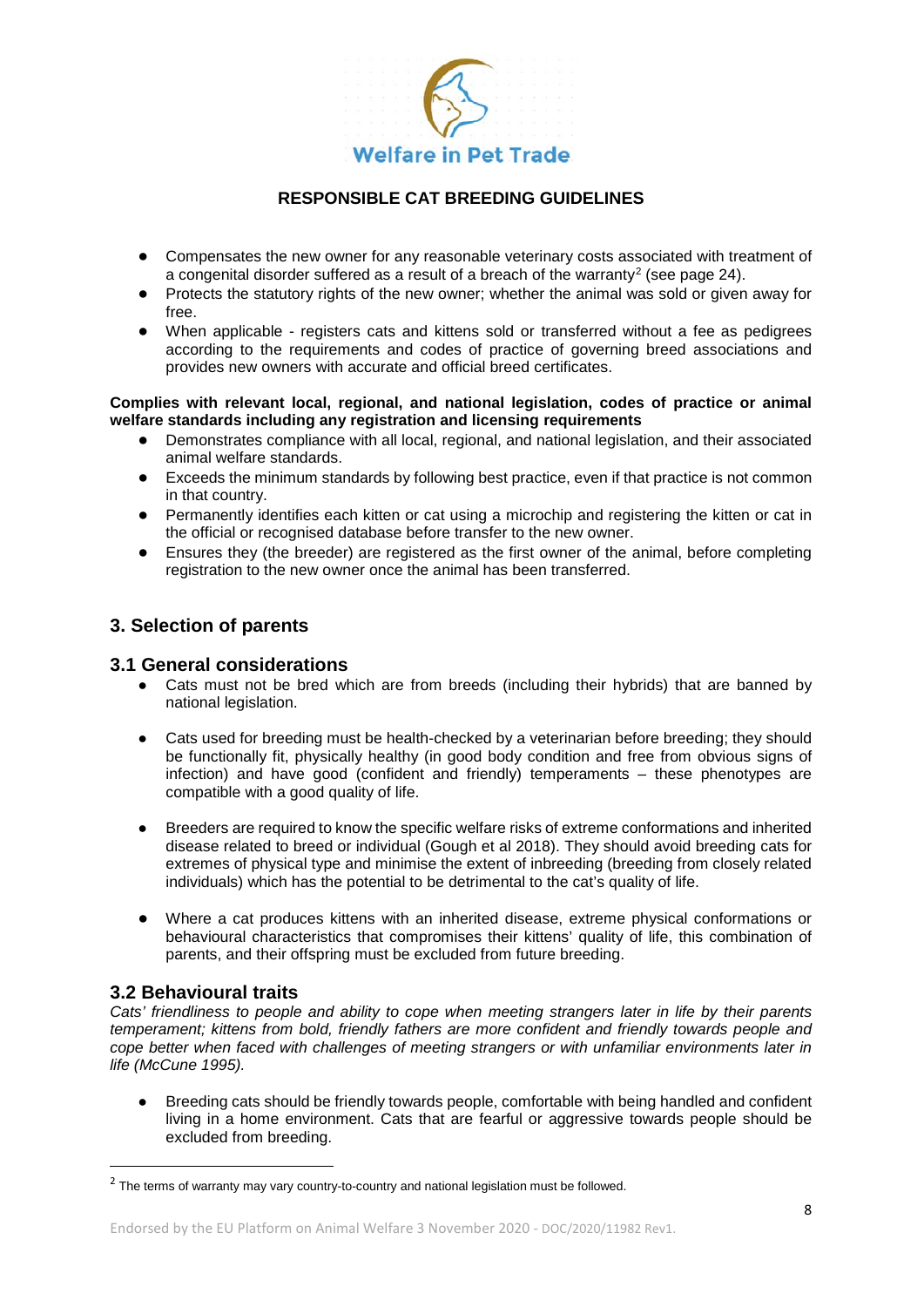

### **3.3 Inherited disorders**

*Avoid inbreeding: Breeding from closely related cats such as brother and sister, mother and son or father and daughter, grandfather and granddaughter, predispose kittens to genetic problems or birth defects.* The breeder must avoid inbreeding.

- **Inbreeding Coefficient**. Selective breeding of individuals should not be undertaken without knowing the genetic similarity between two parents over the highest number of generations (e.g. at least 5). Breeders should avoid breeding from individual cats that produce a high coefficient of inbreeding (greater than 20%; Governing Council of the Cat Fancy 2015), ideally this coefficient should be below 10% (Governing Council of the Cat Fancy 2017).
- **Popular Sire Effect.** The 'popular sire effect' reduces genetic diversity of breeds which often leads to deleterious consequences for many future generations (Gough et al 2018). Breeders should avoid overusing stud cats in the breeding population. As a general rule, cats should not sire more than 5% of the total kittens, in the specific pedigree population, during a 5-year period[3.](#page-8-0)

*Use genetic Screening:* Breeders are required to use all available, validated screening tests relevant to the breed<sup>[4](#page-8-1)</sup> and in conjunction with veterinary advice (Lyons 2010), before they choose to breed from a cat. Screening tests will identify 'carrier' cats that are unaffected by the disease but carry the mutated gene; breeding between two carrier cats should be avoided to prevent their kittens being affected. The results of genetic screening tests should be provided to prospective new owners of kittens.

*Avoid breeding for extremes: Cats may suffer as a result of extreme conformations, for example, Brachycephalism (being flat-faced), which produces anatomical defects to cats' skull affecting the brain, eyes and upper airway, predisposing individuals to life-long neurological and eye-related problems, and difficulties in breathing, sleeping (sleep apnoea), overheating and regurgitation (International Cat Care 2016).* 

Cats with extreme conformation<sup>[5](#page-8-2)</sup> (or those who have had corrective surgery) must not be bred from (or presented in breeding exhibitions); the corrective surgery should be noted in the relevant health information alongside their microchip registration, and where appropriate health passport.

### **3.4 General health requirements**

● Both stud and queen must receive prophylactic health care under the direction of a veterinarian, including regular vaccinations, thorough clinical examination, and treatment for internal and external parasites. The timing of treatments must be under veterinary direction as some may be harmful to the foetus if given during pregnancy or lactation.

#### **Vaccination**

Cats should be vaccinated by a veterinarian before mating; queens recently vaccinated before pregnancy will produce antibodies in colostrum (first milk) which will be passed on to kittens during nursing, conferring temporary immunity to specific diseases.

<span id="page-8-0"></span><sup>&</sup>lt;sup>3</sup> Further research is needed to understand the acceptable threshold for cats.

<span id="page-8-1"></span><sup>4</sup> <https://www.langfordvets.co.uk/diagnostic-laboratories/services/cat-genetic-testing/>

<span id="page-8-2"></span><sup>5</sup> [https://www.wir-sind-tierarzt.de/download/BTK\\_Flyer\\_Qualzucht-Katze.pdf](https://www.wir-sind-tierarzt.de/download/BTK_Flyer_Qualzucht-Katze.pdf)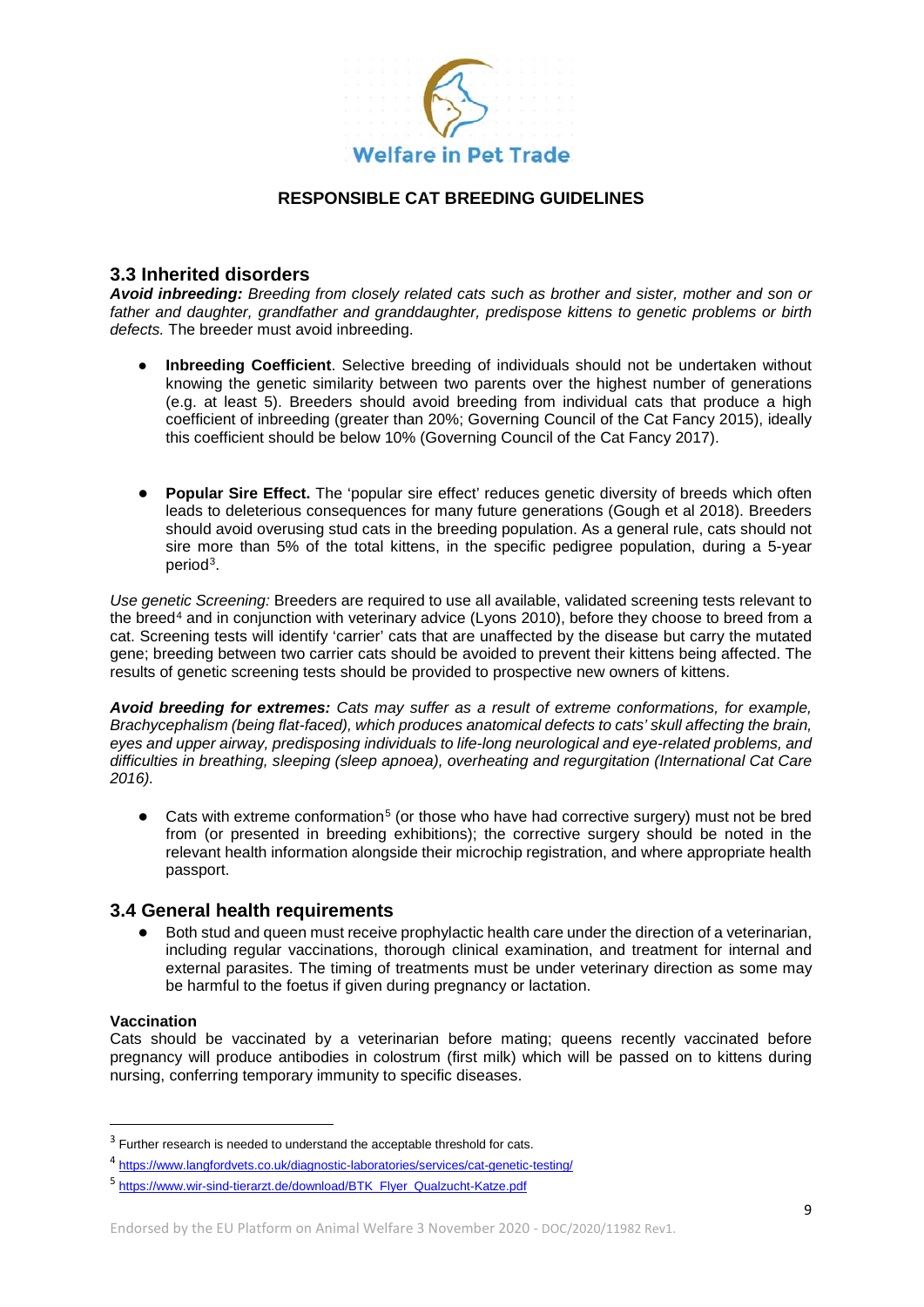

The availability of core and non-core vaccines (Table 1; Day et al 2016) for cats will vary country-tocountry. Veterinarians should follow national guidelines on the vaccination requirements for cats.

**Table 1.** Core and non-core vaccines for cats (Day et al 2016; International Cat Care 2018a)

| <b>Core cat vaccines</b>                                                                                                                   | Non-core cat vaccines <sup>6</sup>             |
|--------------------------------------------------------------------------------------------------------------------------------------------|------------------------------------------------|
| Feline panleukopenia virus: FPV (feline infectious<br>enteritis)                                                                           | Feline leukaemia virus: FeLV                   |
| Feline herpesvirus: FHV-a (cat flu)                                                                                                        | Chlamydophila felis (bacterial conjunctivitis) |
| Feline calicivirus: FCV (cat flu)                                                                                                          | Bordetella bronchiseptica (cat flu)            |
| Rabies – in countries where rabies is endemic, when<br>vaccination is mandated for cats, and if cats are<br>travelling to another country. | Feline immunodeficiency virus: FIV             |

- For each cat and kitten, breeders are required to keep an up-to-date vaccination certificate signed by the veterinarian. Where appropriate this should be a national health certificate or European Pet Passport. Homeopathic vaccinations are not an acceptable alternative.
- Both parents should be screened for feline leukaemia (FeLV) and feline immunodeficiency virus (FIV) by regular blood testing. The level of risk to breeding individuals should inform the regularity of testing. As a guide, queens should be tested prior to visiting studs, whereas stud cats are likely to require annual testing given their use with different queens.

#### **Breeding**

- Both parents must be able to mate naturally. Forced matings must not take place.
- Artificial insemination must not be used as a default or to overcome problems due to the inability of the cats to mate naturally. It may *only* be considered under exceptional circumstances, and to do so requires strict justification:
	- o Where its use can be demonstrated to lead to an improvement in the welfare of potential offspring by increasing the genetic variability of the breed, thereby reducing the incidence of harmful genetic mutations.
	- o Both parents must have a previous history of breeding naturally (e.g. mating and giving birth without intervention); it must not be used to overcome physical inabilities of the parents.
	- o Only manual collection methods can be used to collect semen; electroejaculation methods are not permitted.
	- o Surgical artificial insemination is not permitted.
	- o Semen collection and artificial insemination must only be performed by a suitably qualified, trained veterinarian, to ensure they are competent and practiced in the methods.
- Stud cats must only mate with one queen at any given time; queens must only mate with one stud cat during one oestrus cycle.

<span id="page-9-0"></span> $6$  Non-core vaccines are used to provide protection to individual cats that may be at risk of disease. This list is not intended to be exhaustive and will vary according to national veterinary guidance.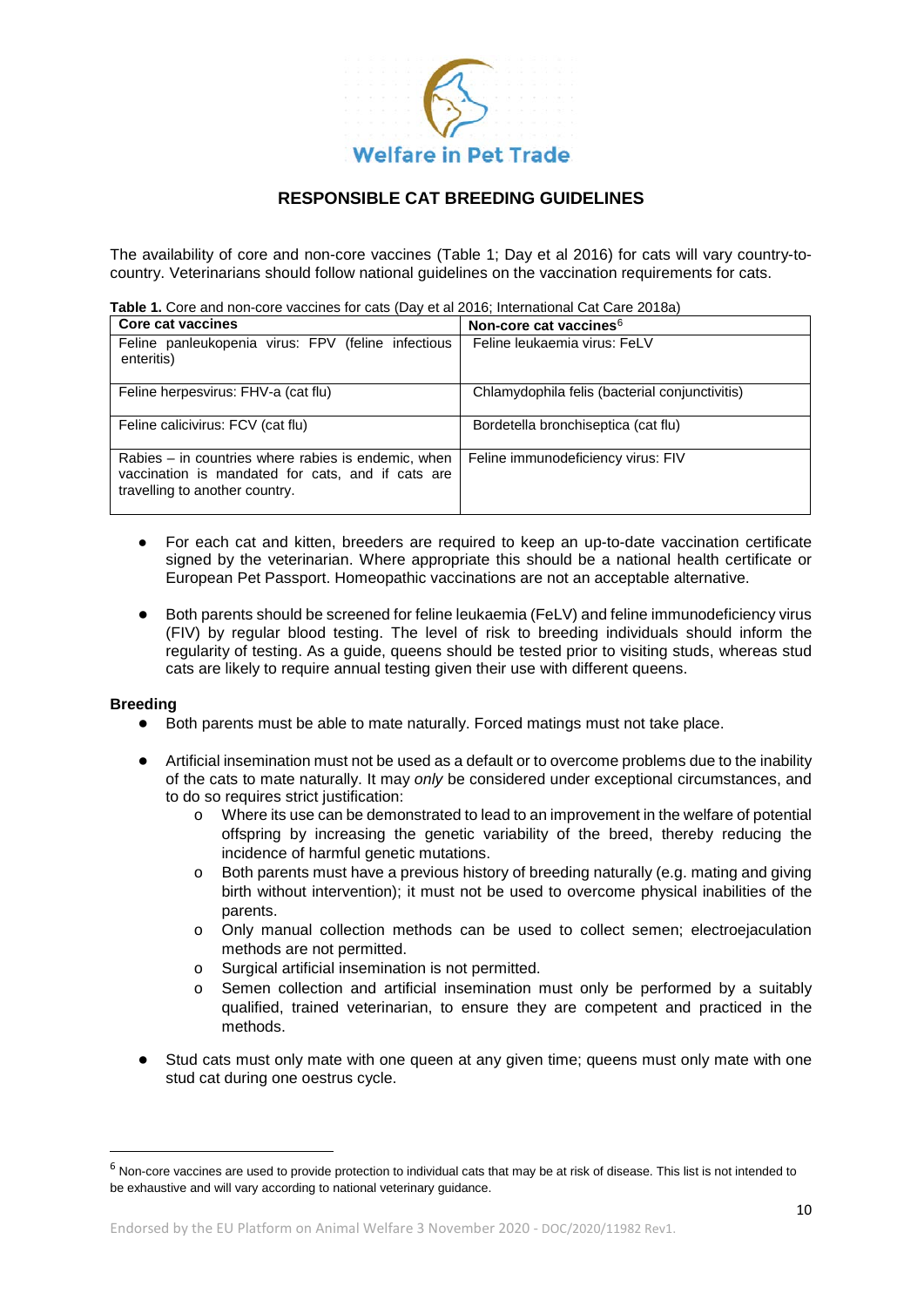

Breeding females should be good mothers - able to give birth and rear their kittens naturally (note this information may not be available for first-time queens). Queens that have had a caesarean section must not be bred from again unless a veterinarian certifies that it will not compromise the welfare of the queen to do so. Queens that have had two litters delivered by caesarean section must not be bred from again.

#### **Breeding age**

- Queens and stud cats must not be used for breeding until they are fully grown (have reached sexual and skeletal maturity) - this age is breed-specific; some larger breeds mature much later. Ideally breeding should be delayed at least until cats reach 18 months of age and they should not be mated before 12 months of age.
- Queens over the age of 7 should not be bred unless certified as healthy by a veterinarian. Queens must not have more than 1 litter a year or more than 4 litters in her lifetime (CFSG *In prep*).
- Although stud cats can have a longer breeding life than queens, given they are frequently kept alone and in cattery-style pens, they should not be used after 6 years of age (CFSG *In prep*). Once retired they should be neutered and found a permanent home.

#### **Mating**

- Introductions between queen and stud cat must be carefully planned and closely monitored to ensure both are protected from injury, escape or disease. Animals that are incompatible (due to physical size or behaviour) must not be mated. Mating that results in large kittens or large litter sizes may increase the risk of dystocia.
- Mating pairs should be physically separated from other animals and housed in accommodation large enough for two cats (Section 5.2). The queen needs a separate area away from the stud cat where she can access food, water, litter tray and a bed. The stud cat needs an easily accessible elevated perch or shelf for retreating away from the queen after mating.
- Following mating, breeders are required to carefully check both cats for signs of injury. Veterinary advice should be sought and followed if necessary. Stud accommodation will require thorough cleaning and disinfection before housing another visiting queen.

### **4. Competent human carers**

The welfare of breeding cats and kittens is dependent upon the environment and care provided by humans.

- Breeders are required to demonstrate evidence of competency in the following areas:
	- o Cat welfare recognise the signs of poor and good welfare, and be able to take appropriate measures to prevent, reduce and mitigate suffering and promote animal welfare.
	- o Disease control.
	- o Up-to-date understanding of breed-related disorders (when appropriate)<br>
	o Recognition and first aid treatment of sick animals.
	- Recognition and first aid treatment of sick animals.
	- o Cat behaviour, early development and socialisation.<br>
	o Welfare-centred cat handling and training
	- Welfare-centred cat handling and training.
	- o Environmental enrichment.<br>
	o Cleanliness and hygiene.
	- Cleanliness and hygiene.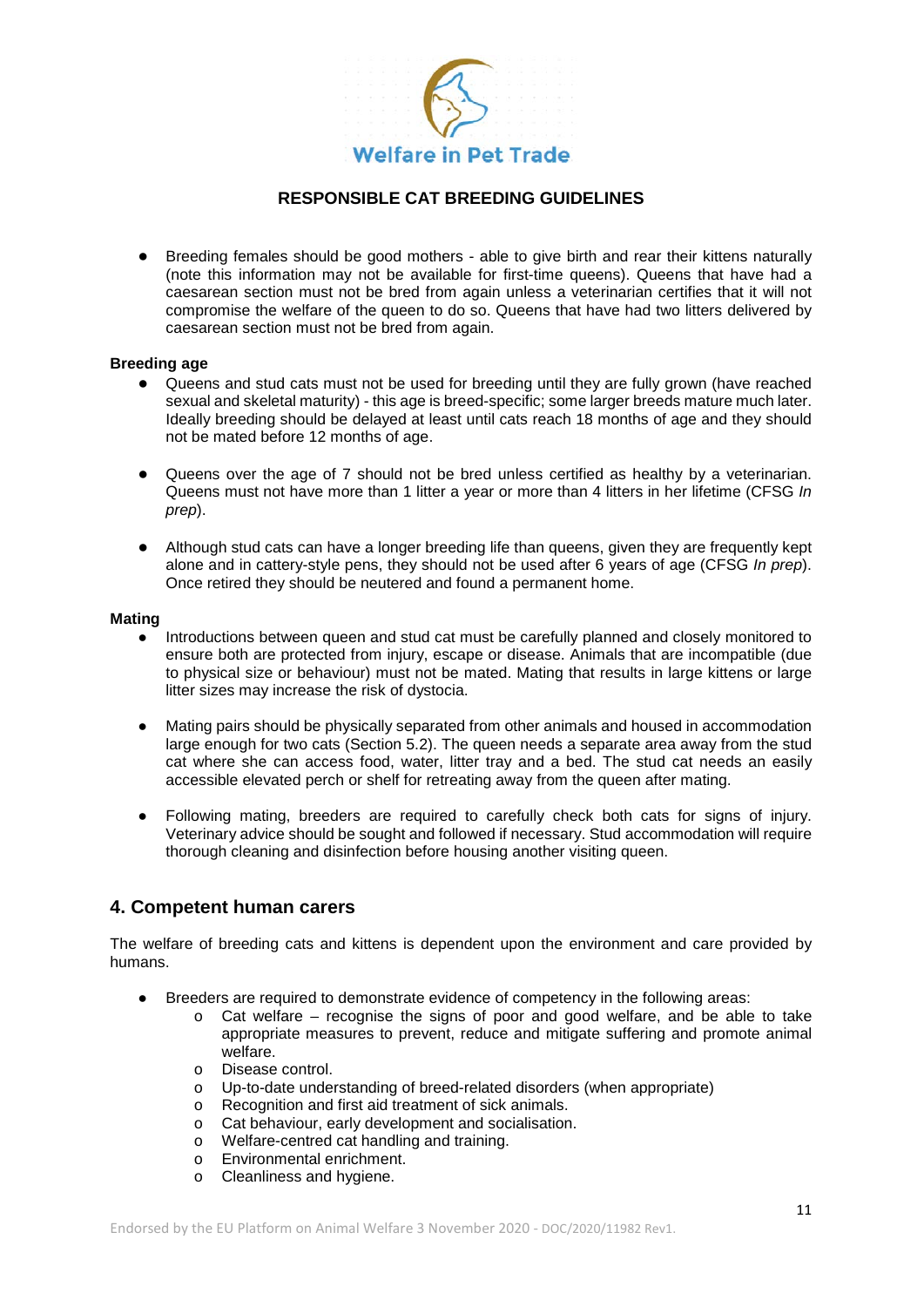

- o Feeding and food preparation.
- There must be enough competent adult human carers available during the day (and where necessary night) to care for cats and kittens according to the criteria in these guidelines (Section 5). As a guide, breeders should have at least 1 full time, suitably competent individual available during normal working hours, 7 days a week per 10 cats kept, but the effectiveness of this care staff-to-animal ratio should be clearly demonstrated in the delivery of animal care and should take into account the additional time required for adequate early habituation and socialisation of kittens when litters are present.
- Where breeders are licensed to care for higher numbers of cats and kittens, they should undertake a recognised cat-appropriate animal care qualification (if available in the country). They should also undertake regular continuing professional development training, including the use of online courses and literature to keep up-to-date with good animal care practices. Breeders must be required to demonstrate what training has been undertaken and how often it is completed.

# **5. Requirements for good animal welfare:** *Good feeding, good housing, good health, and appropriate behaviour*

In this section of the guidelines, good animal welfare is considered in terms of four **welfare principles**  (e.g. Welfare Quality)**: good feeding, good housing, good health and appropriate behaviour,** which reflect the animal's underlying **welfare needs**. Each principle has suggested **criteria**[7](#page-11-0) that breeders are required to meet to provide for the **welfare needs** of cats and kittens. The welfare of cats and kittens can be monitored to evaluate whether they are being kept in a state of good welfare.

| Animal welfare<br>principles | Criteria required to meet the<br>welfare need of cats and<br>kittens                                                                                                                                                                                                                                           | When welfare needs are<br>met                                                                                                                                                                                                                                       | <b>Monitoring</b><br>cats<br>and<br>kittens                                                                  |
|------------------------------|----------------------------------------------------------------------------------------------------------------------------------------------------------------------------------------------------------------------------------------------------------------------------------------------------------------|---------------------------------------------------------------------------------------------------------------------------------------------------------------------------------------------------------------------------------------------------------------------|--------------------------------------------------------------------------------------------------------------|
| feeding<br>Good<br>(page 11) | kittens<br><b>Cats</b><br>are<br>and<br>properly fed and supplied<br>with<br>water<br>avoid<br>to<br>prolonged hunger and thirst<br>to meet their need for a<br>suitable diet.                                                                                                                                 | Cats and kittens are in<br>ideal body condition and<br>hydrated.                                                                                                                                                                                                    | <b>Regularly monitor food</b><br>and water intake, body<br>weight<br>and<br>body<br>condition <sup>8</sup> . |
| Good<br>housing<br>(page 13) | <b>Cats and kittens are housed</b><br>in an environment that<br>provides them with freedom<br>movement.<br>physical<br>оf<br>comfort, and choice over<br><b>resources</b><br><b>access</b><br>to.<br>without fear, risk of injury<br>and illness to meet their<br>suitable<br>for<br>need<br>a<br>environment. | Cats and kittens display<br><b>locomotive</b><br>natural<br>behaviours<br>and<br>varied<br>daily activity patterns; they<br>comfortable<br>are<br>and<br>relaxed when resting and<br>sleeping, they are not too<br>hot or too cold; they are<br>physically healthy. | <b>Reqularly monitor</b><br>the<br>health, behaviour<br>and<br>activity<br>of cats<br>and<br>kittens.        |
| Good health<br>(page 15)     | Cats and kittens are cared<br>for in such a way as to keep<br>them in a state of good                                                                                                                                                                                                                          | Cats and kittens are free<br>physical<br>from<br>injuries,<br>disease, and pain.                                                                                                                                                                                    | <b>Reqularly monitor</b><br>the<br>health of cats and kittens                                                |

**Table 2.** Animal welfare principles, their suggested criteria and welfare indicators.

<span id="page-11-0"></span><sup>&</sup>lt;sup>7</sup> Adapted from Welfare Quality ® [Principles and Criteria of Good Animal Welfare.](http://www.welfarequality.net/media/1084/wq___factsheet_10_07_eng2.pdf)

<span id="page-11-1"></span><sup>8</sup> Body condition scoring guide[: https://wsava.org/wp-content/uploads/2020/01/Cat-Body-Condition-Scoring-2017.pdf](https://wsava.org/wp-content/uploads/2020/01/Cat-Body-Condition-Scoring-2017.pdf)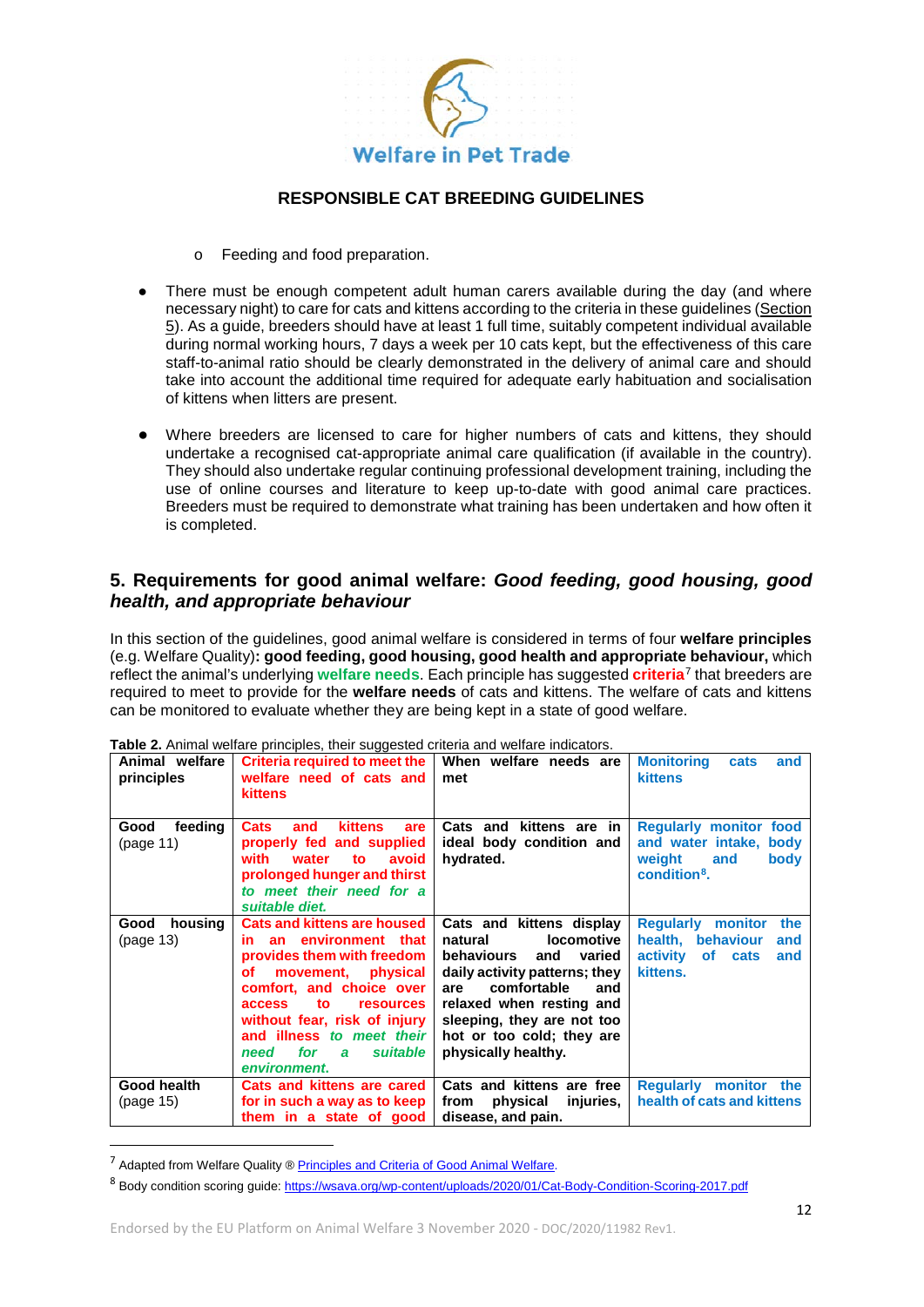

|                                       | physical health, they are<br>in l<br>well<br>all<br>treated<br><b>circumstances</b><br>their<br><b>bv</b><br>care-takers to meet their<br>need to be protected from<br>pain, suffering, injury and<br>disease.                                                                                                                                                              | Cats and kittens are not<br>fearful of their caretakers.                                                                                                                                                                                                                                                                                                                                                    | their<br><b>behaviour</b><br>and<br>towards their caretakers.                                                                    |
|---------------------------------------|-----------------------------------------------------------------------------------------------------------------------------------------------------------------------------------------------------------------------------------------------------------------------------------------------------------------------------------------------------------------------------|-------------------------------------------------------------------------------------------------------------------------------------------------------------------------------------------------------------------------------------------------------------------------------------------------------------------------------------------------------------------------------------------------------------|----------------------------------------------------------------------------------------------------------------------------------|
| Appropriate<br>behaviour<br>(page 19) | <b>kittens</b><br>are<br><b>Cats</b><br>and<br>provided with a complex<br>stimulating  <br>and<br>environment,<br>and<br>opportunities for positive<br>human-animal interactions,<br>supports normal<br>that<br>behavioural<br>development<br>and where appropriate<br>company of their own kind<br>meet their need to<br>to<br><b>perform</b><br>appropriate<br>behaviour. | The behaviour of cats and<br>indicates<br>kittens<br>an<br>optimised emotional state.<br>Cats and kittens display<br>natural and varied activity<br>they<br>patterns,<br>are<br>comfortable and confident<br>in their surroundings, they<br>positively<br>respond<br>to<br>human and (other) animal<br>interactions and they have<br>choice over what and when<br>they do things without fear<br>or stress. | Regularly monitor the<br>behaviour and activity of<br>kittens,<br>cats<br>and<br>including<br>their<br>interactions with people. |

#### **5.1 Good feeding**

#### **Breeders are required to:**

#### **[General]**

- **Feed cats a high-quality complete diet appropriate to their individual needs (e.g. breed, activity levels, age and health or condition).** 
	- o Veterinarians or appropriately qualified and experienced animal nutritionists can provide advice on suitable diets for pregnant and lactating queens, and kittens.
- **Give** *ad-libitum* **access to water that is refreshed daily.**
- **Keep food and water fresh and uncontaminated.**
	- o Store food in a hygienic location and in accordance with the manufacturer's instructions; in cool and dry places or refrigerated, as required.
	- o Raw food should be used with caution and only where biosecurity methods are strictly followed, including safe storage and separate preparation areas, with hot and cold running water.
	- o Store and present food away from the risk of vermin.
	- o Prepare food in a hygienic location.
	- o Remove uneaten wet food by the time of next feeding and replace uneaten dried food every 24 hours.
- **Introduce new foods gradually, following veterinary or the food manufacturers advice, to allow cats to adjust.**
- **Offer food and water in different receptacles (that are non-porous), one food and one water bowl for each cat, so that cats can eat and drink separately without sharing.** 
	- o Provide queens with food and water that is separate to her kittens.
- **Monitor food and water intake each day.**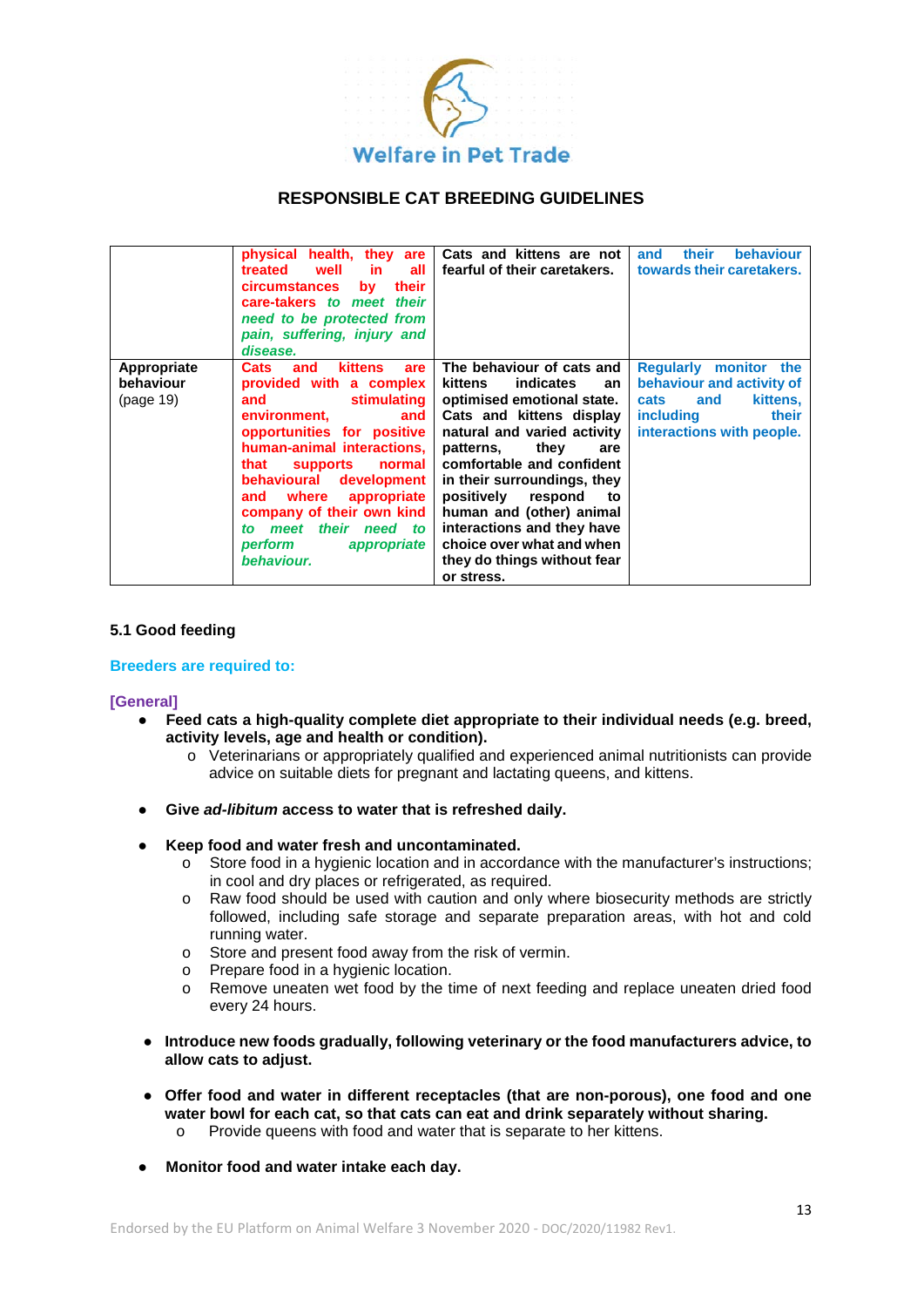

- o Seek veterinary advice if adult cats do not eat for 24 hours or they do not drink, or they drink excessively, or they display pica. Veterinary advice is required sooner if there are specific concerns.
- o Ensure cats that display significant unexplained weight loss or weight gain, or condition are examined by a veterinarian and treated as necessary.
- **Regularly monitor body weight and body condition[9](#page-13-0) to ensure cats are receiving the correct nutrition.**

#### **[Adult cats]**

● **Feed adult cats at least twice during the day, approximately 8 hours apart as appropriate to the needs of the individual unless instructed differently by a veterinarian.** 

#### **[Pregnant and lactating queens]**

*Pregnancy and lactation place increased energetic and nutritional demands on queens.*

- **Feed queens a high-quality diet that is appropriate to the stage of pregnancy and lactation, and body condition.** 
	- o *Ad-libitum* feeding with food formulated for kittens, until the kittens are weaned, should provide good nutrition for the queen. However, care must be taken not to over feed queens, as being overweight or obese may predispose them to birthing difficulties. Following weaning, the feeding level required will depend upon the queen's body condition.

#### **[Kittens]**

*Maternal milk provides all the nutrients for kittens in the first three weeks of life. Colostrum (the first milk) contains antibodies that confers temporary immunity against some infectious diseases to kittens.*

- **Regularly monitor kittens to ensure they are getting enough milk and feeding well, and they are steadily gaining weight.**
	- o Quietly observe the queen nursing her kittens to ensure they are feeding.
	- Weigh kittens shortly after birth (provided the queen is content for kittens to be handled), and then daily for the first two weeks of life; kittens can subsequently be weighed weekly until homing or up to 6 months of age. Body weights should be recorded.
	- o Promptly seek veterinary advice if kittens do not feed properly or do not gain weight; their condition can deteriorate much faster than adult cats.
- **If the queen is unhealthy or she is unable to feed her kittens, provide supplementary feeding to kittens until weaning is completed.**
	- o Use a milk formula and bottles specifically designed for kittens.
	- o Seek veterinary advice and/or follow the manufacturers guidelines about quantity, frequency and temperature of the milk feed, and good hygiene practices.
	- o Sterilise and dry bottles and teats after each use to prevent infection.

*Weaning is a gradual process whereby kittens are introduced to a solid diet and their dependence on the milk from the queen gradually reduces.*

<span id="page-13-0"></span> <sup>9</sup> Body condition scoring guide[: https://wsava.org/wp-content/uploads/2020/01/Cat-Body-Condition-Scoring-2017.pdf](https://wsava.org/wp-content/uploads/2020/01/Cat-Body-Condition-Scoring-2017.pdf)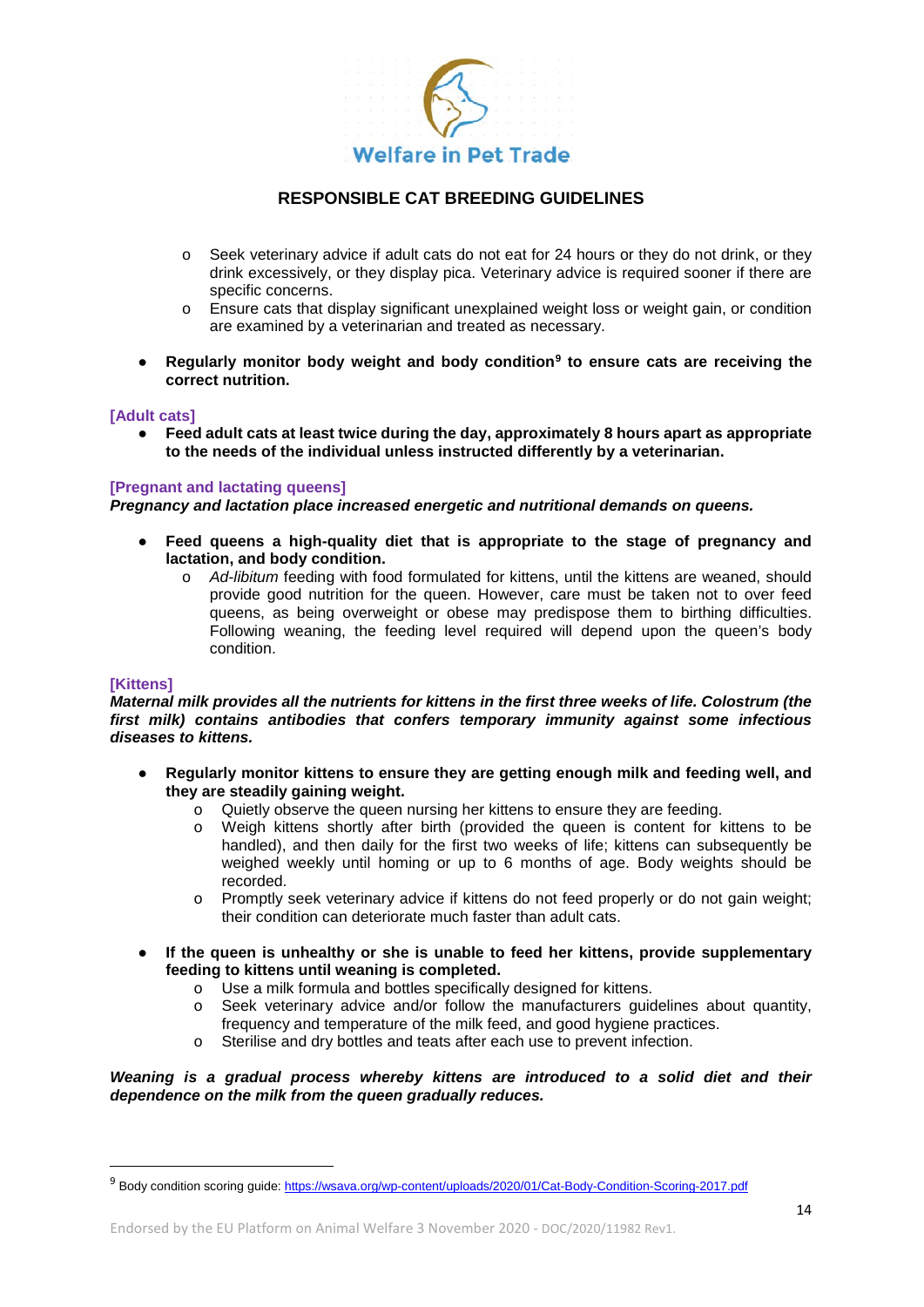

- **Have a plan for weaning kittens and keep a record of transitional feeding, showing the day-by-day ratio of weaning onto a solid food.**
	- Gradually introduce and transition kittens to solid food. Weaning must not start before the kitten is capable of ingesting feed on its own, and not before  $3 - 4$  weeks of age; weaning is generally completed when the kitten reaches  $6 - 8$  weeks of age.
	- o Provide a good quality kitten food, specifically formulated for weaning, and follow the manufacturer's instructions on quantity and frequency of feeding. Raw food must not be used for weaning kittens. As a minimum, kittens under 12 weeks of age must be fed at least 4 times daily.
	- o Ensure kittens are eating the correct share of the feed provided, offering food in separate bowls where possible.
- **Offer water from a receptacle that is shallow enough to prevent injury or drowning, but large enough to hold enough water to allow all kittens to drink at the same time should they wish to do so.**

#### **Ideally:**

- Present food and water in different ways to enrich the lives of cats and kittens (Section **5.4) (Ellis et al 2013).**
	- o Place food and water in multiple locations and at different heights so cats have choice and control over where and when they eat and drink.
	- $\circ$  Present food in ways that allow cats to follow natural feeding patterns given the choice, cats prefer to eat more frequent meals throughout the day (Bradshaw et al 1992).
	- $\circ$  Part of the daily diet can be used for rewarding behaviour during interaction and training sessions with people.
	- o Provide additional access to fresh drinking water in water fountains.

### **5.2 Good housing**

#### **Breeders are required to provide the following conditions:**

#### **Light**

*Cats require sufficient periods of daylight and darkness to follow their natural day/night activity patterns.*

- **Keep cats under natural lighting conditions.** 
	- $\circ$  Natural daylight should be provided. Where artificial lighting sources are used, they must follow a light period equal to natural day length providing at least 10 – 12 hours of light and be of the same periodicity and intensity to natural daylight. Artificial lights must be switched off overnight to provide a period of darkness for a minimum of 8 hours.

#### **Noise**

● **Ensure cats and kittens are not exposed to excessive or continuous noise (including high frequency and ultrasound, and the sound of barking dogs).**

#### **Ventilation**

- **Ensure cats and kittens have adequate ventilation to avoid the build-up of airborne pathogens and to keep areas free of noxious odours and damp.** 
	- o Queens with their kittens must be kept draught free.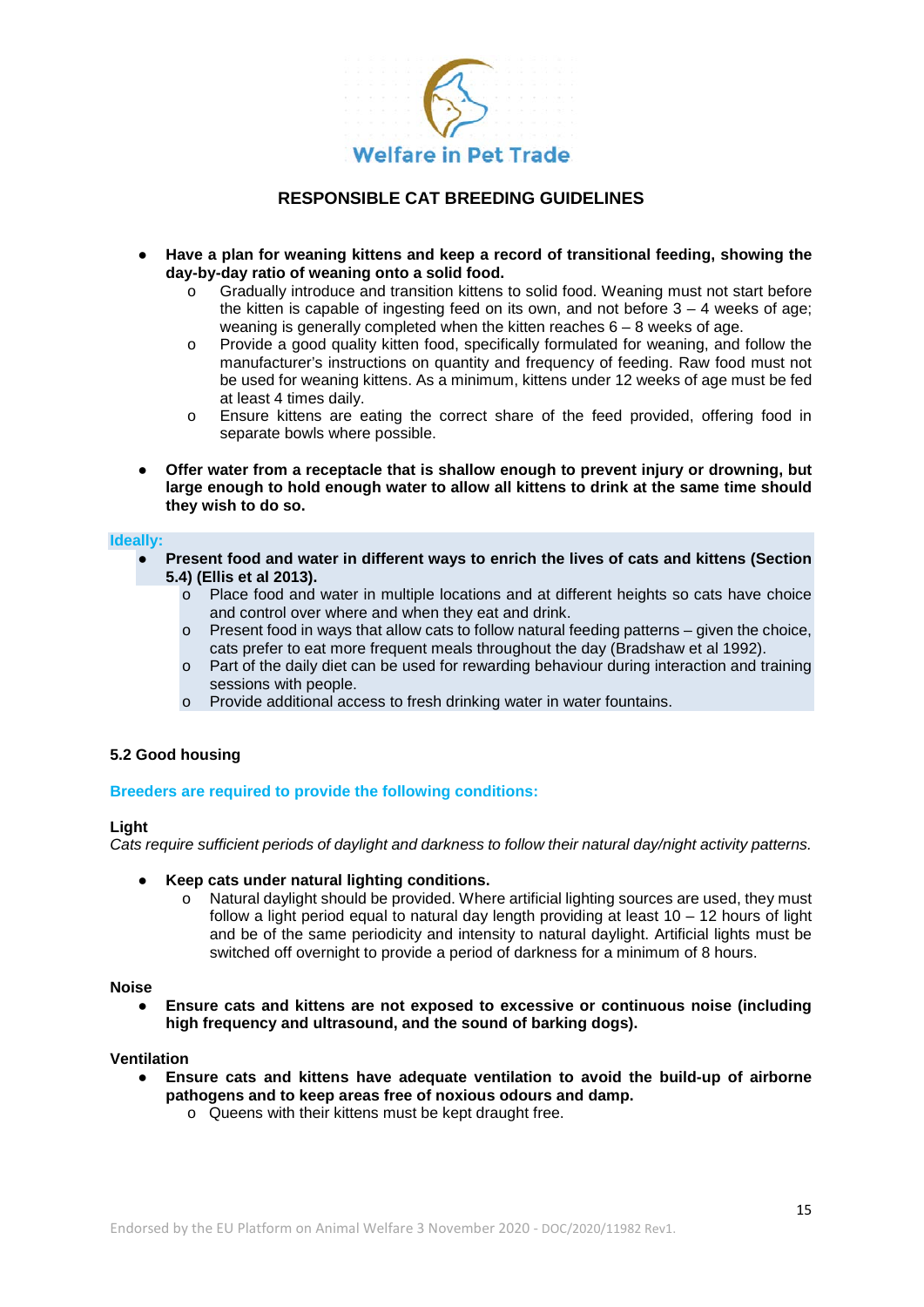

#### **Humidity**

● **Ensure indoor accommodation for cats is kept at 55%** ±**10% relative humidity (McCune 2010; Home Office 2014).**

#### **Temperature**

*Cats are tolerant of a wide range of ambient temperatures. Kittens require higher ambient temperatures until they can effectively thermoregulate independently.* 

#### **[General]**

- **Ensure cats and kittens have access to a temperature gradient so they can choose areas that are cooler or warmer depending upon their needs.**
	- o Check that cats and kittens are not too hot or too cold. If cats or kittens show signs of heat or cold intolerance, steps must be taken to ensure their welfare is protected.
- **Regularly check ambient temperatures to ensure the required temperature ranges are maintained:** 
	- o Temperatures should be recorded daily, using a maximum/minimum thermometer, placed at the height of the cat, and sited as close as possible to the main resting area.

#### **[Adult cats]**

- **Ensure indoor accommodation for adult cats is kept between 15 26°c.** 
	- o An optimal range lies between 18 21°C (van der Leij 2009).
	- o Brachycephalic cats and those with extreme coat types require careful management as they have markedly different thermal-tolerances.

#### **[Queens and kittens]**

- **Ensure the kittening box is kept between 18 – 27oC.** 
	- o Newborn kittens require a higher ambient temperature for the first 21 days after birth since they are unable to thermoregulate independently.
	- o Cats and kittens with different coat types will have different thermal-tolerances (e.g. longhaired cats and kittens will required lower temperatures in the kittening box than hairless cats and kittens).
	- o Take care to ensure the area and kittens do not overheat. Additional heat sources must be used safely – they must not pose a burn or fire risk to cats or kittens or their accommodation.

#### **Accommodation**

*The type, quality (what the space includes and whether it facilitates performance of natural behaviour) and size of space provided to cats are important for good cat welfare.*

### **Type of accommodation**

- **Avoid housing cats long-term in cattery-style pens - it is more difficult to keep cats in a state of good welfare, and to socialise and habituate them to a home environment.**
	- o Ensure breeding queens and kittens are familiar with a home environment and comfortable with humans and their activities.
	- o Cats kept in a home should have access to at least one room that exceeds the minimum space allowance for cats. Cats must not be confined to an indoor cage or kennel unless for short periods due to ill health under veterinary advice.
	- o Provide accommodation to stud cats that meets their welfare needs. Cattery-style outdoor pens are often restrictive and can be detrimental to cat welfare. Further guidance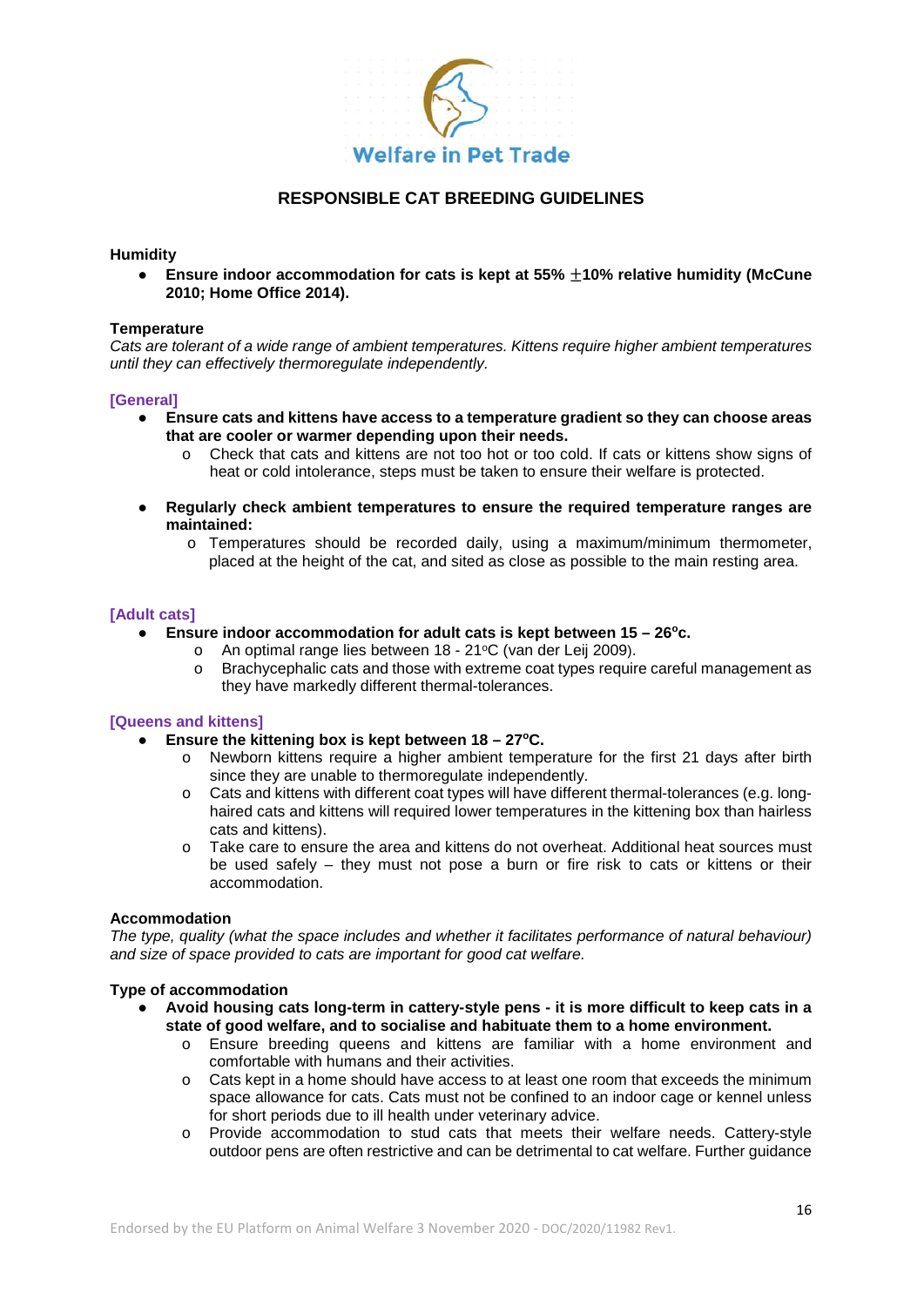

on the design and construction of outdoor cattery-style pens can be found in the Appendix.

o Cats must not be housed in pens that are tiered or stacked on top of one another.

#### **Quality of space**

- **Provide kittens and cats with a physical environment that is enriched, complex and stimulating, and allows them to safely use three-dimensional space, and to perform natural behaviour.**
	- o Provide cats with enough space to walk, run, play, turn around, stand, stand erect on hind legs, hold their tail erect, climb, jump from the floor and platforms/shelves and leap between elevated platforms, rest on elevated areas, lie down fully stretched out without touching another cat or walls.
	- o Provide cats with a large physical space that can accommodate multiple different environmental resources (e.g. food, water, toileting areas, scratching areas, elevated perches, areas to rest and hide) separated (by at least 60 cm) in different locations.
	- o In addition, adult cats can be provided with free access to outdoors.
	- o Provide cats with access to elevated areas for sleeping and resting and multiple hiding places. Cats must be able to avoid seeing other cats and people if they choose to do so.
	- o Provide cats with soft, warm, bedding materials that are easy to wash and disinfect.
	- o Provide group living cats with additional space that permits them to access all environmental resources without sharing.

#### **Size**

*A critical minimum space allowance has not been empirically determined for good cat welfare; however, the following minimum space allowance provides sufficient space to encompass the other recommendations of resource availability and spacing.* 

- **Ensure cats are kept in accommodation that meets and preferably exceeds the following minimum space allowances:**
	- $\circ$  No less than 2.0m high and with a floor area of no less than 4.0m<sup>2 [10](#page-16-0)</sup>; no side shall be shorter than 2.0m, for each additional cat, the floor area must be increased by  $2.0m^2$ (Rochlitz 2002). Any raised perch or shelf area is in addition to the minimum floor area and must present minimal risk of falling.
	- o Larger cat breeds will require additional space, and the floor area of their accommodation must be scaled up accordingly.
	- o Breeders should provide a detailed floor plan which clearly states the layout and dimensions of animal accommodations.

#### **Litter trays**

- **Provide at least one litter tray per cat plus one extra litter tray to indoor or confined cats. Cats with free access to outdoors may still prefer to use a litter tray indoors. A litter of kittens will require at least 2 litter trays.**
- **Site litter trays as far away as possible (at least 60cm) from resting and feeding areas; for cats that have access to more than one room in the household, litter trays should be placed in different rooms.**

<span id="page-16-0"></span> $10$  Deutscher Tierschutzbund e.V. (2014) The minimum space allowance for 1 cat or a queen and her litter of kittens up to 4 months of age.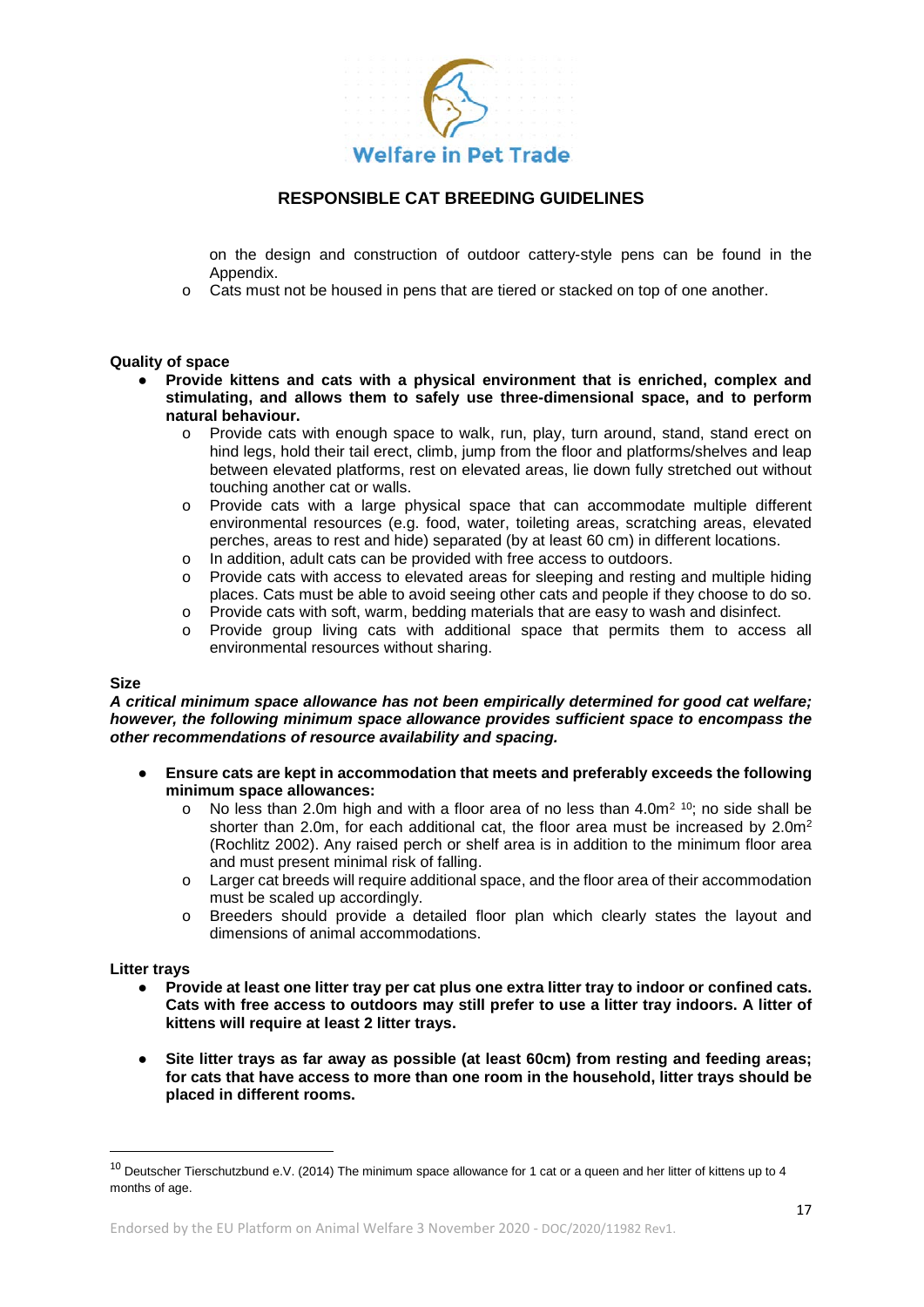

- **Ensure litter trays are large enough to be used comfortably by cats.**
	- o Provide litter trays that allow the cat to comfortably turn around (at least 1.5 times the length of the cat's body), with litter deep enough (at least 3 cm) to permit digging and raking activities for cats to cover their urine and faeces.

#### **Safety**

- **Ensure all areas, equipment, furnishings and appliances to which cats and kittens have access are safe; they present minimal risks of injury, illness, and escape.**
	- o Ensure all housing areas are constructed from materials that are robust, safe, durable, impermeable and they are kept in a good state of repair.
	- o Ensure all internal surfaces are non-toxic to cats.
	- o Ensure all surfaces, equipment and furnishings can be disinfected when appropriate.
	- o Ensure floor surfaces are solid; slatted or wire mesh floors must not be used.

### **Ideally:**

- **Provide cats with large and interesting housing that allows them to choose where and when they spend their time (without sharing resources with other cats).**
	- $\circ$  A larger floor area of at least 8m<sup>2</sup> is preferable, with each additional cat, the floor area should be increased by  $2.0 - 3.0$ m<sup>2</sup>.
	- o Many cats prefer to defecate and urinate in different litter trays and would benefit from at least two litter trays to meet this preference.
	- o Space should be designed from the cat's perspective and furnished with additional enrichment (Section 5.4) that they can use in private (and without sharing with other cats).
	- $\circ$  Cats should be able to move around freely and comfortably in their environment, without competition from other cats.

#### **5.3 Good health**

*Cats and kittens should be treated well in all circumstances by caretakers who promote good humananimal relationships with the cat/kitten's perspective as the focus of their interactions.*

#### **Breeders are required to:**

#### **Handling**

- **Handle all cats and kittens with compassion (Brooke 2019) and appropriately (Rodan et al 2011); handling methods must be welfare-centred and must not cause suffering – pain, injury, fear or distress or pose an increased disease risk:**
	- $\circ$  Scruffing cats (picking up a cat by the skin 'scruff' on the back of the neck whilst their body is freely suspended) is stressful and painful for cats. This handling technique must not be used unless it is justified to provide urgent veterinary treatment, and only as a last resort when no other restraint is appropriate.
	- $\circ$  Aversive training methods<sup>[11](#page-17-0)</sup> must never be used with cats and kittens.
	- o People who care for cats must provide positive, consistent and predictable interactions with cats that are appropriate to the needs of the individual.
	- o Cats must not be forced to interact with a person; they must have control over interactions and be able to avoid people should they wish to do so.

<span id="page-17-0"></span> $11$  Methods that apply an unpleasant stimulus to stop or prevent unwanted behaviour (e.g. shouting, physical force). These methods may cause cats and kittens pain, fear and anxiety, and reduce their welfare.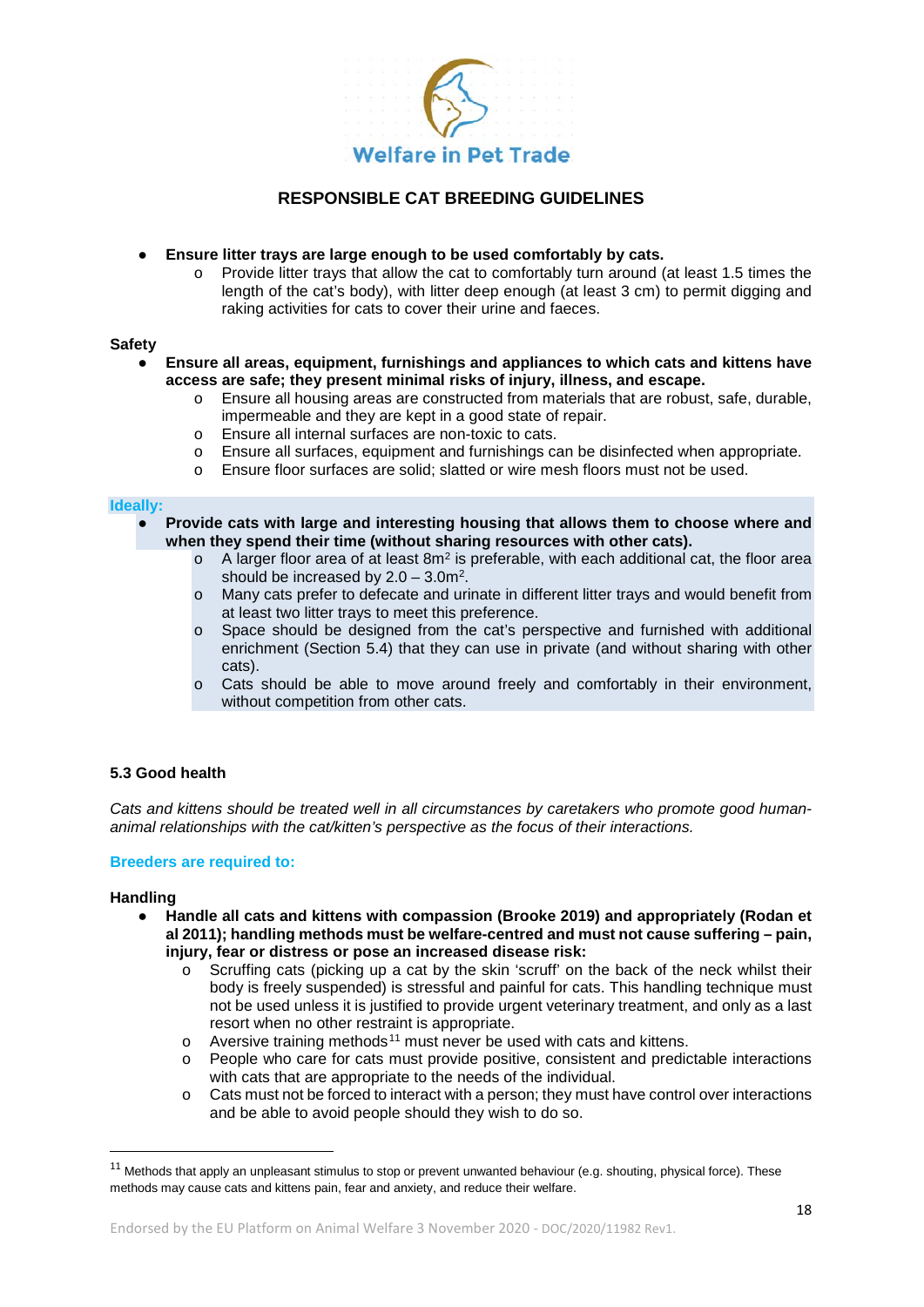

● **Perform husbandry with the minimum disturbance to cats and kittens.**

#### **Inspection of cats and kittens**

- **Observe cats and kittens regularly throughout the day and as often as necessary to protect their welfare.**
	- o Observe animals for signs of abnormal behaviour, ill health, injury, pain or suffering. Any abnormalities must be addressed, and advice provided by a veterinarian or certified animal behaviourist must be followed.
	- o Be familiar with the normal signs of labour/birth (Cats Protection). Veterinary advice must be sought promptly if the queen seems distressed, and kittening is not progressing normally.
	- o Check cats at the start and end of the working day, and frequently during the working day, as a guide every 4 hours. Do not leave cats or kittens alone for more than 8 hours overnight. Pregnant queens that are imminently due to give birth, queens giving birth, nursing queens and kittens that are not yet weaned, must be checked more frequently. Breeders must find a balance between too much interference (and risk the queen abandoning her kittens) vs. not being able to identify the queen and her kittens in distress. Video cameras may be used to remotely observe cats and kittens.
	- o Check kittens shortly after birth (if the queen will allow). Keep a record of the queen's identification (microchip) number and the time of birth of each kitten; record the sex, weight, colour and identification of each kitten as soon as is practically possible. The mother may become protective of her kittens, resulting in aggression. Care should be taken when approaching and handling, and other animals should also be kept away.
	- o Check cats and kittens regularly for ecto- and endo- parasites and keep animals clean and comfortable. Long-haired cats and kittens will require regular grooming.

#### **Surgical mutilations**

Surgical mutilations, including declawing, of cats and kittens are not permitted unless it is deemed necessary and certified in writing by a veterinarian for medical purposes (FECAVA 2004). Neutering of cats (and ear tipping as a neutering mark, where necessary) is the only exception.

#### **Veterinary care**

- **Ensure cats and kittens are under the care of a veterinarian**[12](#page-18-0) **and follow an agreed health plan.**
	- o Register cats and kittens with a veterinarian and ensure the contact details of the veterinarian and their out-of-hours provision is known in advance.
	- o Follow a comprehensive and agreed-upon veterinary health plan, including regular vaccinations, appropriate treatment for internal and external parasites, and clinical examinations performed by a veterinarian. The veterinary health plan should take into account the suitability of the individual for breeding (see pages  $8 - 9$ ), and should be reviewed annually, ideally by an independent veterinarian.

#### **[Adult cats]**

Cats must be examined by a veterinarian at least once per year. Ideally, cats used for breeding should be examined by a veterinarian more frequently, at least twice per year and before mating.

<span id="page-18-0"></span><sup>&</sup>lt;sup>12</sup> British Small Animal Veterinary Association (BSAVA) has published [Manual of canine and feline shelter medicine](https://www.bsavalibrary.com/content/book/10.22233/9781910443330) (Dean et al 2018) which may be applicable to veterinarians caring for cats and kittens in breeding establishments.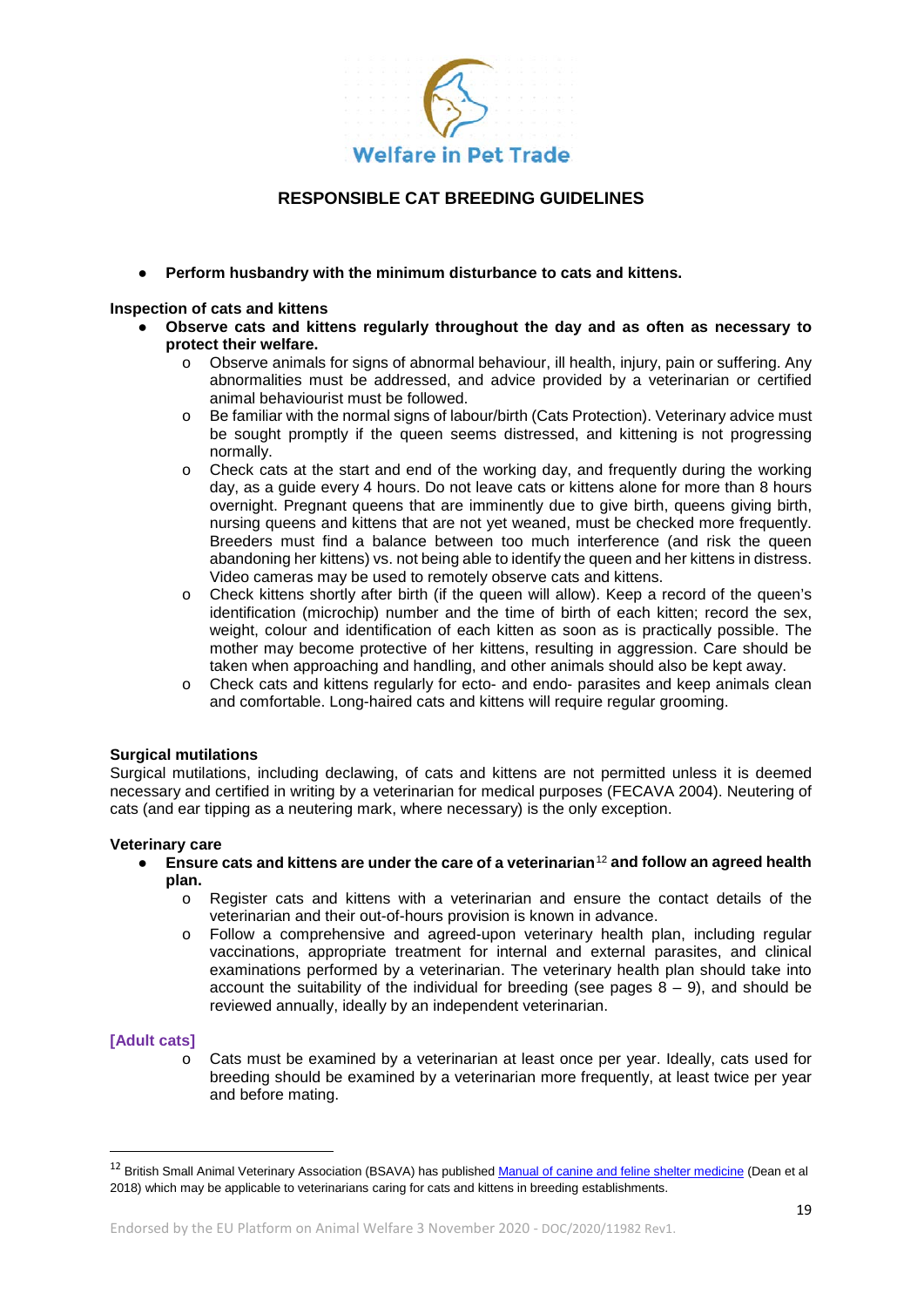

o Ensure cats are routinely vaccinated by a veterinarian and keep a certified, up-to-date vaccination record that details the core (and none-core) vaccinations that have been given. Homeopathic vaccinations are not an acceptable alternative.

#### **[Queens and kittens]**

- o Treat queens and kittens for internal and external parasites at an appropriate age and interval, and with an appropriate drug as directed by a veterinarian. Veterinary advice must be carefully followed regarding the appropriate medication dosage, route of administration and intervals between treatments as inappropriate treatment can be harmful to kittens. Only licensed products should be used.
- o Kittens must be examined a veterinarian before sale or homing or earlier if the queen or kittens are showing signs of illness. The health and welfare status of each animal should be certified in writing by a veterinarian before homing, identifying the animal by microchip number.
- o Kittens must be vaccinated by a veterinarian. Kittens should be fully vaccinated before they are given access to the outside.
- o Microchip and register kittens with the breeder's details before they are homed, as a permanent form of identification and to support traceability. Microchipping must be performed by a veterinarian or certified individual, and the transponder must comply with ISO standards 11784 and 11785. Ideally microchipping should occur before primary vaccination to ensure accurate identification of the individual.
- **Promptly seek and follow veterinary advice if there is any cause for concern over the animal's physical and mental state.** 
	- o Treatments must be followed and completed to the specifications given by the veterinarian.
	- $\circ$  Medication must be authorised for the individual cat or kitten by a veterinarian.<br>
	A record of treatment should be kept for each cat or kitten
	- A record of treatment should be kept for each cat or kitten.
- **Use medicines responsibly and safely.**
	- o Use medicines in accordance with the instructions of the veterinarian or manufacturer (where they are not prescribed medicines).
	- o Store medicines safely and securely, and at the correct temperature.
	- o Safely dispose of medicines, in accordance with the manufacturer or veterinarian instructions.

#### **Euthanasia**

- o **Only euthanise animals on welfare grounds as deemed necessary by a veterinarian.**
- o Kittens should not be euthanised only because they do not meet a prescribed breed standard, or because they have a conformational defect that will not affect their welfare, or where the defect can be corrected without compromising welfare as advised by a veterinarian.
- o It is unacceptable to euthanise cats or kittens because they cannot be sold.<br>Refired breeding cats should not be euthanised only because they cannot full
- Retired breeding cats should not be euthanised only because they cannot fulfil their function as breeding cats anymore.
- **Euthanasia must be performed humanely and only by a veterinarian.**
- **Keep euthanasia records for each animal including the reason for euthanasia, date and the name of the veterinarian who performed it.**

#### **Cleaning and hygiene**

*The need to keep cats and kittens in clean and hygienic environments should be balanced against the need of cats to feel secure in their territory. Cats deposit scent through facial and body rubbing,*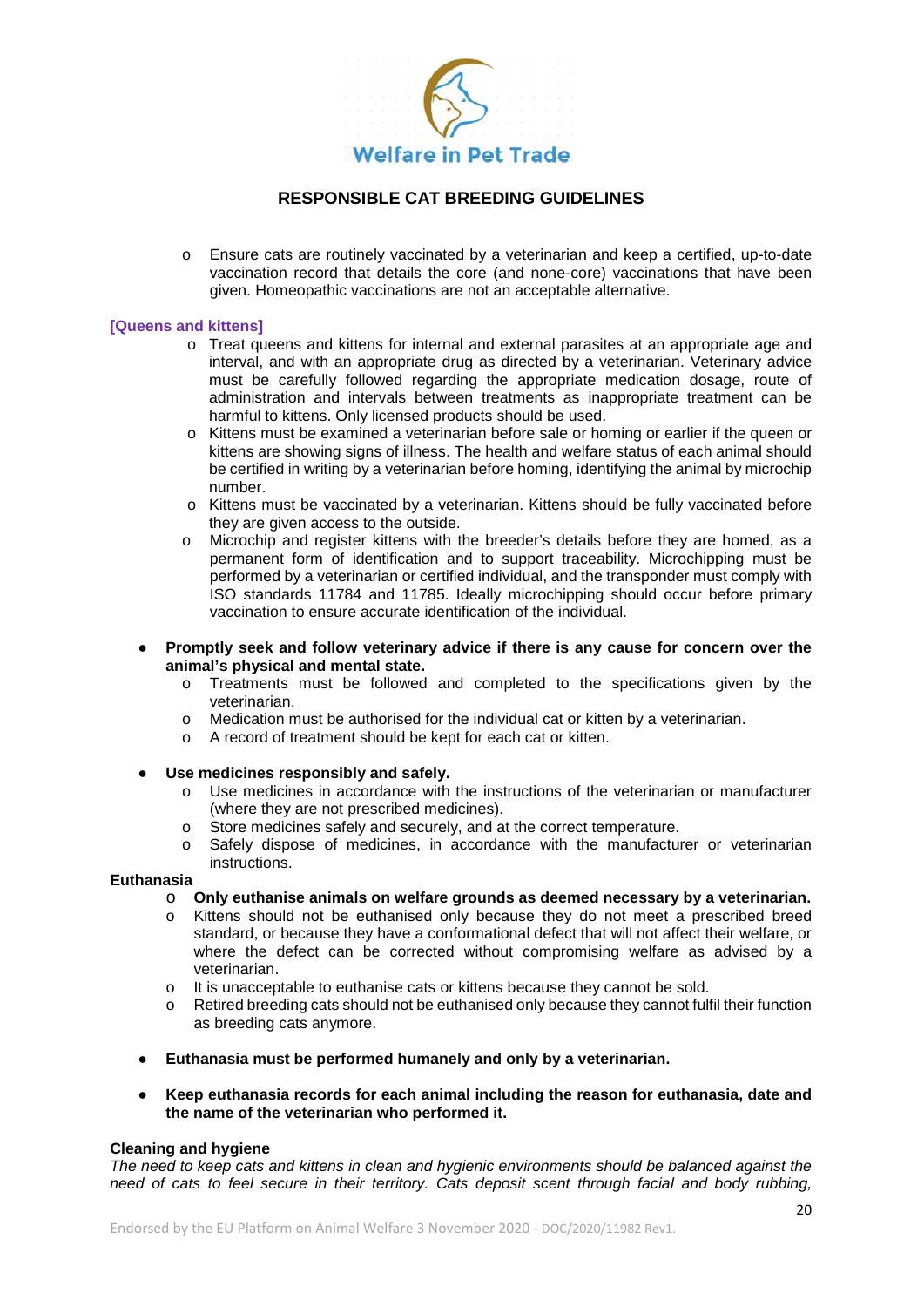

*scratching and urine marking, this creates a unique scent profile in their environment which helps them feel safe and secure. Over cleaning (frequent cleaning with disinfectant or strong-smelling products) will remove or mask these important scents from the cats' environment.*

- **Ensure good hygiene standards are maintained in cat and kitten accommodations.**
	- o Inspect daily cat/kitten accommodations, and any furnishings, bedding, or equipment within it.
	- o Keep accommodations, and any furnishings, bedding, or equipment within it clean, dry and parasite free. Only clean soiled areas and bedding when necessary in kittening accommodations – it is important to maintain the queens scent profile and avoid too much disturbance.
	- o Cats must be removed from their enclosure whilst it is being 'wet' cleaned (e.g. power hosing) or disinfected.
- **Clean areas in the cat's accommodation on rotation to ensure that the cat's scent profile is least disrupted.**
	- o Take care to avoid using scented products that disrupt the cat's scent profile in their accommodation.
	- o Avoid, where possible, cleaning areas that have been facially marked and scratched by the cat.
	- o Wash, clean and disinfect bedding and toys when needed and on rotation.
	- o Perform effective daily spot cleaning.
- **Avoid routinely removing cats and kittens from their accommodations whilst they are being cleaned, unless it is absolutely necessary for the welfare of the cat.**
- **Thoroughly clean and disinfect accommodation, and any equipment, furnishings, or enrichment items, between different cats.**
- **Clean food and drink receptacles daily and disinfect weekly.**
- **Keep food preparation areas clean and free from dirt and dust.**
- **Undertake measures that minimise the risks from rodents, insects and other pests.**
- **Provide cats with clean litter that is suitably absorbent, non-toxic, unscented and that is acceptable to, and used by cats.**
	- o Replace litter, and clean litter trays at least daily; safely dispose of the contents away from food storage and preparation areas.
	- o Use gloves or frequently, and thoroughly wash hands after handling cat litter trays. Pregnant women or immunocompromised individuals should avoid handling cat litter (Lappin et al 2019).
	- o Ensure litter trays are impermeable, easy to clean and disinfect; regularly disinfect litter trays (at least weekly).
- **Safely use cleaning and disinfection products.** 
	- o Use products that are non-toxic to cats and the environment.
	- o Phenolic disinfectants must not be used.
	- o Avoid using cleaning products containing Benzalkonium Chloride, high concentrations are toxic to cats.
	- o Only give cats access to cleaned areas once they are fully dry.
	- o Safely store and dispose of cleaning products away from cats.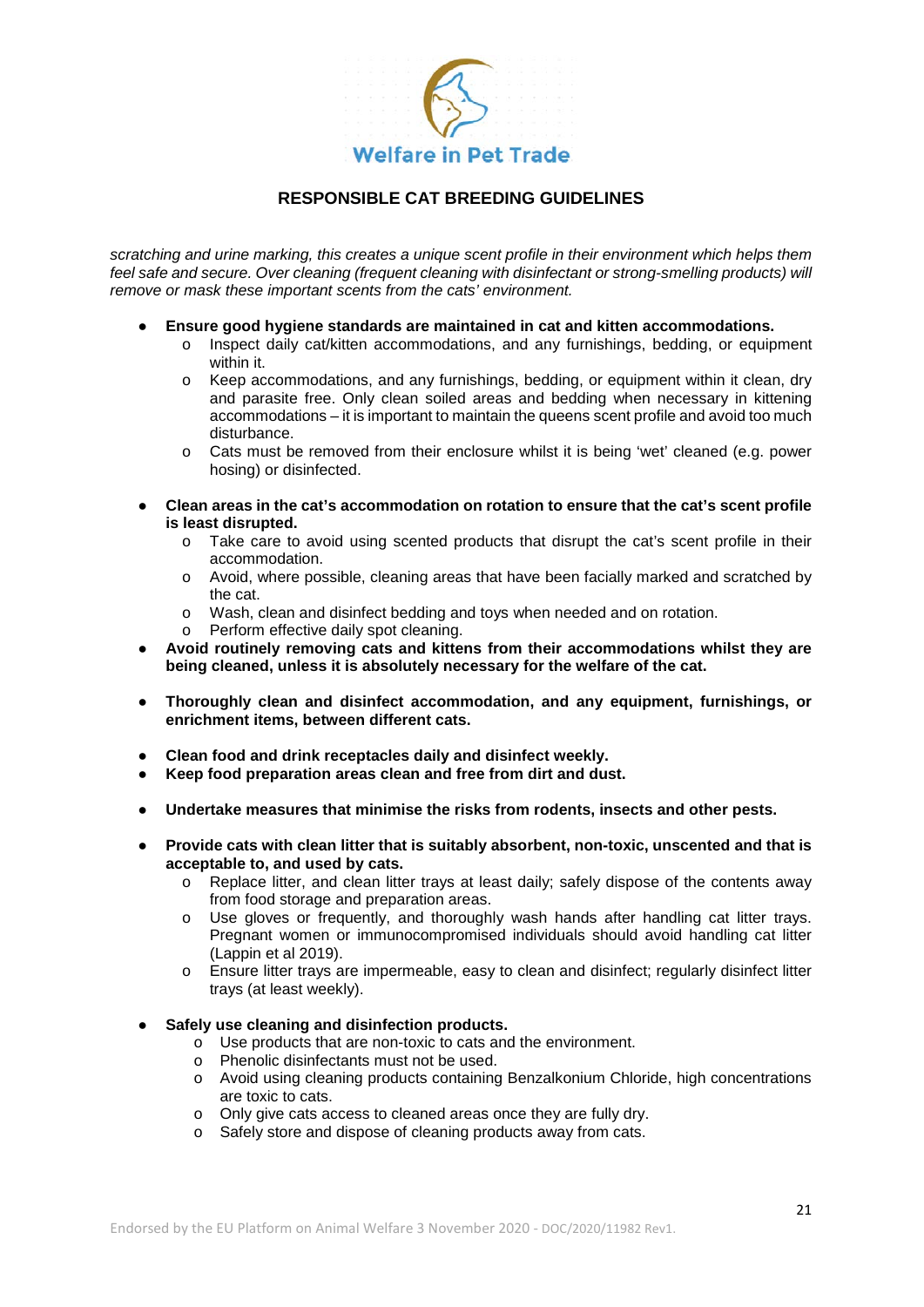

● **Facilities must be provided for the proper collection, storage and disposal of waste. Special arrangements must be made for handling hazardous waste according to the legislation in each country.**

#### **Isolation facilities**

- **Ensure appropriate isolation, in self-contained facilities are available for the care of sick, injured or potentially infectious animals (including quarantining new, incoming animals).** 
	- o Short-term isolation facilities may be provided offsite by an attending veterinary practice, for very sick animals (the veterinary practice must be able to provide 24-hour veterinary care).
	- o Site isolation facilities at least 5m away from other cats to reduce the risk of airborne infection being carried between isolated and healthy cats.
	- o Ensure housing and care requirements outlined elsewhere in the guidance are followed for cats and kittens in isolation to protect their welfare.
	- o Ensure separate feed and water receptacles, litter trays, litter, cat transport basket, bedding, cleaning utensils and cleaning products are used for animals in isolation.
	- o Follow good hygiene and biosecurity practices:
		- When appropriate, use protective clothing and equipment for use *only* in the isolation facility.
		- Have a separate caretaker for isolated cats or care for cats in isolation after all other cats have been attended to.
		- Wash hands and use an appropriate disinfectant after leaving isolation and before handling other cats.
		- Completely disinfect isolation and equipment once it is vacated.
- **Plan an appropriate quarantine when introducing new cats. Veterinary advice should be sought on quarantine plans.**
- **Ensure cats imported from abroad undergo appropriate health testing by a veterinarian and the results are known before being introduced to other cats.**

**Emergency planning**

- **Always have a fully stocked and maintained first aid kit suitable for use on cats and kittens available and accessible. A veterinarian should be consulted regarding the contents of the first aid kit.**
- **Have a practical and usable emergency evacuation and contingency plan in place that can protect and accommodate all cats and kittens, and people who care for them.**

### **5.4 Appropriate behaviour**

*An enriched environment increases opportunities for cats and kittens to perform species-typical behaviour (including social interactions with other cats and with humans), and helps give them control over their surroundings, optimising their physical and mental states (Ellis 2009; Ellis et al 2013).* 

### **Breeders are required to:**

#### **Meet cats' environmental needs:**

- **Provide an enriched environment for cats and kittens that meets their needs.**
	- o An enrichment programme should clearly set out how it meets the behavioural needs of cats and kittens.
	- o Enrichment should pose little risk of injury or illness to cats and kittens.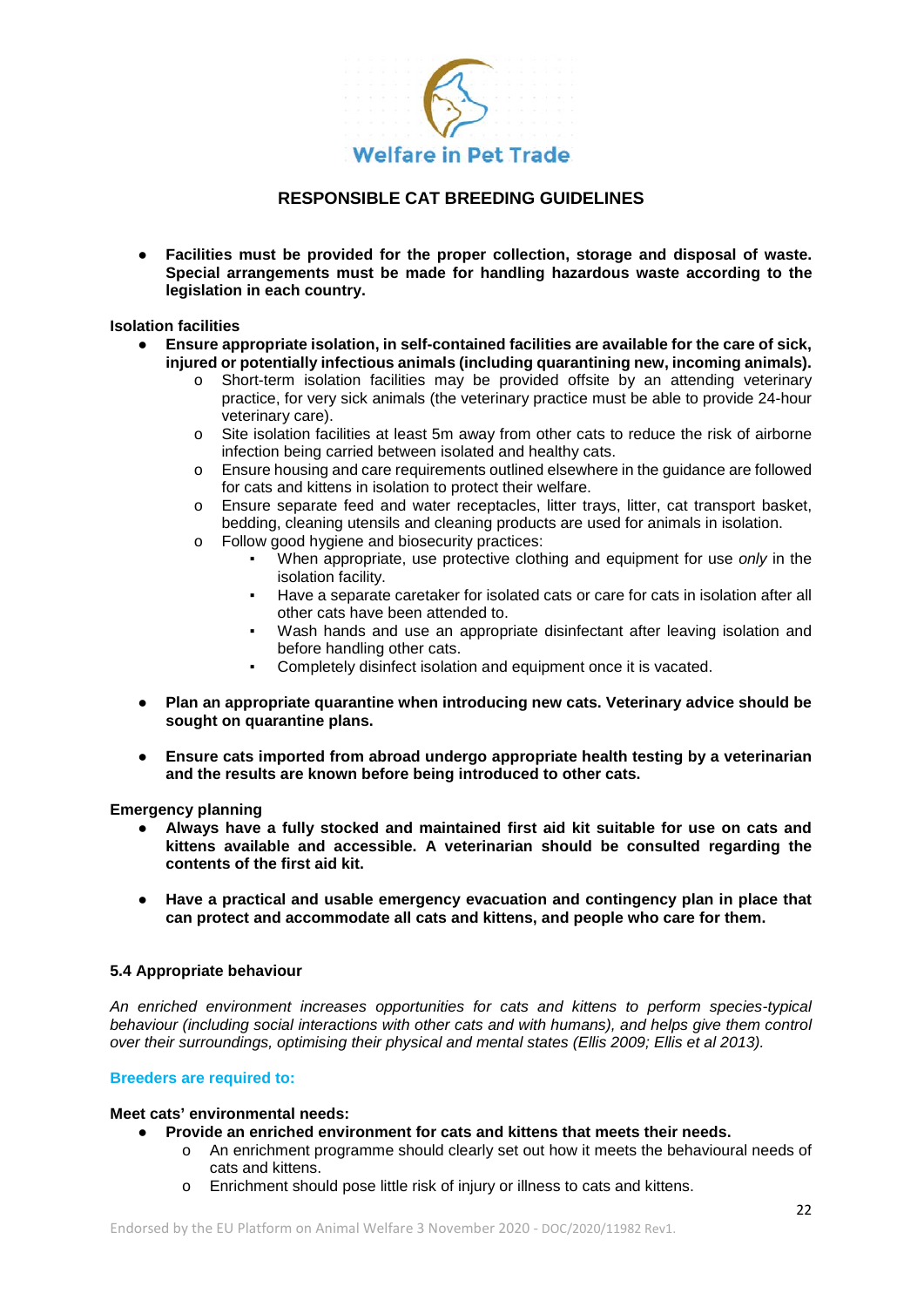

o The effectiveness and safety of enrichment should be regularly evaluated.

Using the five pillars of environmental needs<sup>[13](#page-22-0)</sup> framework (Ellis et al 2013) as a guide, breeders are required to provide cats and kittens with:

### **Pillar 1: a safe place – to enable cats and kittens to rest and retreat, where they feel comfortable, secure, and protected.**

- Each cat must have somewhere that is private, secure and raised off the floor (at different heights) to hide from other cats and people and to view neighbouring cats and people outside of their accommodation should they wish to do so. Cats must have constant access to hiding places in indoor and outdoor accommodation:
	- o Perches and shelves must be wide enough and long enough to comfortably accommodate the cat, allowing them to lie fully stretched out.
	- o Cats must be able to safely use vertical space. Kittens and older cats with limited mobility, should be provided with hiding places at a safe and accessible height, that pose minimal risk of falling. Provide additional ramps or steps if needed.
	- o Place soft bedding on perches and shelving to provide cats with comfort.

#### **Pillar 2: multiple and separated environmental resources for drinking, feeding, urinating, defecating, scratching, playing, resting, and sleeping, that cats can freely access so they have choice over what they do and when they do it.**

- Provide cats with at least two areas for eating and drinking, toileting, scratching, playing, and resting. Cats should have choice over what they do and when they do things; they should not be forced to share resources with other cats.
	- o Provide cats with multiple sturdy scratching areas in indoor and outdoor accommodation, that meet their preferences for (i) scratching substrate (e.g. carpet, rope, wood or cardboard etc), (ii) orientation (vertical or horizontal surfaces), and (iii) type (e.g. tall structures<sup>[14](#page-22-1)</sup> with more than one accessible level) (Wilson et al 2016; International Cat Care 2019a).

#### **Pillar 3: opportunities to perform predatory-play-behaviour sequences to fulfil their strong instincts to hunt.**

- Provide cats with opportunities (e.g. appropriate toys, interactive play with humans and outdoor access) to perform natural hunting sequences.
	- $\circ$  Cats and kittens rapidly habituate to toys; using toys in rotation and in combination with interactive play sessions will help to maintain their interest.
	- o Cats and kittens benefit from interactive toys that allow them to perform different predatory-play-behaviour sequences - *locating-stalking-chasing-pouncing-(pseudo) killing*. To prevent injury, the handler should avoid using their hands or feet as targets for predatory-play-behaviour. Cats and kittens must not be left alone with interactive toys that contain string or other parts that can be ingested.
	- o Providing cats and kittens with puzzle feeders and scatter feeding (dried kibble), actively encourages natural hunting behaviours and feeding patterns (e.g. small, frequent meals).
	- o Toys must be non-toxic and indestructible; they must be size appropriate to prevent injury (particularly to kittens) and must be checked at least daily, to ensure they are safe.

<span id="page-22-0"></span><sup>13</sup> Environmental needs include those relating to the cat's physical surroundings and those affecting social interactions with humans (Ellis et al 2013).

<span id="page-22-1"></span> $14$  At least the equivalent height of the cat at full stretch.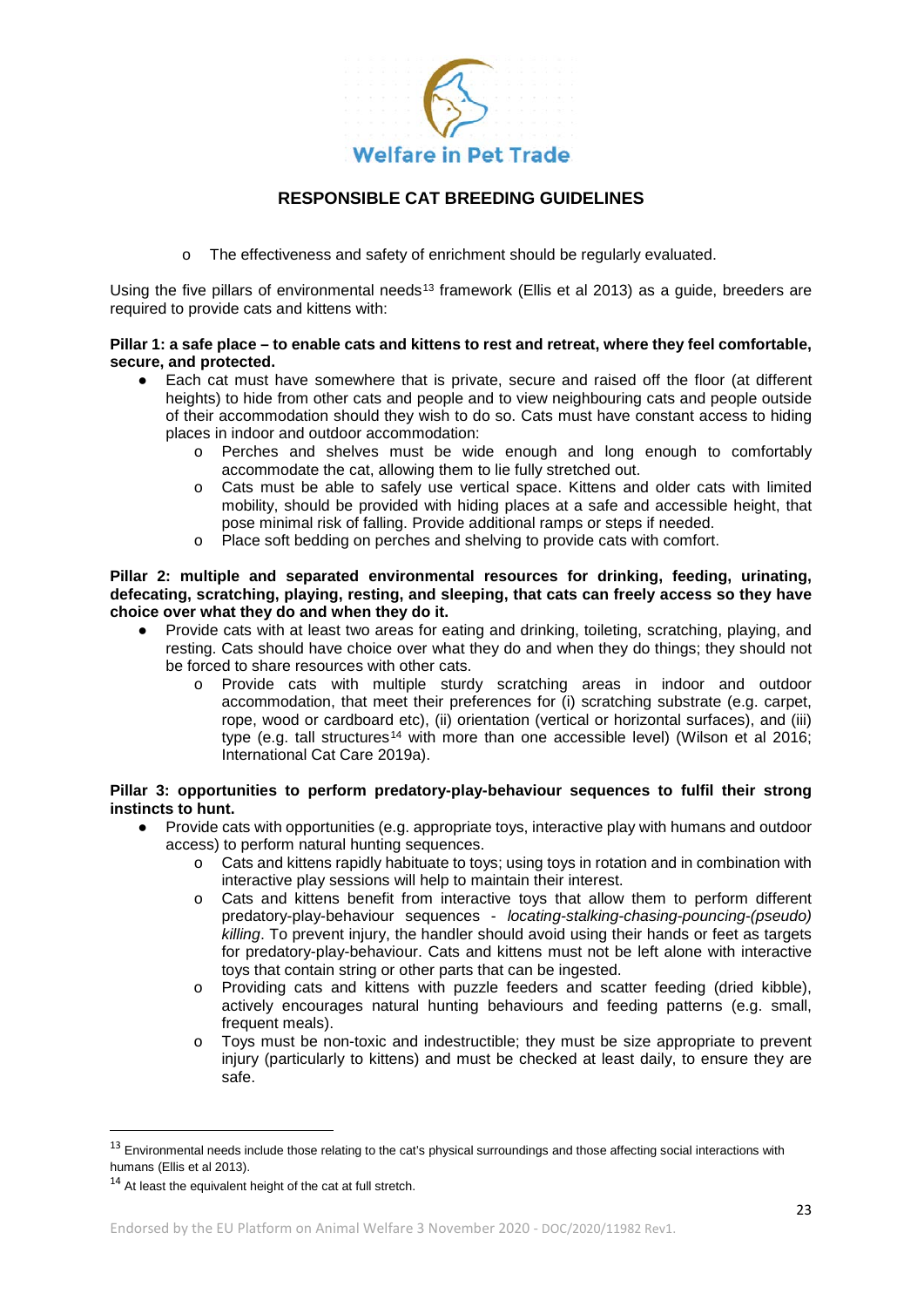

**Pillar 4: positive, consistent, predictable human-cat social interactions (that cats' have control over).**

- Regularly interact with cats, that are comfortable around people; interaction should be friendly, predictable, frequent and under the cat's control:
	- o Provide cats with daily opportunities for additional interaction with people, lasting at least 10 minutes, 3 times a day, spaced throughout the working day.
	- o Do not force cats to interact; they should be able to move away from people if they choose to do so.
- Kittens must receive regular, consistent, and positive handling by people from a young age (see Section: early experience and socialisation).

#### **Pillar 5: an environment that respects the importance of their sense of smell so that they feel comfortable and secure.**

- Respect the scent profile of cats. Cats deposit scent via facial rubbing and scratching; this form of chemical communication helps cats to:
	- establish boundaries of their core living area where they feel safe and secure;
	- identify familiar and unfamiliar animals;
	- manage their interactions with other animals and people;
	- locate food.
	- $\circ$  Provide cats with scratching areas that allow them to deposit scent through glands in their feet.
	- o Avoid over cleaning areas that have been facially marked and scratched by the cat (see: Section 5.3 – for advice on cleaning and hygiene).

### **Promptly address behavioural problems**

Seek and follow advice from a certified veterinary behaviourist or an applied animal **behaviourist to promptly address any behavioural problems, should they arise.**

#### **Social interaction with other cats**

*Cats have a variable social system (*Bradshaw et al 2012; Turner & Bateson 2013*). Many cats find the presence of other cats stressful and they often show aggression towards strangers. Whilst these cats are happier living alone, some cats can live with preferred companions (often those they have grown up with), provided that their environmental needs are met (Ellis et al 2013). Compatible cats show affection towards one another – resting together, allogrooming[15,](#page-23-0) playing with one another and allorubbing[16](#page-23-1) (Ellis et al 2013). These friendly behaviours are likely to be associated with positive welfare states.* 

- **Cats that cannot live with other cats should be housed alone, under conditions that meet their environmental needs.**
- **Provide compatible cats that are housed together with a well-designed space, so that they do not have to share environmental resources, and they can avoid one another if they wish to do so.** 
	- o Ensure preferred companions can rest or sleep together (as well as separately) should they wish, by providing multiple rest areas that are large enough to accommodate more than one cat.

<span id="page-23-0"></span><sup>&</sup>lt;sup>15</sup> Allogrooming: grooming one another.

<span id="page-23-1"></span><sup>&</sup>lt;sup>16</sup> Allorubbing: rubbing up against one another.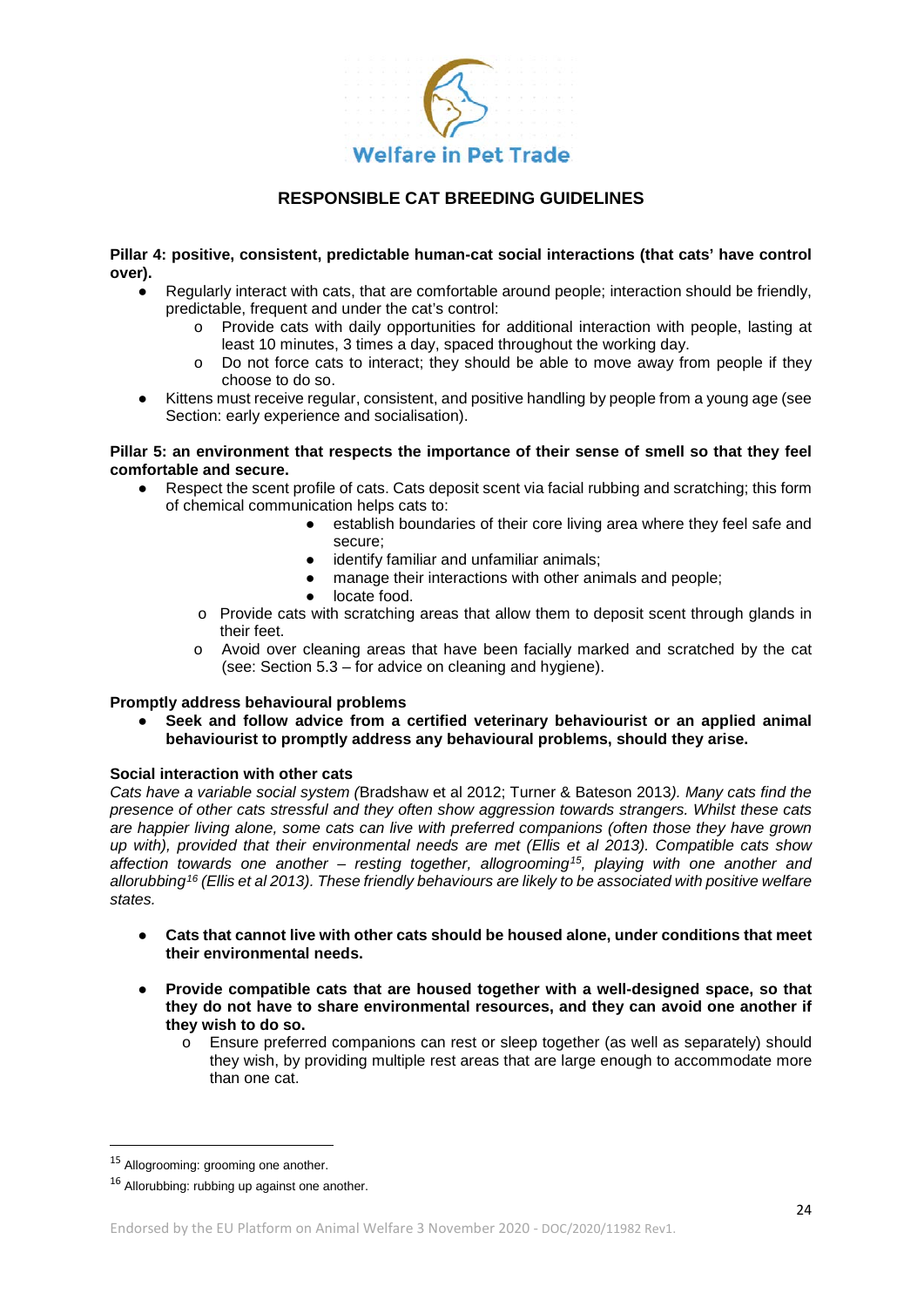

Carefully reintroduce cats back into their social group after periods of separation (e.g. a visit to the stud cat or the veterinarian); they must be closely observed for signs of fear or stress.

#### **Pregnancy and kittening**

*The behaviour of queens usually changes very little during pregnancy, until a couple of weeks before she is due to kitten, when she may become quieter and start to seek suitable kittening sites. Queens often choose dark, quiet places to give birth (McCune 2010).*

- **Provide the queen with a quiet, safe area, away from other animals to give birth, 10 – 14 days before she is due to kitten[17](#page-24-0):**
	- o Ensure the kittening area contains all the environmental resources the queen needs until the kittens are homed. The sleeping area must be large enough to accommodate the queen at full stretch, as she nurses her kittens. The queen will need respite from her kittens as they grow and become more mobile, providing access to perches or shelves will allow her to retreat.
	- o Ensure the kittening area is accessible so that assistance can be provided in the event of an emergency.
	- o Keep other animals away from the queen and her kittens for the first two weeks of life. Litters of kittens from different queens must not be housed together, unless queens are already housed in compatible social groups and their litters choose to mix.

#### **Early experience – habituation and socialisation**

*For kittens to make happy confident pets, they must have positive, frequent and varied experiences with people, other animals and the domestic home environment early in life. Kittens are particularly sensitive to learning about these types of experiences when they are very young (aged between 2 – 9 weeks). Without the right type of experiences during this sensitive period, kittens may never be fully comfortable living as a pet cat. It is of critical importance that breeders take responsibility for positively shaping the early experience of kittens to prepare them for life in a home environment.*

### **For detailed guidance, read:** *Supplementary Guidance for Responsible Breeders: Early Socialisation and Habituation of Kittens* **(LINK).**

- **Kittens must not be permanently separated from the queen before they are fully weaned and not before they are 8 weeks of age unless it is deemed necessary by a veterinarian.**
	- o It is beneficial for welfare to keep kittens with their mothers until they are 12 weeks old; early separation (before 12 weeks) is associated with an increased risk of developing aggressive or stereotypic behaviour later in life (Ahola et al 2017; Berg et al 2018).
- **Have a socialisation and habituation plan**[18](#page-24-1) **in place and dedicate additional time to ensure kittens are adequately exposed to the right experiences early on.**
	- o The plan should be appropriate to the kitten's age, stage of behavioural development and individual needs.
- **Use appropriate infection control measures when introducing kittens to new experiences (see Section 5.3)**.
- **Ensure that the queen and her kittens can cope with interactions.**

<span id="page-24-0"></span> <sup>17</sup> Gestation period (pregnancy): typically, 63 days (range: 58 – 72 days, McCune 2010); queens should be moved into or provided with a kittening area between days 49 – 53 of pregnancy.

<span id="page-24-1"></span><sup>18</sup> Cats Protection. Kitten Socialisation[: https://www.cats.org.uk/help-and-advice/pregnancy-and-kitten-care/kitten-socialisation](https://www.cats.org.uk/help-and-advice/pregnancy-and-kitten-care/kitten-socialisation)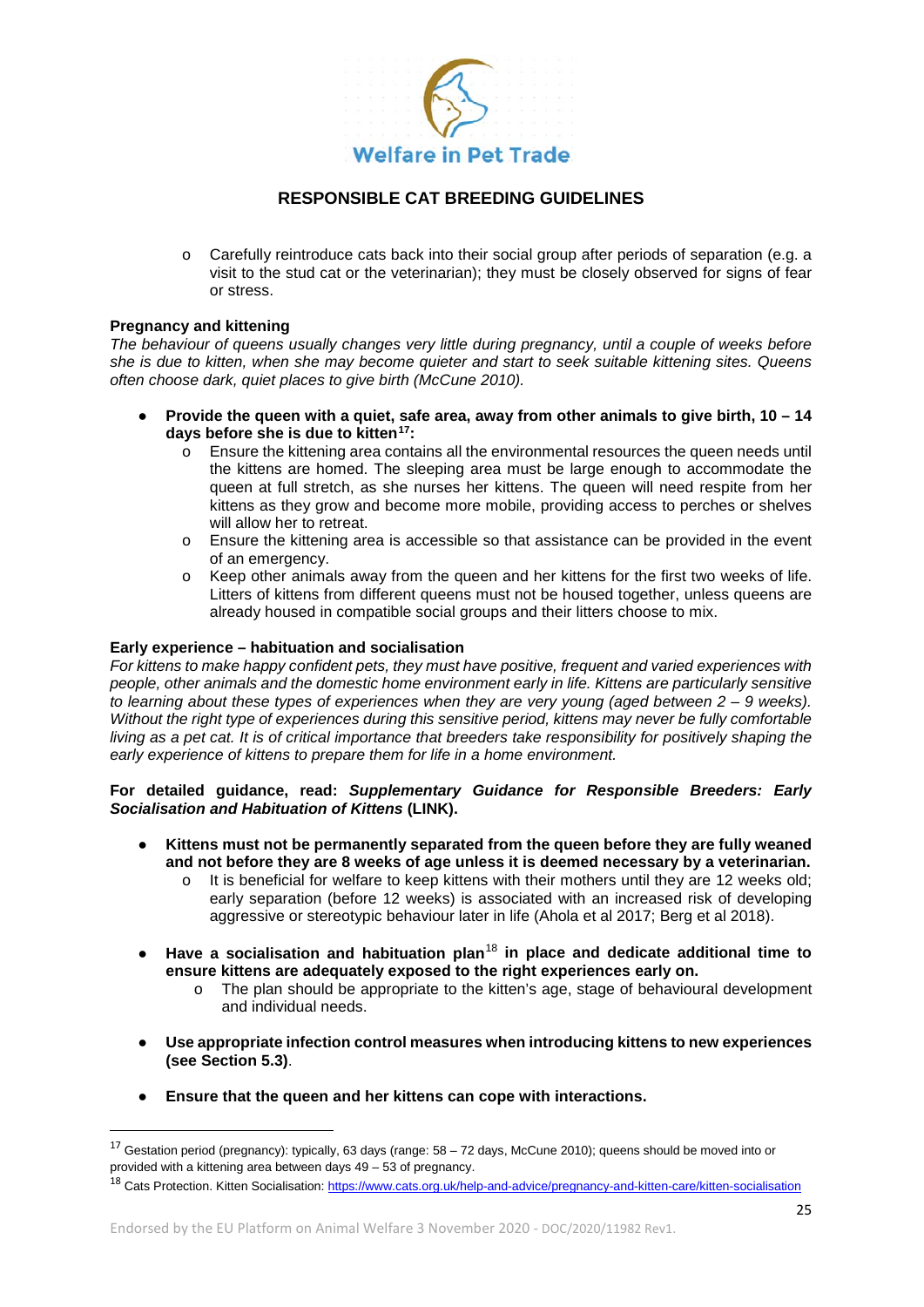

- $\circ$  A positive and trusting relationship with the queen should be established prior to kittening, as this will facilitate socialisation and habituation of young kittens to people and the home. Kittens are more confident during socialisation and habituation in the presence of their littermates and the queen.
- o Kittens can become overwhelmed when they are exposed to too many things too quickly. The behavioural response of the kitten should guide interactions. Start slowly and gradually allow kittens to interact at their own pace.
- Seek veterinary advice on the welfare considerations and appropriateness of hand**rearing kittens** (International Cat Care 2018b).
	- o Kittens must not be hand-reared unless it is deemed absolutely necessary, for example if the mother is unwell or unable to nurse.
	- o Single or hand-reared kittens are disadvantaged because they lack opportunities for social learning from their siblings or their mother. This places them at risk of developing behavioural problems in later life (e.g. aggression, fear, anxiety) that demonstrate a reduced ability to cope with unfamiliar surroundings, making it difficult to find them permanent homes. The early experience of these kittens should be carefully planned to help mitigate for this deficit.
	- o Kittens must be kept with other kittens in their litter or with kittens of a similar age.
- Regularly and appropriately handle kittens to habituate them to different types of **handling and to socialise them with people.**
	- $\circ$  Handle each kitten gently<sup>[19](#page-25-0)</sup> for short periods of time initially, gradually increasing the duration and type of handling as the kitten ages. Handling should include stroking the kitten in preferred areas around the face, head and along the back. These positive interactions should be interspersed with picking the kitten up and examining its eyes, ears, feet and underneath the tail - the types of handling that are critical for providing good animal care in the future. Handling must not be prolonged if the kitten is distressed.
	- o Young kittens (up to 2 weeks) should be handled by the breeder/main caretaker, and as they age, kittens should be gradually introduced to new people.
	- o Kittens should be handled by at least 5 different types of people (International Cat Care 2019b), including adults (male and female) and children of different ages. Veterinary advice should be sought on the appropriate biosecurity measures to be followed by new people entering the facility during this time.
	- o Handle each kitten frequently throughout the day. Kittens who receive total daily handling between 40 minutes - 2 hours a day are likely to become confident when handled; handling periods should be broken-down so that they occur little and often throughout the day.
- **Provide kittens with enough litter trays containing different types of litter, so that they do not develop strong preferences for a single litter type or inappropriate toileting substrates (e.g. carpet).**
- **Gradually habituate kittens to different textures, sounds and sights they are likely to encounter in households (e.g. appliances, televisions, washing machines and different surfaces on which to walk).**
	- o Coupling these experiences with rewards such as food, stroking and play will help kittens form positive associations.
- **Gradually introduce kittens to a cat carrier prior to transport before homing**

<span id="page-25-0"></span> <sup>19</sup> Kitten handling[: https://icatcare.org/advice/handling-kittens/](https://icatcare.org/advice/handling-kittens/)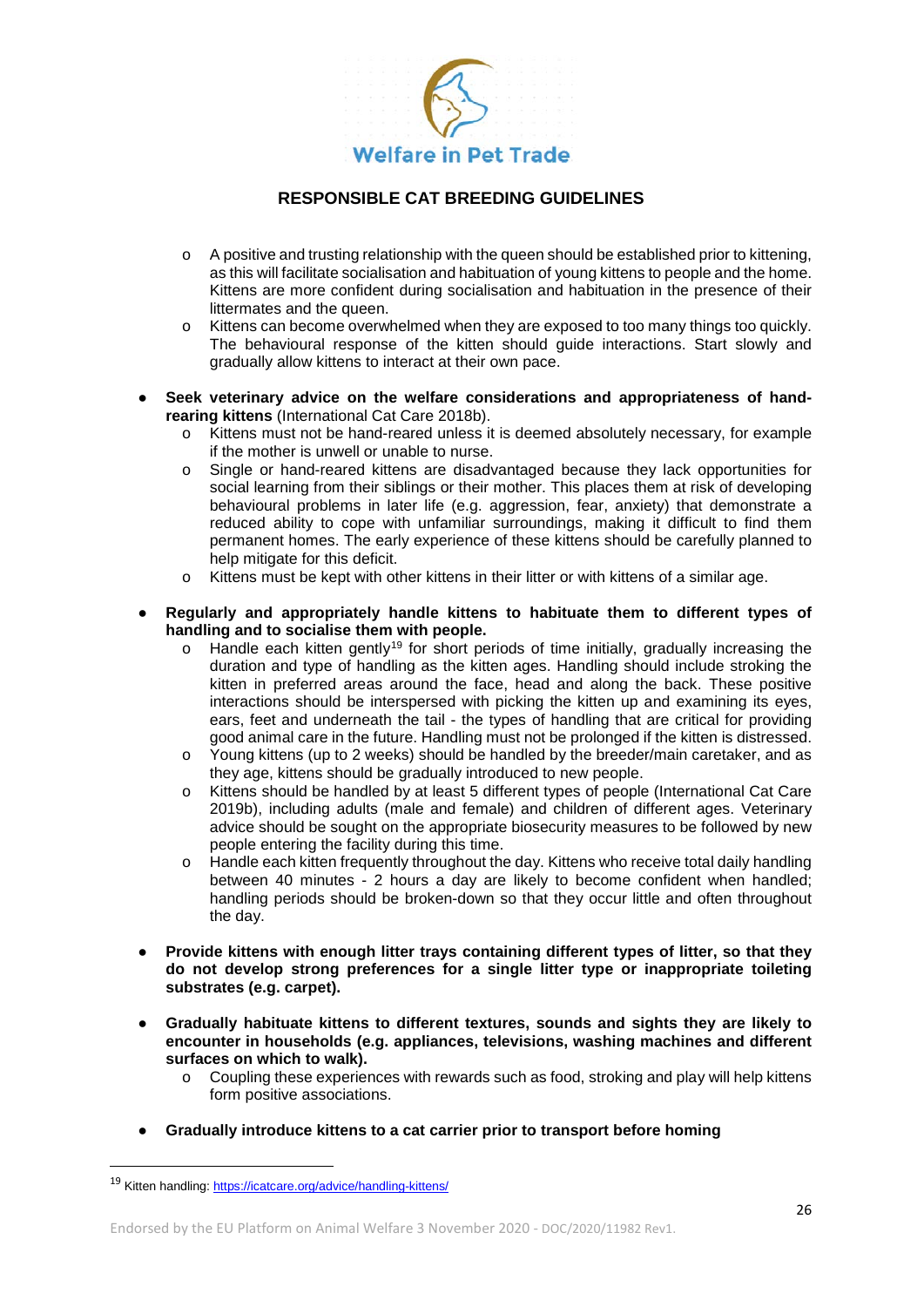

- o Provide kittens with repeated opportunities to explore and enter the cat carrier voluntarily (International Cat Care 2019c); place bedding impregnated with their familiar scent in the bottom of the carrier and encourage kittens to explore further by offering food inside the carrier.
- $\circ$  Slowly build-up positive associations with the cat carrier; kittens must be fully comfortable entering and resting in the carrier on their own before being fully enclosed.
- Carefully introduce kittens to other animals (e.g. adult cats and dogs) if they share the **same household.**
	- o Supervise kittens during interactions with friendly, healthy, vaccinated animals in the same household.
- Use a socialisation chart<sup>[20](#page-26-0)</sup> to help to quide and keep track of what to do and when, so **that kittens are adequately socialised.**

#### **Ideally:**

- **Provide cats and kittens with an enriched environment that gives them choice and control of what and when they do things.**
- **Provide queens with a choice of kittening places that meet her preference for seclusion and shelter.**
- **Fully prepare kittens to cope as a pet in a human household by actively socialising kittens to many different people and habituate them to all the different kinds of experiences they will encounter in the home.**
- **Keep the queen with her kittens until 12 weeks of age.**

### **6. End of breeding life**

#### **Breeders are required to:**

To take life-long responsibility for caring for kittens that do not sell, and queens and **studs that are no longer used for breeding or home them to a responsible owner. Cats that are no longer used for breeding should be neutered.**

The decision to euthanise a cat or kitten must be under the direction of a veterinarian and must only be taken for reasons of ill health or behaviour where the animal's quality of life is deemed to be poor and cannot be improved by veterinary treatment or behavioural intervention.

# **7. Record keeping**

#### **Breeders are required to:**

- **Keep accurate and complete records for cats and kittens. Records should provide a complete account of the cat or kitten's life history with the breeder, and include: Owner/breeder details**
	- o Unique registration number
	- o Name and address of where the cats or kittens are kept.<br>O Name and address of the owner if this is different to the l
	- Name and address of the owner if this is different to the keeper.

#### **Animal details**

o Name and date of birth.

<span id="page-26-0"></span> <sup>20</sup> <https://www.cats.org.uk/media/1985/socialisation-chart.pdf>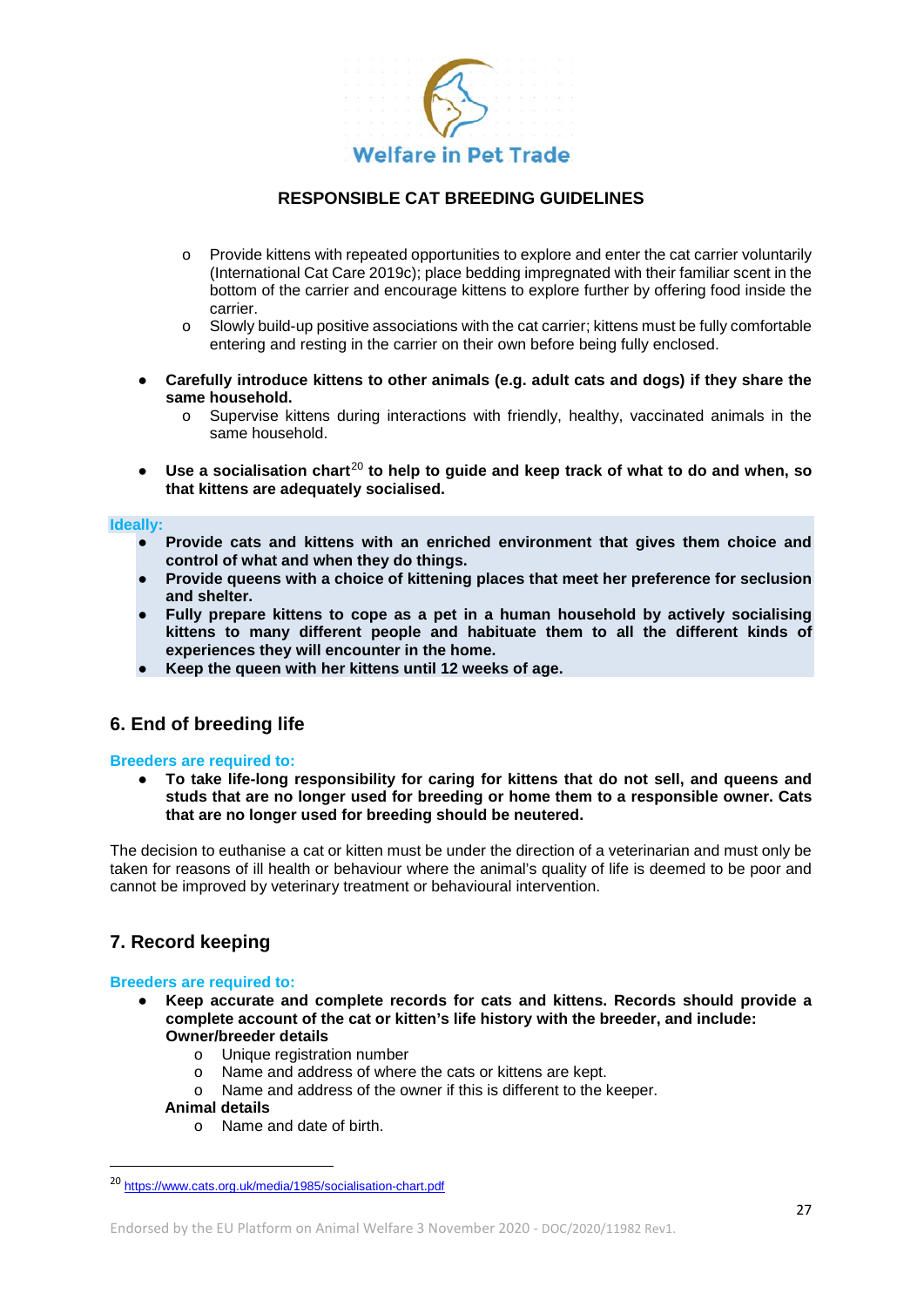

- o Permanent identification number cats should be permanently identified by a microchip before rehoming, both the microchip number and date of implant should be recorded. Cats and kittens should be registered to the breeder (as the first owner) on the official or recognised microchip database.
- o Breed (or known breed cross) where appropriate.<br>
o Sex. colour. and other distinguishing marks
- Sex, colour, and other distinguishing marks.
- o If cats are registered with a breed association these numbers must also be recorded.
- o Date of acquisition.
- o Body weight.
- o Date and reason for death (if not euthanised).

#### **Details of veterinary treatment**

o All veterinary treatment, including regular clinical examination, vaccination, deworming and flea treatment, any other routine or emergency treatment received, any surgery to correct exaggerated conformations, date and reason for euthanasia and the name of the veterinarian who performed the euthanasia.

#### **Breeding information**

- o Results of all performed tests for inherited disorders and dates of the tests.
- o Details of animals mated (as above).
- o Date of mating and outcome.
- o Date and time of kittening.
- o Number of kittens born, sex, colour, distinguishing marks, weight and other significant events, identification.

#### **Rearing information**

- o Date and age of weaning.
- o Outline of early rearing conditions and socialisation process. Include details of any periods spent isolated from mother and siblings, and reasons for isolation (e.g. disease, injury, treatment etc).

#### **Homing/sale details**

- o Cat/kitten identification.
- o Cat/kitten age.
- o Leaving date.
- o Name and contact details of the new owner.
- o Breeders/new owners must ensure that the kittens microchip number are registered to their new owners as required by national legislation.

#### **Licensed breeders, who care for several cats, should keep additional records of:**

- o All care and husbandry provided.
- o All daily checks on the animals.<br>  $\circ$  Body weight and body condition
- Body weight and body condition score of cats and kittens on a monthly basis for cats and weekly for kittens (body weight should be checked against annual veterinary records kept for each cat/kitten).
- o The oestrus dates of each queen.
- o Studs the number of visiting queens/queens visited, number of matings, number of successful pregnancies.
- o The number of breeding queens and studs that are retired, their identification and fate after retirement (including rehoming details).
- o Details of any isolation cases and the management regime in place.<br>
Specific information must be recorded for cats that have come from a
- Specific information must be recorded for cats that have come from abroad in-line with animal health legislation (e.g. obligatory blood tests and vaccinations).

#### **All breeders should regularly review their records to inform breeding practices and ensure good welfare of cats and kittens.**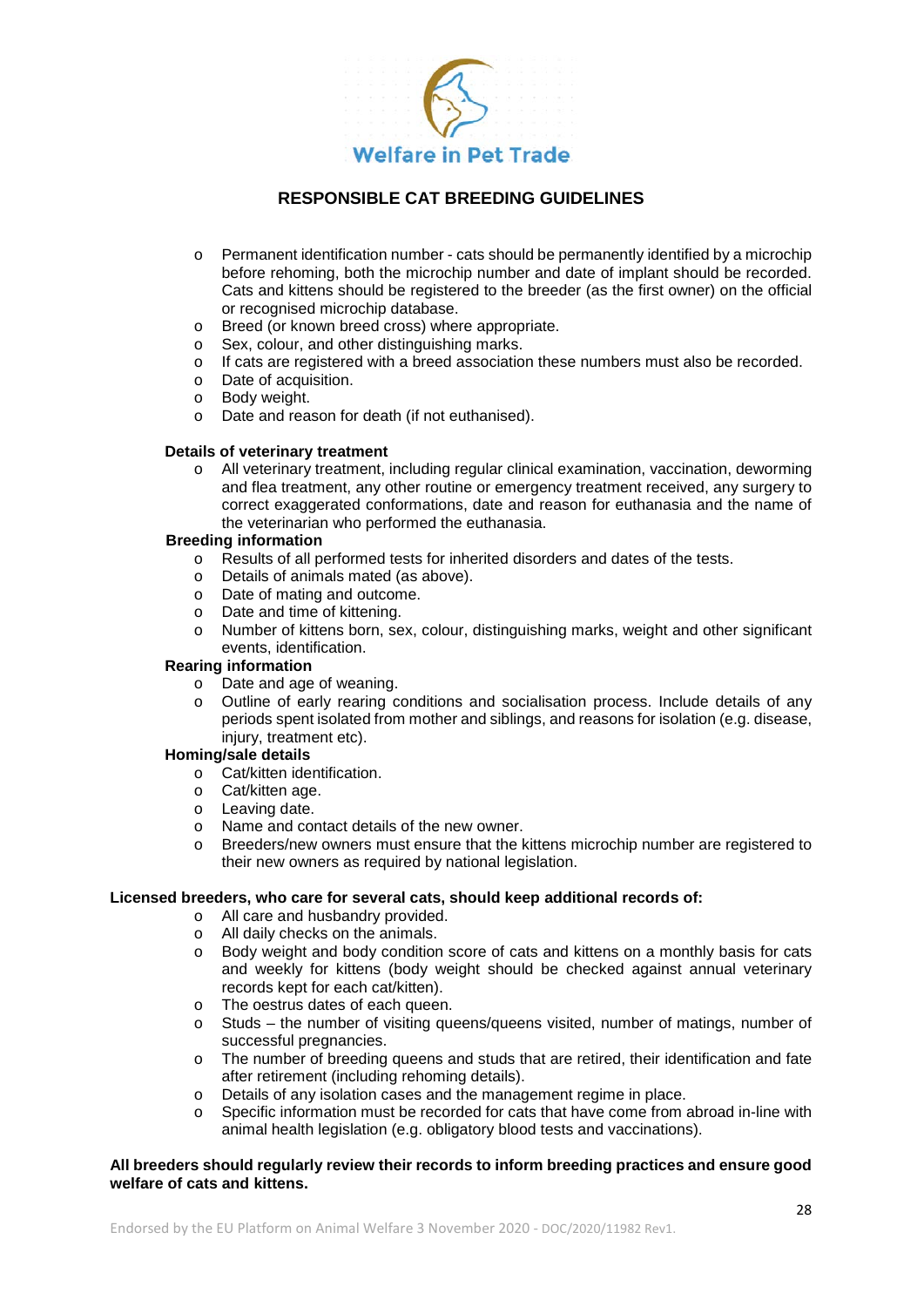

#### **For new owners**

#### **Provide new owners with a written copy of all relevant records of the cat or kitten, including:**

- o Treatment records.
- o Vaccination certificate (if the kitten has received vaccinations with the breeder) or European Pet Passport if this is appropriate.
- o Veterinary health check results, including the results of health and genetic screening tests.
- o Microchip certificate and instructions for changing ownership details on the register.
- o Breed association registration certificate (when applicable).
- o Five-generation pedigree information (when applicable).
- o Details of the breed of each parent where different breeds have been crossed.

#### **Written information must also be provided on cat/kitten care:**

- o The cat's/kitten's feeding regime.
- o Cat litter type/preferences.
- o Temporary health insurance in countries where this is available.
- o Advice on habituation, training, and socialisation.
- o Advice on integration into the new household.
- o Advice on animal welfare needs.
- o Contact details of the breeder for advice and warranty.

The kitten checklist is a good example for breeders to follow to ensure information is provided to new owners.

# **8. Protecting the future welfare of kittens and their new owners**

Breeders have an obligation to protect the future welfare of kittens by finding good homes with responsible owners.

Breeders are required to:

- Make reasonable efforts to ensure the new owner is a good match for their kittens; that the new owner understands and can meet the future welfare needs of the kitten and requirements for lifelong care. Breeders must not home a cat or kitten to anyone under the age of 18 years.
- Make reasonable efforts to ensure that the prospective new owner is not acting on behalf of a third party.
- Microchip and register each kitten or cat in the official or recognised database before homing. The breeder should be registered as the first owner of the kitten.
- Provide prospective new owners with accurate and comprehensive written information about the future welfare needs of the kitten in advance of the new owner's decision to take the kitten home. When applicable written information should include guidance about the welfare consequences of the results of parental genetic health screening, conformation issues and breed predispositions to disease/disorders.
- Provide information about neutering to prevent unwanted litters in the future.
- Provide a supply of the kitten's current diet to the new owner. Two weeks supply would allow gradual change over of food by the new owners if required.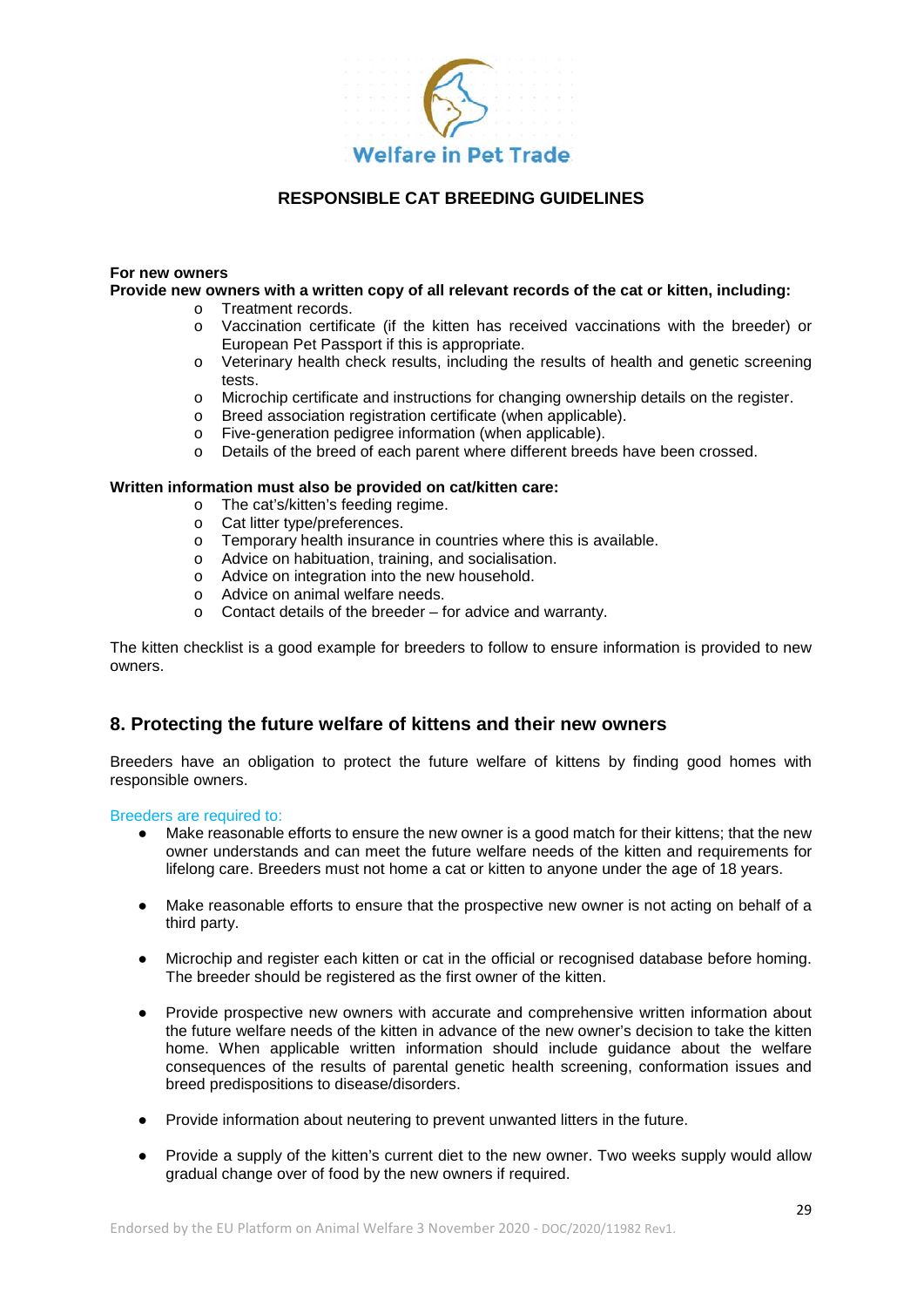

Prospective new owners are required to visit kittens with their biological mother, and littermates in the environment where they are kept.

The kitten checklist (The Cat Group 2019) can be used to help guide discussions between breeders and prospective new owners to ensure they understand the welfare needs of kittens.

#### **Warranty**

- Breeders should provide new owners with a written warranty, about the kitten:
- The breeder warrants that the kitten:
	- o is at least 8 weeks (preferably 12 weeks) of age when homed;
	- o has received good care and been socialised;
	- o is in good health unless otherwise stated;
	- is microchipped and registered in the official or recognised database.
- Where appropriate, the breeder warrants that the pedigree information/breed registration is correct.
- Assured breeders are required to demonstrate that they meet all the requirements of assured breeder schemes as outlined by the governing breed association.

The breeder warrants to reduce or avoid distress and inconvenience caused to the new owner in the event that the kitten suffers poor welfare as a result of poor breeding practices.

The breeder is required to use information about any health or behavioural issues of kittens/cats to inform future breeding, rearing and socialisation practices.

- The new owner warrants that:
	- o they will take the kitten to their veterinarian soon after homing for a clinical examination and advice on preventative health treatments;
	- o they will register their details as the new owner of the kitten in the official or recognised database;
	- o they will be able to meet the kitten's future welfare needs based upon the information they have received from the breeder;
	- $\circ$  they are not purchasing or obtaining the kitten on behalf of a third party;
	- o if they find themselves unable to provide for the welfare needs of the kitten, they will contact the breeder for advice including the option to return the kitten to the breeder.

The puppy contract<sup>[21](#page-29-0)</sup> is a good example of a warranty agreement between new owners and breeders.

### **9. Registration, licensing, and enforcement**

- Breeders are required to be accountable and responsible for their activities.
- Breeders should be subject to legal controls, recommendations appear below.
- Where legislation on cat breeding exists, the following refinements of definition and requirements are suggested:
- All breeders are required to register with the competent authority:

<span id="page-29-0"></span> <sup>21</sup> <https://puppycontract.org.uk/>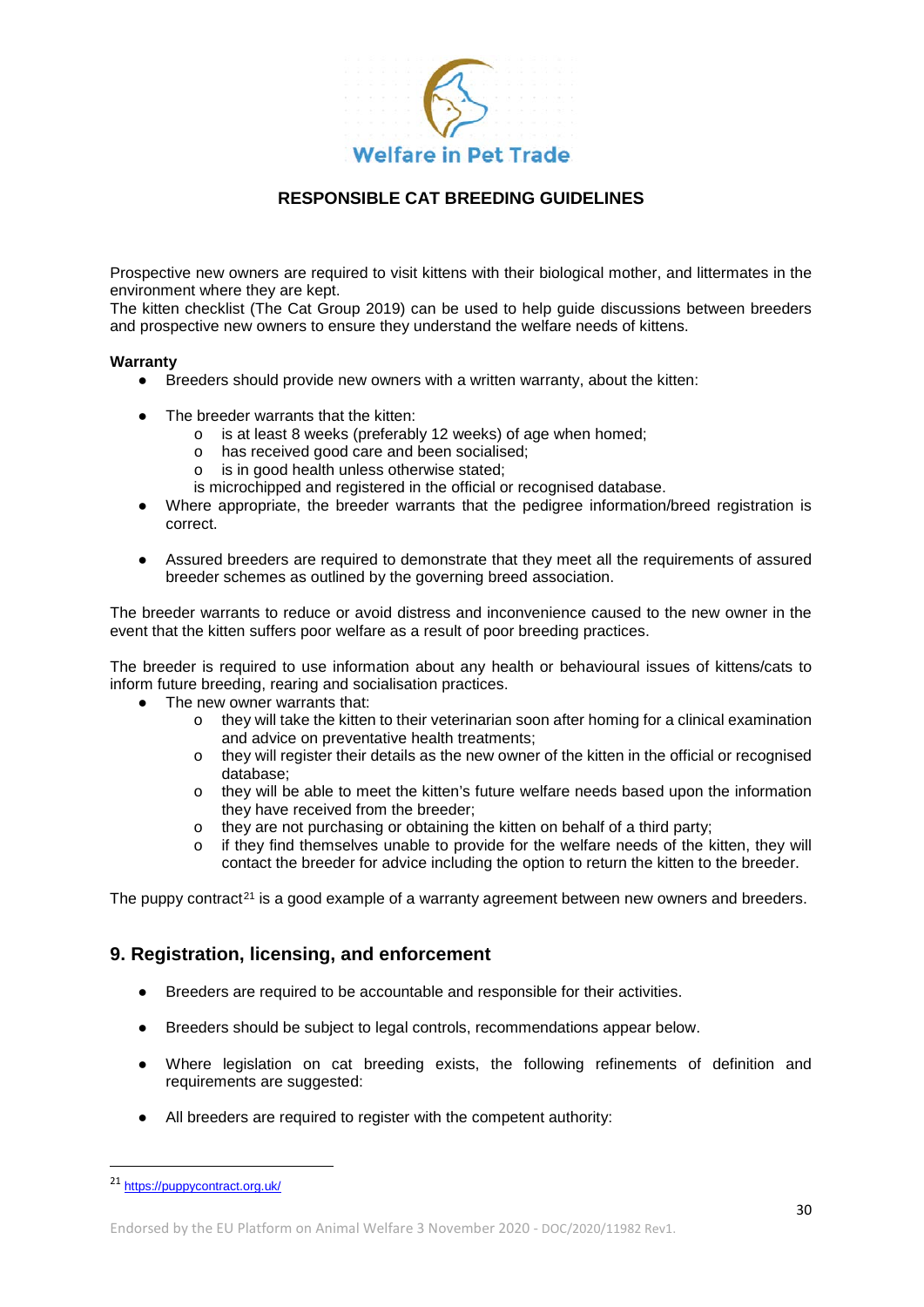

- o A breeder is someone who owns or keeps at least 1 female or male breeding cat, whether the kittens they produce are sold or given away.
- o The competent authority must make reasonable efforts to verify breeders comply with the requirements outlined in the guidance.
- o All registered breeders must provide appropriate written evidence for authorisation by the competent authority to demonstrate that they comply with the requirements outlined in the guidance.
- o Once authorised, a unique registration number must be supplied to the breeder.
- o The competent authority must keep accurate records of breeder's registration details (including the date of first registration), and in-line with the requirements stipulated in Commission Delegated Regulation EU 2019/2035<sup>[22](#page-30-0)</sup>).
- o The competent authority must set a reasonable maximum time limit for the validity of registration, after which time the breeder must re-apply for registration.
- $\circ$  The breeder must notify the competent authority of any subsequent changes to the original registration.
- $\circ$  As a minimum, the information required for registration, must include:
	- Details of the owner and/or keeper breeding the cats.
	- Details of the cats.
	- An outline of cat and kitten housing, husbandry, care and veterinary provisions.
	- Details of breeding activities.
	- Details of responsibilities and competencies of human carers.
- Licensed breeders:
	- o Require a licence from the competent authority if they breed more than 2 litters per year.
	- o Breeders require inspection by the competent authority before a licence is granted for the first time.
	- o The competent authority is required to set a reasonable maximum time limit for the validity of the licence, after which time the breeder must re-apply for a licence.
	- o The breeder is required to notify the competent authority of any subsequent changes to the original conditions, for which they are licenced.
	- o The licence must only be granted based on demonstration of the breeder meeting specified conditions.
	- o The competent authority is required to keep accurate records of the licensing details for each breeder.
	- o The breeder is required to keep detailed, accurate records for each animal under their care; records must be available for inspection at any time. Records must be kept for a minimum of three years after the animal is no longer under the care of the breeder
	- o The total number (cats and kittens) and breed of cats kept on the premises must be clearly stated.
- All breeders must include their unique registration codes on all advertisements, and sale or transfer documentation, so that it is clearly visible to prospective new owners.

#### **Enforcement**

- Competent authorities are responsible for enforcing legal breeding controls including registration and licensing of cat breeders.
- A key responsibility is to ensure breeders comply with conditions for registration and licensing; risk-based inspections should be undertaken to meet this responsibility.

<span id="page-30-0"></span><sup>&</sup>lt;sup>22</sup> [Commission Delegated Regulation EU 2019/2035](https://eur-lex.europa.eu/legal-content/en/ALL/?uri=CELEX:32019R2035) Supplementin[g Regulation \(EU\) 2016/429.](https://eur-lex.europa.eu/legal-content/EN/TXT/?qid=1592306909780&uri=CELEX:32016R0429)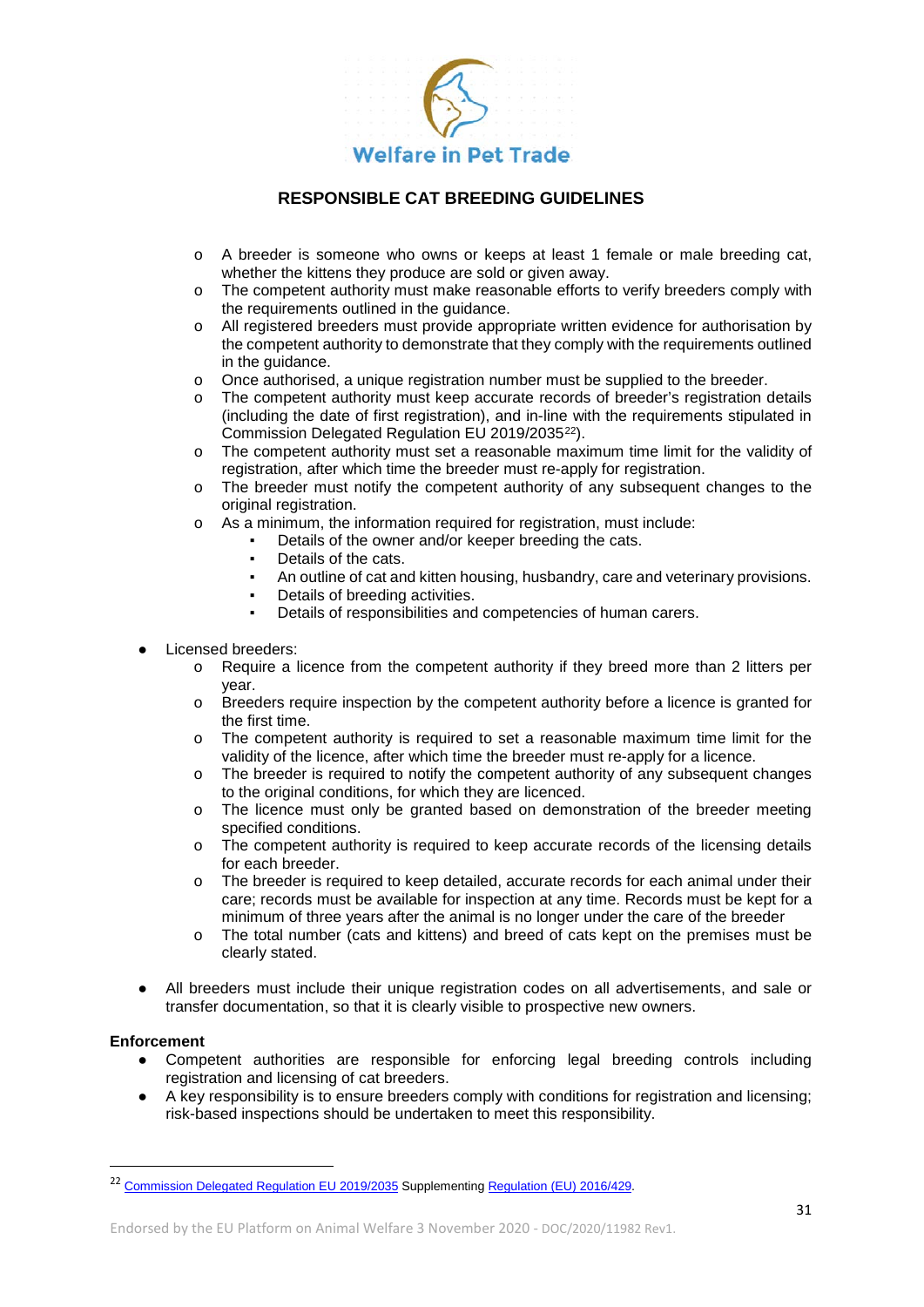

- The competent authority will need to balance the requirement for inspection with available resources. Adopting risk-based control approaches, may enable an efficient use of resources, with targeted inspections of vulnerable animals or breeders that pose the greatest risk to cats and kittens. Complaints from citizens related to welfare concerns for cats and kittens and infringements of consumer rights should be included in risk-based approaches. Control points should be set and reviewed annually.
- During inspection reliance on provisioning of adequate resources to cats and kittens, will be insufficient to establish the welfare state of cats and kittens. Inspections should also include an evaluation of the cats and kittens themselves, to establish how they are faring under the breeder's care.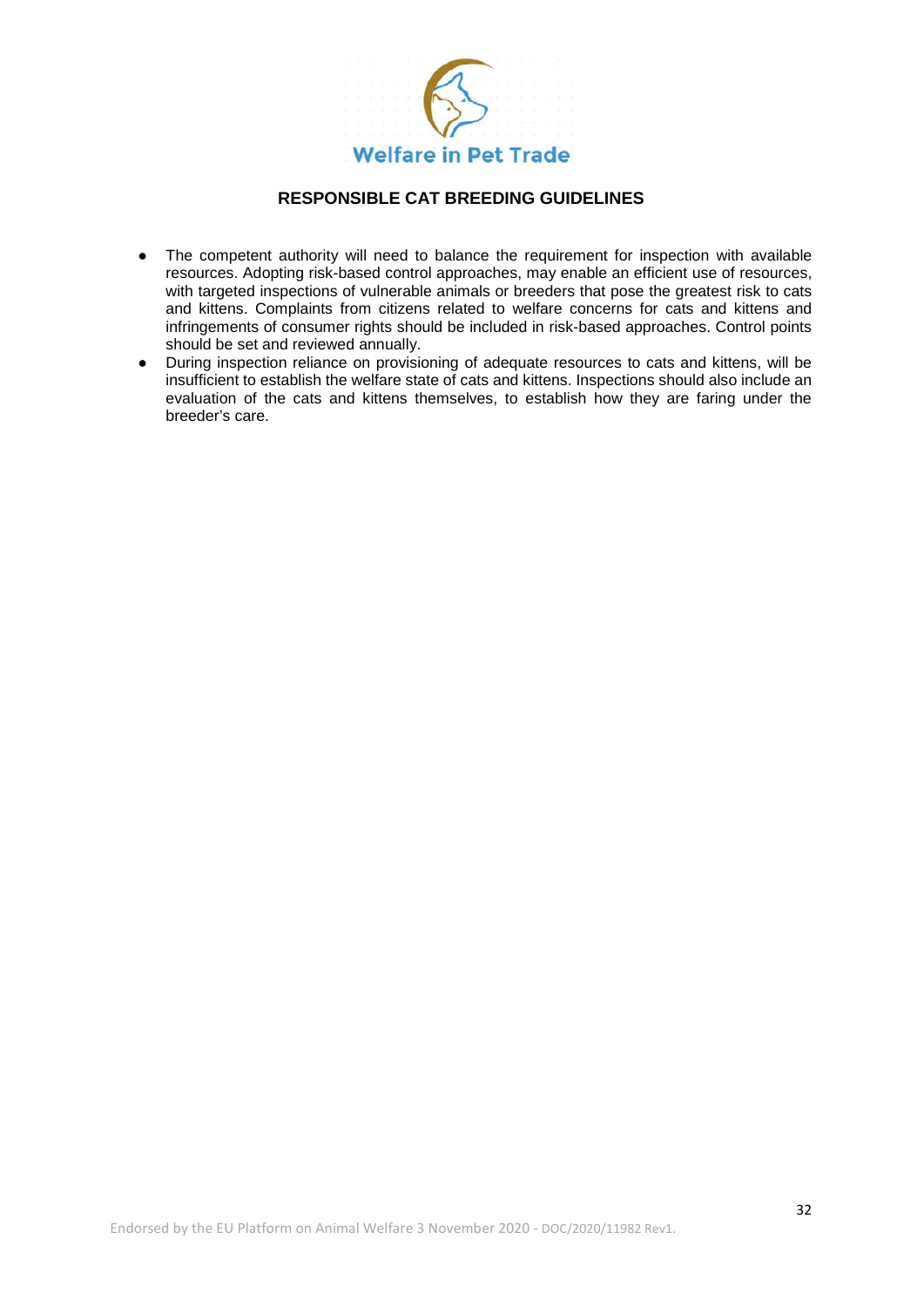

### **REFERENCES**

**Ahola** M, Vapalahti K & Lohi H 2017 [Early weaning increases aggression and stereotypic behaviour in cats.](https://www.nature.com/articles/s41598-017-11173-5) Scientific Reports 7: 10412.

**Belshaw** Z 2017 [Decision making and welfare assessment in canine osteoarthritis.](http://eprints.nottingham.ac.uk/42077/1/Final%20thesis%20word%20typos%20corrected.pdf) PhD Thesis, University of Nottingham.

**Belshaw** Z, Asher L, Harvey N & Dean R 2015 [Quality of life assessment in domestic dogs: An evidence-based](https://www.sciencedirect.com/science/article/pii/S109002331500307X)  [rapid review.](https://www.sciencedirect.com/science/article/pii/S109002331500307X) The Veterinary Journal 206: 203 - 212.

**Berg** et al 2018 [Yttrande från SLUs vetenskapliga råd för djurskydd om hållande av hund och katt](https://www.slu.se/globalassets/ew/org/centrb/scaw-nationellt-centrum-for-djurvalfard/vetenskapliga-radet/yttrande-om-hallande-av-hund-och-katt---slus-vetenskapliga-rad-for-djurskydd.pdf) (Opinion from SLU's scientific advice for animal welfare on keeping dogs and cats). SLU ID: SLU.scaw.2018.2.6-12 Swedish University of Agricultural Sciences, *pp* 87.

**Bradshaw** J, Brown S, Casey R 2012 The Behaviour of the Domestic Cat 2nd Edition. CAB International, Oxfordshire, UK, *pp* 272.

**Bradshaw** J, Nott H, Robinson I & Thorne CJ (Editors) 1992 The Waltham Book of Dog and Cat Behaviour. Pergamon Press Plc, Oxford, UK, *pp* 159.

**British Veterinary Association** 201[8 Policy Position on Extreme Conformation.](https://www.bva.co.uk/take-action/our-policies/extreme-conformation/)

**Brooke** 2019 [Compassionate handling for life:](https://www.thebrooke.org/our-work/we-work-animals/compassionate-handling) 10 Guiding Principles for Compassionate Handling of Animals. Brooke Action for Working Horses and Donkeys, London UK.

**Broom** D 1996 [Animal welfare defined in terms of attempts to cope with the environment.](https://www.researchgate.net/publication/301650716_Animal_welfare_defined_in_terms_of_attempts_to_cope_with_the_environment) Acta Agriculturae Scandinavica. Section A – Animal Science, Suppl. 27: 22 - 28.

Cats Protection Essential Guide 18 [Pregnant cats, birth and care of young kittens.](https://www.cats.org.uk/media/1029/eg18_pregnant_cats-_birth_and_care_of_young_kittens.pdf)

**CFSG** In prep Code of Practice on Cat Breeding [DRAFT no links yet]

**Day** M, Horzinek M, Schultz R & Squires R 2016 WSAV[A Guidelines for the vaccination of dogs and cats.](https://wsava.org/wp-content/uploads/2020/01/WSAVA-Vaccination-Guidelines-2015.pdf) Compiled by the vaccination guidelines group (VGG) of the World Small Animal Veterinary Association (WSAVA) Journal of Small Animal Practice 57 (1): E1 – E45.

**Dean** R, Roberts M & Stavisky J 2018 [BSAVA Manual of canine and feline shelter medicine.](https://www.bsavalibrary.com/content/book/10.22233/9781910443330) British Small Animal Veterinary Association, UK, *pp* 384.

**Deutscher Tierschutzbund** e.V. 2014 [Tierheimordnung des Deutschen Tierschutzbundles e.V](https://www.tierschutzbund.de/fileadmin/user_upload/Downloads/Organisation/Tierheimordnung.pdf)

**Farrell** L, Schoenebeck J, Wiener P et al 2015 [The challenges of pedigree fog health: Approaches to combating](https://link.springer.com/content/pdf/10.1186/s40575-015-0014-9.pdf)  [inherited disease.](https://link.springer.com/content/pdf/10.1186/s40575-015-0014-9.pdf) Canine Genetics and Epidemiology 2:3.

**FECAVA** 2004 Policy statement 1 - [mutilation in companion animals.](https://www.fecava.org/wp-content/uploads/2019/03/Policy-statement-1-mutilation-in-companion-animals.pdf)

**Ellis** S 2009 [Environmental enrichment: Practical strategies for improving feline welfare.](https://journals.sagepub.com/doi/10.1016/j.jfms.2009.09.011) Journal of Feline Medicine and Surgery 11: 901 – 912.

**Ellis** S, Rodan I, Carney H et al 2013 [AAFP and ISFM Feline Environmental Needs Guidelines.](https://journals.sagepub.com/doi/pdf/10.1177/1098612X13477537) Journal of Feline Medicine and Surgery 15(3): 219 – 230.

**Goetz** J, Keltner D & Simon-Thomas E 2010 Compassion: [An evolutionary analysis and empirical review.](https://psycnet.apa.org/doiLanding?doi=10.1037%2Fa0018807) Psychological Bulletin 136(3): 351 – 374.

Gough A, Thomas A & O'Neill D 2018 [Breed predisposition to disease in dogs and cats.](https://onlinelibrary.wiley.com/doi/book/10.1002/9781119225584) 3<sup>rd</sup> Edition. Wiley-Blackwell, West Sussex, UK, *pp* 416.

**Governing Council of the Cat Fancy** 2015 [Breeding Policy Guidelines for Healthy Breeding](https://www.gccfcats.org/Portals/0/BreedingPolicy.2015.pdf)

Governing Council of the Cat Fancy 2017 **GCCF Policy on the use of Outcrossing in Cat Breeding Programmes Green** T & Mellor D 201[1 Extending ideas about animal welfare assessment to include 'quality of life' and related](https://www.tandfonline.com/doi/full/10.1080/00480169.2011.610283)  [concepts.](https://www.tandfonline.com/doi/full/10.1080/00480169.2011.610283) New Zealand Veterinary Journal 59(6): 263 - 271.

Home Office 2014 Code of Practice for the Housing and Care of Animals Bred, Supplied or Used for Scientific [Purposes.](https://assets.publishing.service.gov.uk/government/uploads/system/uploads/attachment_data/file/388535/CoPanimalsWeb.pdf) HMSO, UK, *pp* 226.

**International Cat Care** 2016 [Mounting evidence that flat faced breeds are suffering.](https://indd.adobe.com/view/24f2cb88-359b-42cc-875c-3b75086eb4fe) Intelligent Cat Care 1(1)

**International Cat Care** 2018[a https://icatcare.org/advice/vaccinating-your-cat/](https://icatcare.org/advice/vaccinating-your-cat/)

**International Cat Care** 2018[b Hand rearing kittens.](https://icatcare.org/advice/hand-rearing-kittens/)

**International Cat Care** 2019[a How to choose & use a scratching post for your cat](https://icatcare.org/advice/how-to-choose-use-a-scratching-post-for-your-cat/)

**International Cat Care** 2019[b Handling kittens](https://icatcare.org/advice/handling-kittens/) - video

**International Cat Care** 2019c [Encouraging your cat to be happy in a cat carrier](https://icatcare.org/advice/encouraging-your-cat-to-be-happy-in-a-cat-carrier-video/) - video

Lappin M, Elston T, Evans L et al 2019 2019 [AAFP Feline Zoonoses Guidelines.](https://journals.sagepub.com/doi/pdf/10.1177/1098612X19880436) Journal of Feline Medicine and Surgery 21(11): 1008 – 1021.

Lyons L 2010 [Feline genetics: Clinical applications and genetic testing.](https://www.ncbi.nlm.nih.gov/pmc/articles/PMC3073564/) Topics in Companion Animal Medicine 25 (4): 203 - 212.

**McCune** S 1995 [The impact of paternity and early socialisation on the development of cats' behaviour to people](https://www.researchgate.net/publication/248335240_The_impact_of_paternity_and_early_socialisation_on_the_development_of_cat%27_behaviour_to_people_and_novel_objects)  [and novel objects.](https://www.researchgate.net/publication/248335240_The_impact_of_paternity_and_early_socialisation_on_the_development_of_cat%27_behaviour_to_people_and_novel_objects) Applied Animal Behaviour Science 45(1-2): 109 - 124.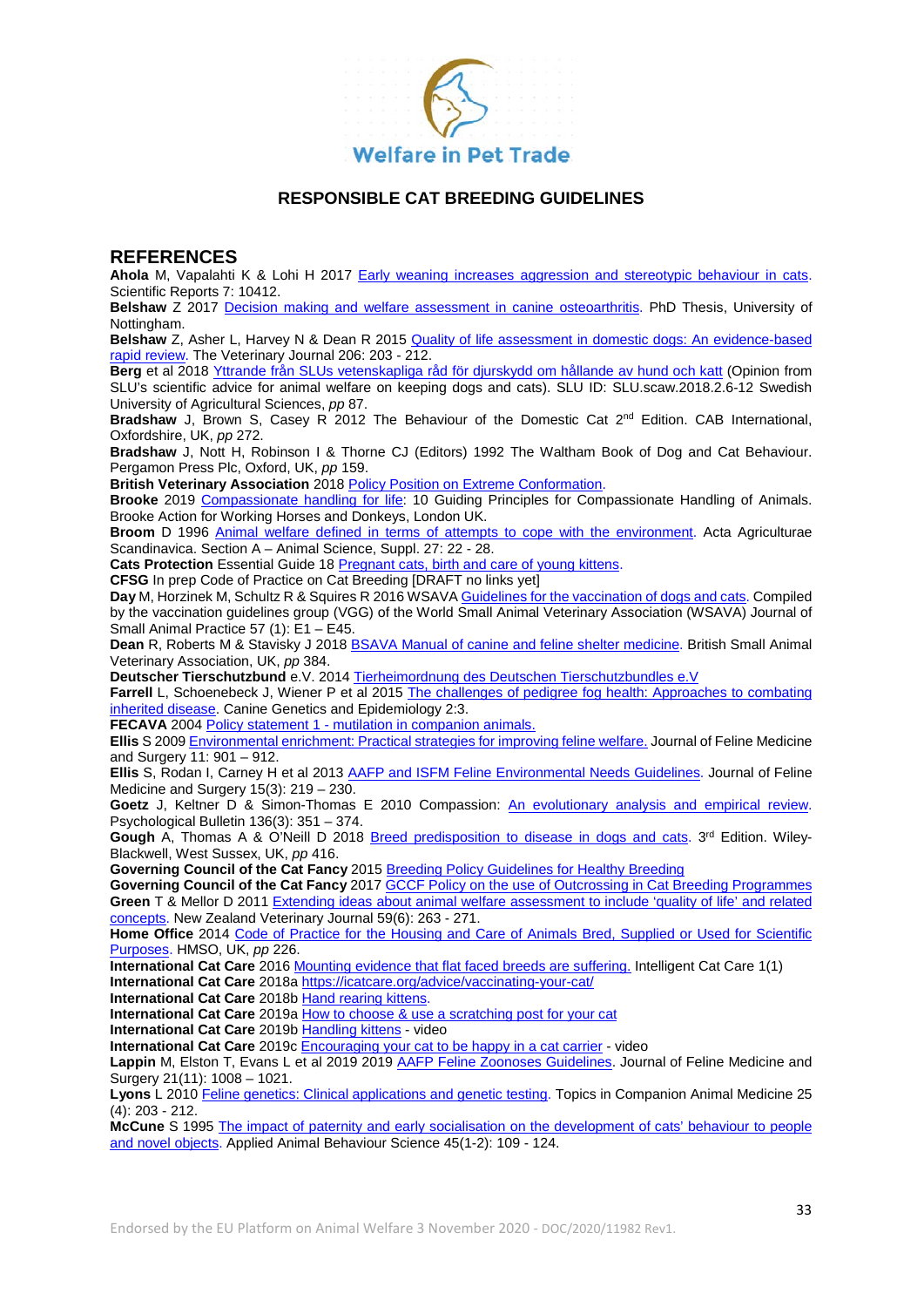

**McCune** S 2010 [The domestic](https://www.researchgate.net/publication/279405839_The_Domestic_Cat) cat. In: R Hubrecht & J Kirkwood (Eds.) The UFAW Handbook on the Care and Management of Laboratory and Other Research Animals Eighth Edition. Wiley-Blackwell, West Sussex, UK, *pp* 453 - 472.

**Mellor** DJ 2016 [Updating animal welfare thinking: Moving beyond "five freedoms" towards "a life worth living".](https://www.ncbi.nlm.nih.gov/pmc/articles/PMC4810049/) Animals 6(3): 21.

**OIE 2019** 7.[1 Introduction to the recommendations for animal welfare.](https://www.oie.int/fileadmin/Home/eng/Health_standards/tahc/current/chapitre_aw_introduction.pdf) Terrestrial Animal Health Code, OIE, Paris, France**.**

**Oxford Dictionary of English** Second Edition 2003, Oxford University Press, Oxford, UK.

**Rochlitz** I 2002 [Comfortable quarters for cats in research institutions.](http://ebooks.lib.ntu.edu.tw/1_file/AWI/96122405/10.htm) In: *Comfortable Quarters for Laboratory Animals*. Animal Welfare Institute, Washington DC, USA, *pp*50 – 55.

**Rodan** I, Sundahl E, Carney H et al 2011 [AAFP and ISFM feline-friendly handling guidelines.](https://journals.sagepub.com/doi/full/10.1016/j.jfms.2011.03.012) Journal of Feline Medicine & Surgery 13: 364 - 375.

**RSPCA Australia** 2018 Position Paper A5 [Responsible Companion Animal Breeding](https://kb.rspca.org.au/wp-content/uploads/2019/01/PP-A5-Responsible-companion-animal-breeding.pdf) *pp. 7.* **The Cat Group** 201[9 The Kitten Checklist](http://www.thecatgroup.org.uk/pdfs/The-Kitten-Checklist.pdf)

**Turner** D & Bateson P (Editors) 2013 The Domestic Cat: The Biology of its Behaviour 3<sup>rd</sup> Edition. Cambridge University Press, Cambridge, UK, *pp* 290.

**van der Leij** WJR 2009 Omgevingstemperaturen voor honden en katten (*unpublished*).

**Welfare Quality** [Principles and criteria of good Animal Welfare.](http://www.welfarequality.net/media/1084/wq___factsheet_10_07_eng2.pdf)

**Wilson** C, Bain M, DePorter M et al 2016 [Owner observations regarding cat scratching behavior: an internet-based](https://journals.sagepub.com/doi/full/10.1177/1098612X15594414?url_ver=Z39.88-2003&rfr_id=ori:rid:crossref.org&rfr_dat=cr_pub%3dpubmed)  [survey.](https://journals.sagepub.com/doi/full/10.1177/1098612X15594414?url_ver=Z39.88-2003&rfr_id=ori:rid:crossref.org&rfr_dat=cr_pub%3dpubmed) Journal of Feline Medicine & Surgery 18(10): 791 - 797.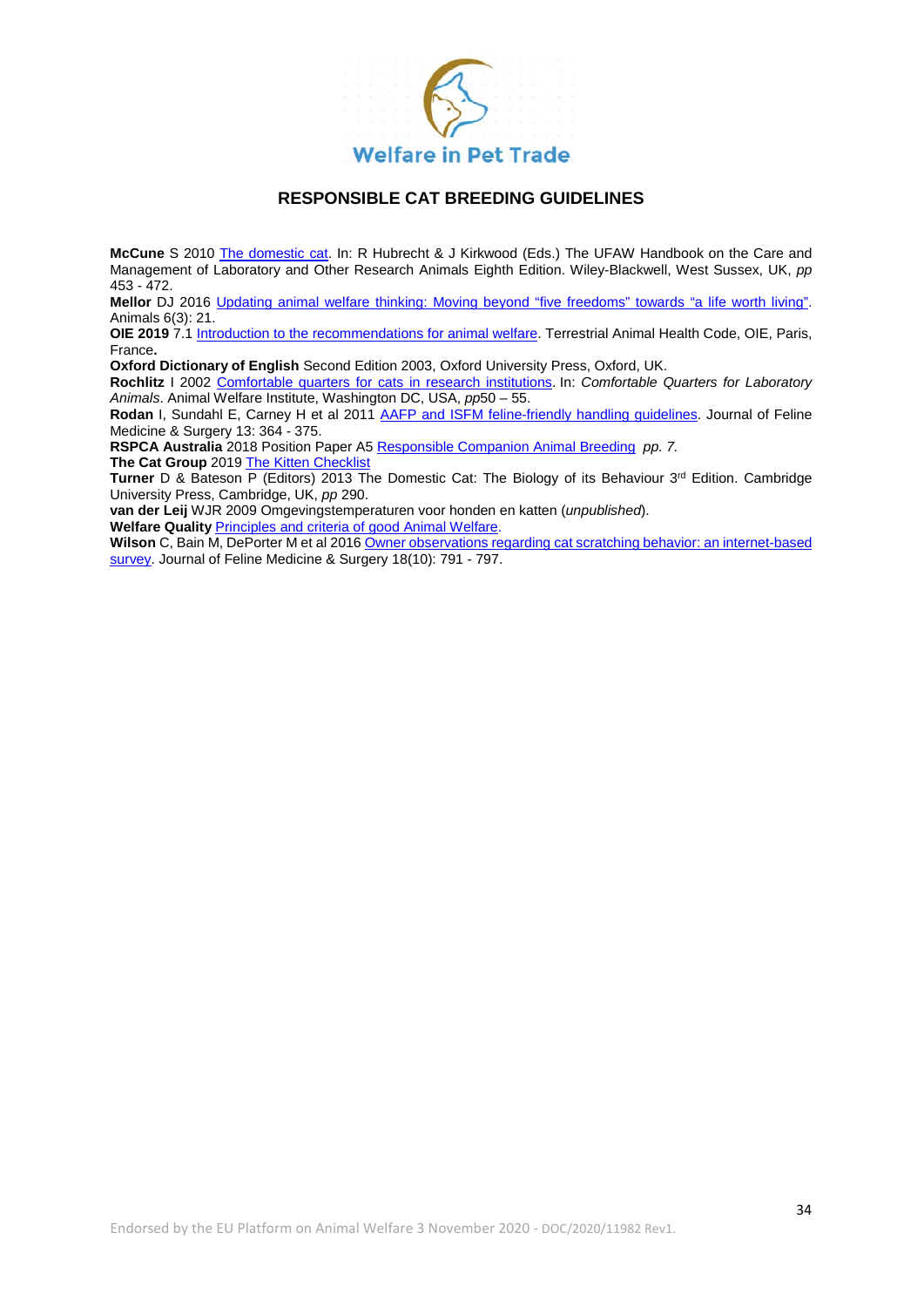

# **APPENDIX**

For further information on topics covered in these guidelines, follow the links below:

#### **Web-based resources on cat and kitten care**

### **The following organisations produce resources on the care of cats and kittens**

- **[Cats Protection](https://www.cats.org.uk/)** UK-based feline animal welfare charity: Advisory pages [\[here\]](https://www.cats.org.uk/help-and-advice)<br> **International Cat Care** International advisory organisation for feline welfare: Advisory
- **[International Cat Care](https://icatcare.org/about/)** International advisory organisation for feline welfare: Advisory pages [\[here\]](https://icatcare.org/advice/?per_page=12)
- **[LICG](https://www.licg.nl/)** A Dutch based advisory organisation, provides information for owners and professionals on pet care: Advisory pages [\[here\]](https://www.licg.nl/katten/)

### **Online courses - cat behaviour and welfare**

- **Cats Protection**: Understanding cats' needs course [\[here\]](https://www.cats.org.uk/help-and-advice/online-learning)
- **International Cat Care**: Courses and webinars on cat behaviour and continuing professional development for veterinarians and animal care professionals [\[here\]](https://icatcare.org/education/)
- **University of Edinburgh** MOOC behaviour course: The truth about cats and dogs. [\[here\]](https://www.ed.ac.uk/studying/online-learning/free-short-courses/subjects/medicine-vet/cats-and-dogs-mooc)

**Guidelines** from the [American Association of Feline Practitioners](https://catvets.com/) and [International Society on Feline](https://icatcare.org/veterinary/isfm/)  [Medicine,](https://icatcare.org/veterinary/isfm/) free to download guidance on feline welfare, handling and veterinary care [\[here\]](https://journals.sagepub.com/page/jfm/collections/guidelines/index).

#### **Breeder codes of practice**

**The following organisations produce codes of practice for responsible cat breeders, and regularly publish advice on breeding-related welfare issues for cats:**

- **[The Governing Council of the Cat Fancy](https://www.gccfcats.org/Portals/0/BreedingPolicy.2015.pdf)** UK governing cat breeders association, produce guidance and educational materials for breeders (and owners). *Breeding policy:* Guidelines for healthy breeding: [\[here\]](https://www.gccfcats.org/Portals/0/BreedingPolicy.2015.pdf) **Code of ethics** for owners and breeders: [\[here\]](about:blank)
- **[International Cat Care](https://icatcare.org/advice/how-to-choose-use-a-scratching-post-for-your-cat/)** International advisory body for cat owners, veterinary and animal care professionals, produces educational resources to inform on a range of cat health and welfare issues
- *Code of Practice on Cat Breeding*. CFSG 2020 Code of Practice on Cat Breeding [DRAFT no links yet]

#### **Breeding and genetics**

**van der Waaij** K 2014 Textbook Animal Breeding: Animal Breeding and Genetics for BSc [students,](https://www.wur.nl/upload_mm/d/b/b/614bcc19-036f-434e-9d40-609364ab26da_Textbook%20Animal%20Breeding%20and%20Genetics-v17-20151122_1057.pdf) The Netherlands. PDF textbook that provides teaching information on genetics and principles of animal breeding.

#### **Extreme confirmations and inherited disorders in cats**

- **Gough** A & Thomas A 2004 [Breed predispositions to disease in dogs and cats.](https://onlinelibrary.wiley.com/doi/book/10.1002/9780470690802) Blackwell Publishing. PDF book that provides information on genetics and breed predispositions to disease.
- **International Cat Care and British Veterinary Association** Health over looks campaign [\[here\]](https://icatcare.org/our-campaigns/health-over-looks-campaign/)
- **International Cat Care** Mounting evidence that flat faced breeds are suffering, extension paper [\[here\]](https://indd.adobe.com/view/24f2cb88-359b-42cc-875c-3b75086eb4fe)
- **International Cat Care** New research provides further evidence on the suffering of cats with extremely flat faced, extension paper [\[here\]](https://indd.adobe.com/view/dd968042-bc07-47a3-89e7-249811ed0095)
- [Federation of European Companion Animal Veterinary Associations](https://www.fecava.org/wp-content/uploads/2019/03/FLYER_Extreme-breeding_RVau21_06_18_BAT.pdf) Breeding for extreme conformations. What is the problem? Campaign flyer [\[here\]](https://www.fecava.org/wp-content/uploads/2019/03/FLYER_Extreme-breeding_RVau21_06_18_BAT.pdf) further links to policies and campaigns across Europe about breeding for extreme conformations [\[here\]](https://www.fecava.org/policies-actions/healthy-breeding-3/)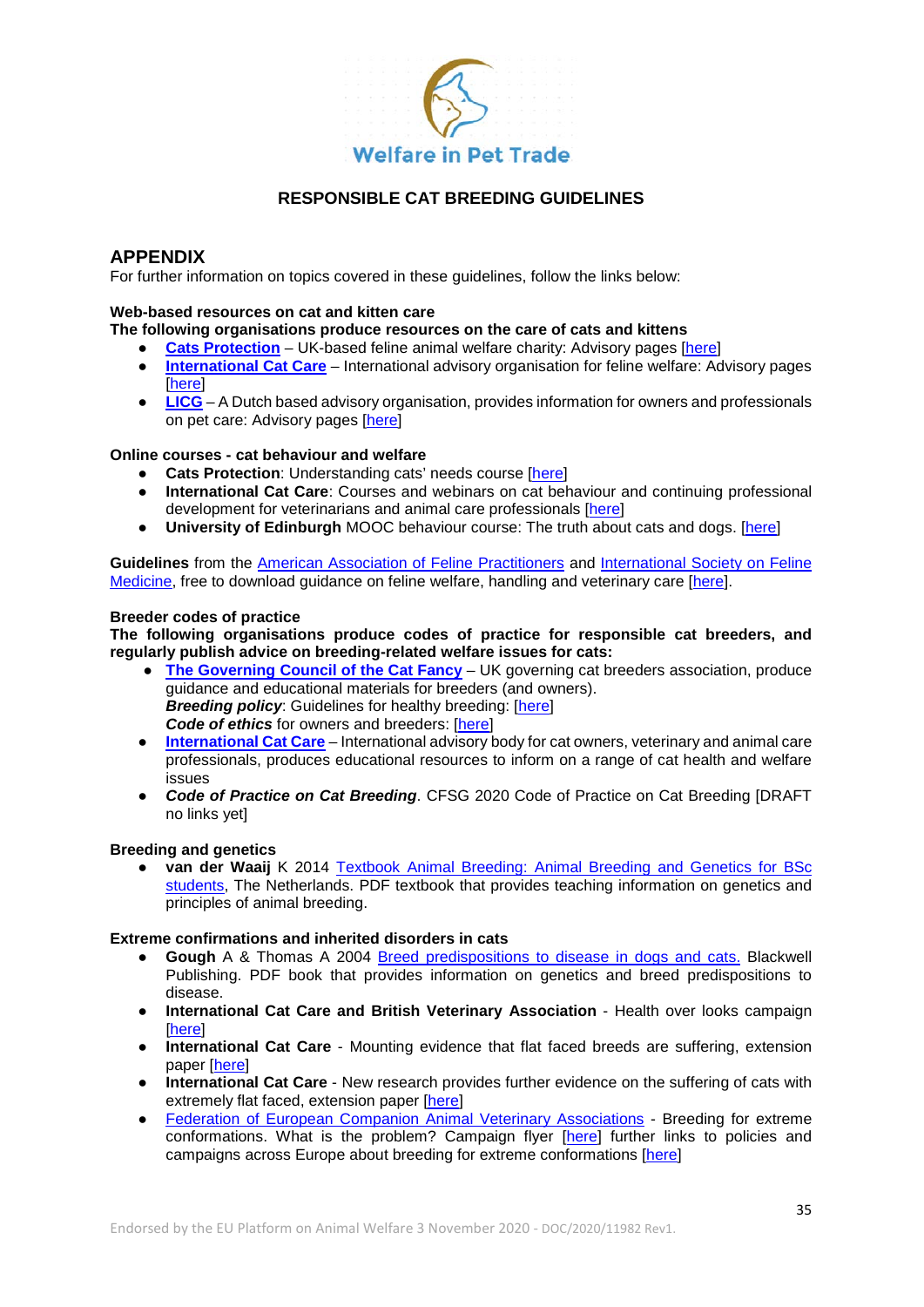

- [German Veterinary Association](https://www.wir-sind-tierarzt.de/) Campaign on welfare impacts of breeding for extreme conformations in cats [\[here\]](https://www.wir-sind-tierarzt.de/2019/10/neuer-btk-flyer-qualzucht-bei-katzen/)
- [The Expertise Centre Genetics of Companion Animals,](https://www.uu.nl/en/organisation/veterinary-service-and-cooperation/patientcare-uvcu/companion-animals-genetics-expertise-centre) based in the Netherlands, undertakes research on heritable conditions in dogs and cats. Information is provided to owners and breeders [\[here\]](https://www.diergeneeskunde.nl/klinieken/expertisecentrum-genetica-gezelschapsdieren/) and share information with LICG [\[here\]](https://www.licg.nl/).

### **Housing, husbandry, and care of cats in homes, catteries and shelters**

**The publications listed below give detailed guidance on the housing requirements and care of cats in catteries, shelters and homes.**

**UK codes of practice and guidance on cat welfare in homes, catteries, and sales outlets**

- **DEFRA** 2018 Code of practice for the welfare of cats. London, UK *pp*19 [\[here\]](https://www.gov.uk/government/publications/code-of-practice-for-the-welfare-of-cats)<br>● DEFRA 2018 The Animal Welfare (Licensing of Activities Involving Anim
- **DEFRA** 2018 The Animal Welfare (Licensing of Activities Involving Animals) (England) Regulations 2018 Guidance notes for conditions for providing boarding for cats November 2018. London, UK, pp34 [\[here\]](https://assets.publishing.service.gov.uk/government/uploads/system/uploads/attachment_data/file/762411/animal-welfare-licensing-boarding-for-cats-guidance.pdf)
- **DEFRA** 2018 The Animal Welfare (Licensing of Activities Involving Animals) (England) Regulations 2018 Guidance notes for conditions for selling animals as pets November 2018. London, UK, *pp*92 [\[here\]](https://assets.publishing.service.gov.uk/government/uploads/system/uploads/attachment_data/file/762433/animal-welfare-licensing-selling-animals-as-pets-guidance.pdf)

### **Caring for cats and kittens**

**Deutscher Tierschutzbund e.V**. [Die Haltung von Katzen.](https://www.tierschutzbund.de/fileadmin/user_upload/Downloads/Broschueren/Die_Haltung_von_Katzen.pdf)

#### **Feline zoonoses**

**Lappin** M, Elston T, Evans L et al 2019 2019 AAFP Feline Zoonoses Guidelines. Journal of Feline Medicine and Surgery 21(11): 1008 – 1021 [\[here\]](https://journals.sagepub.com/doi/pdf/10.1177/1098612X19880436)

### **Biosecurity and infection control**

**Newbury** E & Miller L 2018 Biosecurity in Shelters. In: R Dean, M Roberts & J Stavisky (Eds.) BSAVA Manual of Canine and Feline Shelter Medicine, British Small Animal Veterinary Association, UK, *pp*112 - 125. [\[here\]](https://www.bsavalibrary.com/content/book/10.22233/9781910443330)

**Dallas** S, Jones M & Mullineaux E 2007 Managing clinical environments, equipment and materials. In: E Mullineaux & M Jones (Eds.) BSAVA Manual of Practical Veterinary Nursing. British Small Animal Veterinary Association, UK, *pp*76 - 85. [\[here\]](https://www.bsavalibrary.com/content/book/10.22233/9781910443064)

#### **Recommendations on the housing requirements for cats based on their behavioural and welfare needs:**

**Rochlitz** I 2015 Comfortable quarters for cats. In: C Liss, K Litwak, D Tilford & V Reinhardt (Eds.) Comfortable quarters for laboratory animals Tenth Edition. Animal Welfare Institute, Washington DC, USA, *pp*146 – 159 [\[here](https://awionline.org/sites/default/files/publication/digital_download/AWI-ComfortableQuarters-2015.pdf) ]

**Rochlitz** I 1999 Recommendations for the housing of cats in the home, in catteries and animal shelters, in laboratories and in veterinary surgeries. Journal of Felines Medicine and Surgery 1(3): 181 - 191 [\[here\]](https://journals.sagepub.com/doi/full/10.1016/S1098-612X%2899%2990207-3)

**Stella** J & Croney C 2016 Environmental Aspects of Domestic Cat Care and Management: Implications for Cat Welfare. The Scientific World Journal: 6296315 [\[here\]](http://downloads.hindawi.com/journals/tswj/2016/6296315.pdf)

**Wagner** D, Hurley K & Stavisky J 2018 Shelter housing for cats: Principles of design for health, welfare and rehoming. Journal of Feline Medicine and Surgery 20 (7): 635 - 642 [\[here\]](https://journals.sagepub.com/doi/full/10.1177/1098612X18781388)

**Wagner** D, Hurley K & Stavisky J 2018 Shelter housing for cats: practical aspects of design and construction, and adaption of existing accommodation. Journal of Feline Medicine and Surgery 20 (7): 643 – 652 [\[here\]](https://journals.sagepub.com/doi/full/10.1177/1098612X18781390)